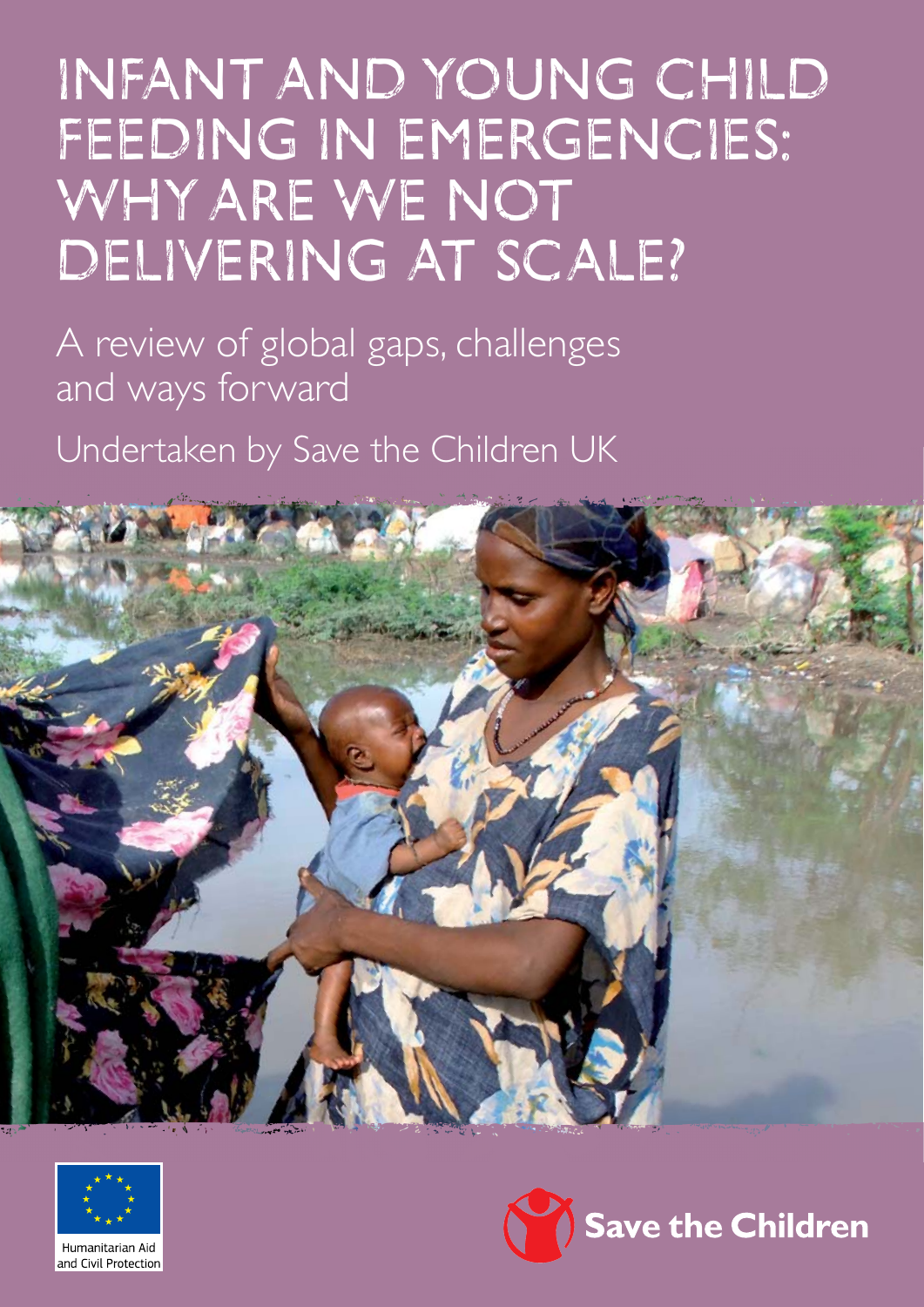### Save the Children works in more than 120 countries. We save children's lives. We fight for their rights. We help them fulfil their potential.

#### Acknowledgements

This review was the initiative of Save the Children UK, led by Ali Maclaine, Senior Humanitarian Nutrition Adviser. It was undertaken by Astrid De Brabandere, consultant for Save the Children. External support was provided by Marie McGrath of the Emergency Nutrition Network (ENN) and Leah Richardson, independent consultant.

Save the Children would like to thank all key informants from agencies, governments and donor agencies who have participated in the review for their time and effort:

NGOs: ACF-France, ACF-Spain, CARE, Concern Worldwide, FANTA, Goal Ireland, IBFAN-GIFA, ICRC, IMC, Islamic Relief, Merlin, MSF-Belgium, MSF-Spain, MSF-Switzerland, Save the Children UK, Save the Children US, World Vision Pastoralists, Against Hunger (Kenya), Saacid (Somalia)

UN agencies: UNHCR, UNICEF Kenya, UNICEF New York, UNICEF Philippines, UNICEF Somalia and WHO

Others: FSNAU Somalia, Global Nutrition Cluster

Donors: DFID, ECHO, Irish Aid and OFDA

Governments: Kenya, Philippines and South Sudan

Academics: CIHD, UCL and University of Western Sydney

Save the Children UK would also like to gratefully acknowledge the funding support of the European Commission Humanitarian Aid and Civil Protection department for this review.

#### **Disclaimer**

"This document has been produced with the financial assistance of the European Commission. The views expressed herein should not be taken, in any way, to reflect the official opinion of the European Commission."

Published by Save the Children 1 St John's Lane London EC1M 4AR UK +44 (0)20 7012 6400 savethechildren.org.uk

First published October 2012

© The Save the Children Fund 2012

The Save the Children Fund is a charity registered in England and Wales (213890) and Scotland (SC039570). Registered Company No. 178159

This publication is copyright, but may be reproduced by any method without fee or prior permission for teaching purposes, but not for resale. For copying in any other circumstances, prior written permission must be obtained from the publisher, and a fee may be payable.

Cover photo: A displaced Somali mother and her child in an IDP camp in Mogadishu (Photo: Farah Abdi Warsameh/Save the Children)

Typeset by Grasshopper Design Company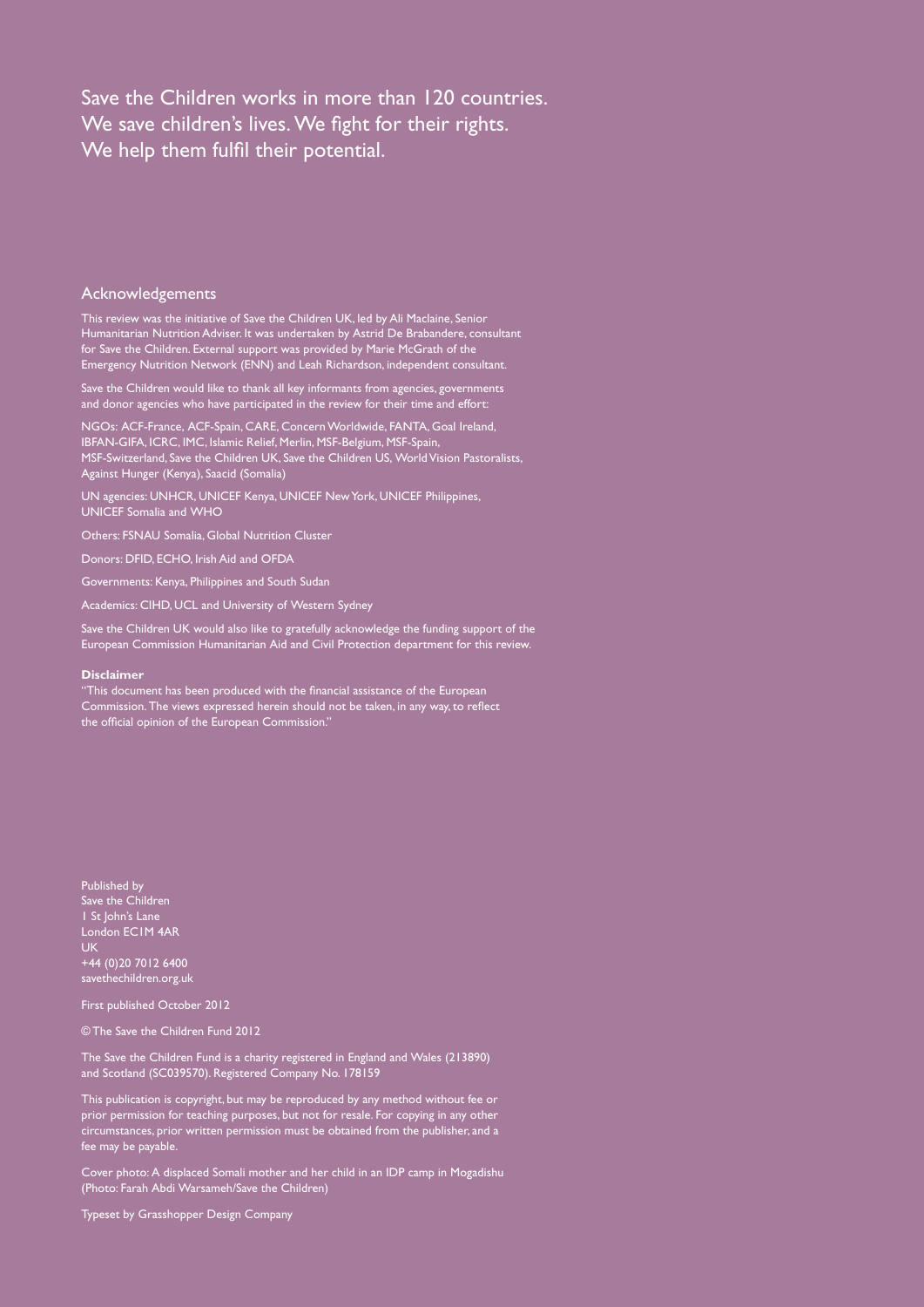# **CONTENTS**

| Abbreviations and acronyms |                                                                                  | iv             |
|----------------------------|----------------------------------------------------------------------------------|----------------|
|                            | <b>Executive summary</b>                                                         | vi             |
| I                          | <b>Introduction</b>                                                              | $\mathbf{I}$   |
| $\mathbf{2}$               | <b>Scope of the review</b>                                                       | $\overline{2}$ |
|                            | Rationale for the review                                                         | $\overline{2}$ |
|                            | Methodology                                                                      | $\overline{2}$ |
|                            | Limitations                                                                      | 3              |
| 3                          | <b>Main results</b>                                                              | $\overline{4}$ |
|                            | Key informant responses                                                          | 4              |
|                            | Emergency preparedness/risk reduction                                            | $\overline{4}$ |
|                            | <b>Emergency response</b>                                                        | 6              |
|                            | Emergency scale-up and current programming issues                                | $\mathbf{L}$   |
|                            | Challenges and practical actions                                                 | 15             |
|                            | Desk review of evaluations                                                       | $ 9\rangle$    |
|                            | Preparedness                                                                     | $ 9\rangle$    |
|                            | Needs assessment                                                                 | $ 9\rangle$    |
|                            | Programme implementation                                                         | 20             |
|                            | Examples of good experiences                                                     | 20             |
| 4                          | <b>Discussion and conclusions</b>                                                | 22             |
| 5                          | <b>Recommendations</b>                                                           | 25             |
|                            | <b>Appendices</b>                                                                | 26             |
|                            | Appendix 1: List of stakeholders interviewed                                     | 26             |
|                            | Appendix 2: Questionnaire for NGOS and UN agencies                               | 28             |
|                            | Appendix 3: Questionnaire for governments                                        | 32             |
|                            | Appendix 4: Questionnaire for donor agencies                                     | 34             |
|                            | Appendix 5: Reference/guidance material                                          | 37             |
|                            | Appendix 6: Respondents' full responses regarding key challenges to coordination | 39             |
|                            | Appendix 7: Potential contributions to joint capacity development                | 41             |
|                            | Appendix 8: Evaluation reports used in desk review                               | 42             |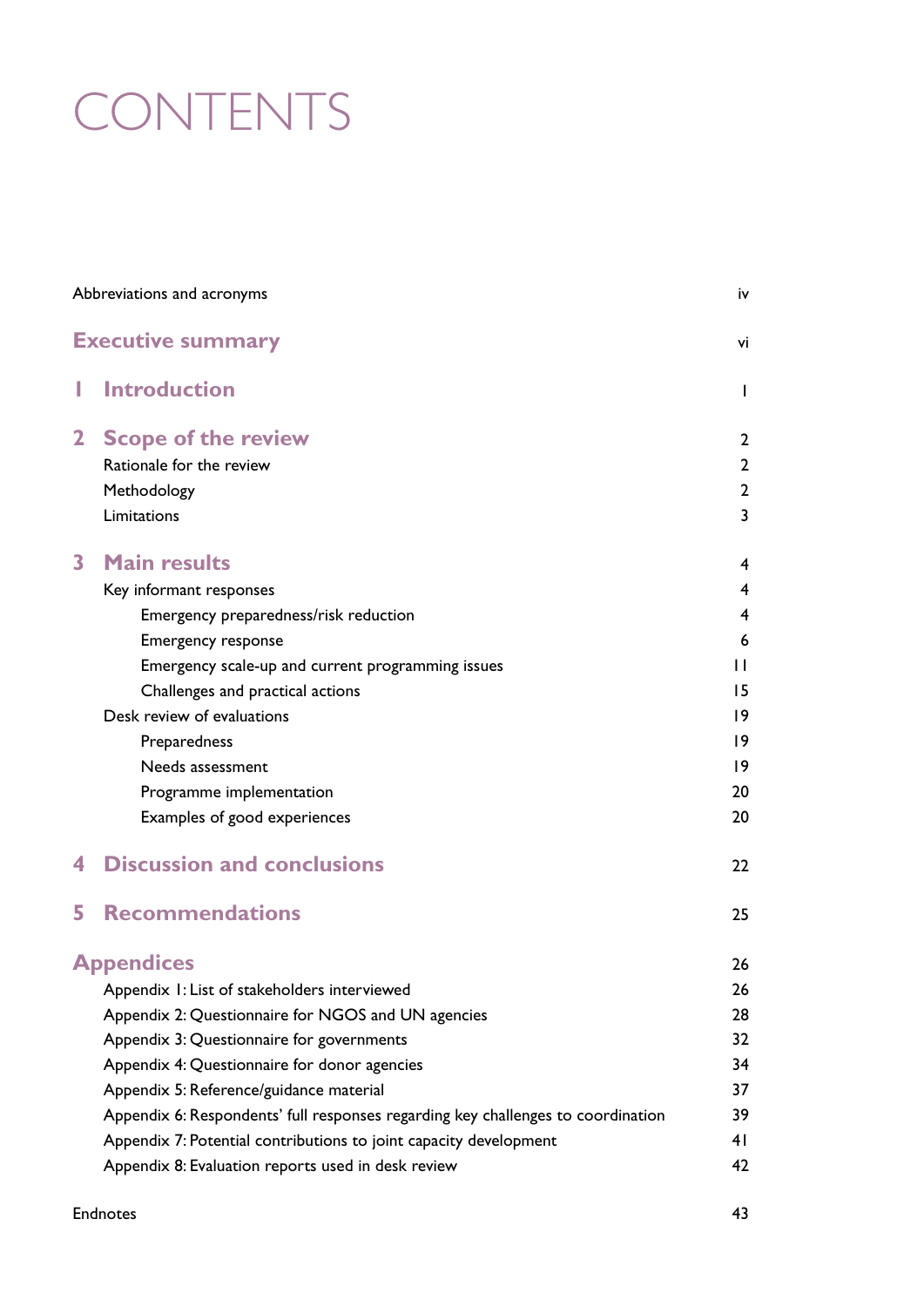## ABBREVIATIONS AND acronyms

| <b>ACF</b>        | Action Contre la Faim                                                                                                             |
|-------------------|-----------------------------------------------------------------------------------------------------------------------------------|
| <b>ANC</b>        | ante natal consultations                                                                                                          |
| <b>AIDS</b>       | Acquired Immuno-Deficiency Syndrome                                                                                               |
| <b>BCC</b>        | behaviour change communication                                                                                                    |
| <b>BFHI</b>       | Baby-Friendly Hospital Initiative                                                                                                 |
| <b>BMS</b>        | breast milk substitutes                                                                                                           |
| <b>CMAM</b>       | community-based management of acute malnutrition                                                                                  |
| <b>CHW</b>        | community health workers                                                                                                          |
| <b>CIDA</b>       | Canadian International Development Agency                                                                                         |
| <b>CIHD</b>       | Centre for International Health and Development                                                                                   |
| Code              | The International Code of Marketing of Breast Milk Substitutes<br>and subsequent relevant World Health Assembly (WHA) resolutions |
| <b>CSB</b>        | corn soya blend                                                                                                                   |
| <b>DFID</b>       | Department For International Development                                                                                          |
| DOH/N             | Department of Health/Nutrition                                                                                                    |
| <b>DRR</b>        | disaster risk reduction                                                                                                           |
| <b>ECHO</b>       | European Commission Humanitarian Aid and Civil Protection department                                                              |
| <b>ELACTA</b>     | <b>European Lactation Consultants' Alliance</b>                                                                                   |
| <b>ENN</b>        | <b>Emergency Nutrition Network</b>                                                                                                |
| EPI               | <b>Extended Programme of Immunisation</b>                                                                                         |
| <b>FANTA</b>      | Food and Nutrition Technical Assistance                                                                                           |
| <b>FSNAU</b>      | Food Security and Nutrition Analysis Unit                                                                                         |
| GFD               | general food distribution                                                                                                         |
| <b>GNC</b>        | <b>Global Nutrition Cluster</b>                                                                                                   |
| <b>HIV</b>        | Human Immuno-deficiency Virus                                                                                                     |
| <b>IASC</b>       | Inter-Agency Standing Committee                                                                                                   |
| <b>IBFAN-GIFA</b> | International Baby Food Action Network-Geneva Infant Feeding Association                                                          |
| <b>ICRC</b>       | International Committee of Red Cross/Crescent                                                                                     |
| <b>IDP</b>        | internally displaced person                                                                                                       |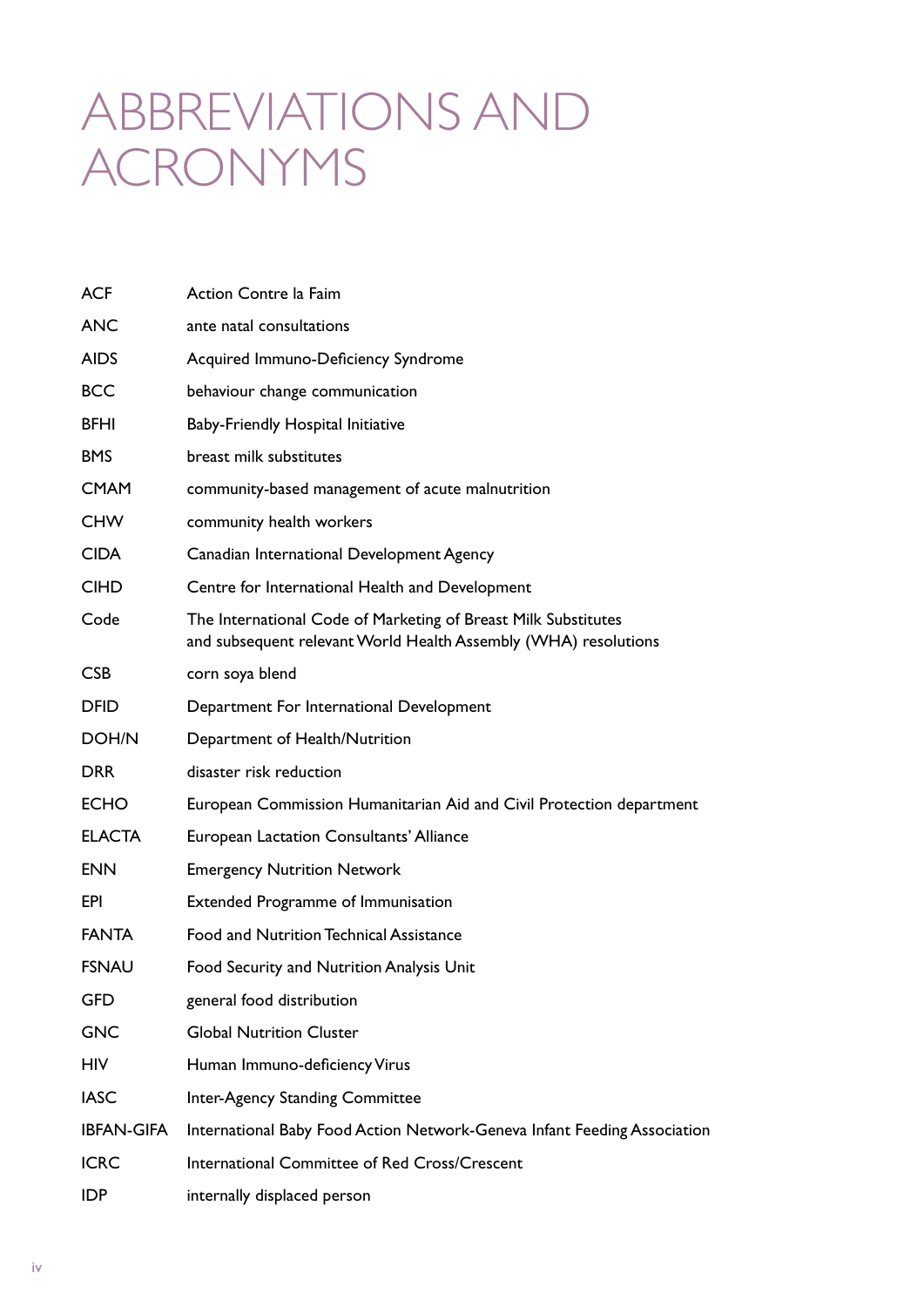| <b>IEC</b>    | information, education and communication                         |
|---------------|------------------------------------------------------------------|
| <b>ILCA</b>   | International Lactation Consultants' Association                 |
| <b>IMC</b>    | <b>International Medical Corps</b>                               |
| <b>IMCI</b>   | integrated management of childhood illness                       |
| <b>INGO</b>   | international non-governmental organisation                      |
| <b>IYCF</b>   | infant and young child feeding                                   |
| IYCF-E/IFE    | infant and young child feeding in emergencies                    |
| <b>IYCN</b>   | infant and young child nutrition                                 |
| <b>KAP</b>    | knowledge, attitudes and practices                               |
| <b>MAMI</b>   | management of acute malnutrition in infants                      |
| M&E           | monitoring and evaluation                                        |
| <b>MOH</b>    | Ministry of Health                                               |
| <b>MOPHS</b>  | Ministry of Public Health                                        |
| <b>MSF</b>    | Médecins Sans Frontières                                         |
| <b>MIYCN</b>  | maternal, infant and young children nutrition                    |
| NGO.          | non-governmental organisation                                    |
| <b>OFDA</b>   | Office of Foreign Disaster Assistance                            |
| <b>PAHO</b>   | Pan American Health Organisation                                 |
| <b>PLW</b>    | pregnant and lactating women                                     |
| <b>PMTCT</b>  | prevention of mother-to-child transmission of HIV/AIDS           |
| <b>SMART</b>  | standardized monitoring and assessment of relief and transitions |
| SOP           | standard operating procedures                                    |
| <b>TBA</b>    | traditional birth attendant                                      |
| <b>TOT</b>    | training of trainers                                             |
| <b>UCL</b>    | <b>University College London</b>                                 |
| <b>UNAIDS</b> | United Nations Programme on HIV/AIDS                             |
| <b>UNFPA</b>  | United Nations Population Fund                                   |
| <b>UNHCR</b>  | United Nations High Commissioner for Refugees                    |
| <b>UNICEF</b> | United Nations Children's Fund                                   |
| <b>USAID</b>  | United States Agency for International Development               |
| <b>WASH</b>   | water, sanitation and hygiene                                    |
| <b>WBW</b>    | <b>World Breastfeeding Week</b>                                  |
| <b>WFP</b>    | World Food Programme                                             |
| <b>WHA</b>    | <b>World Health Assembly</b>                                     |
| <b>WHO</b>    | World Health Organization                                        |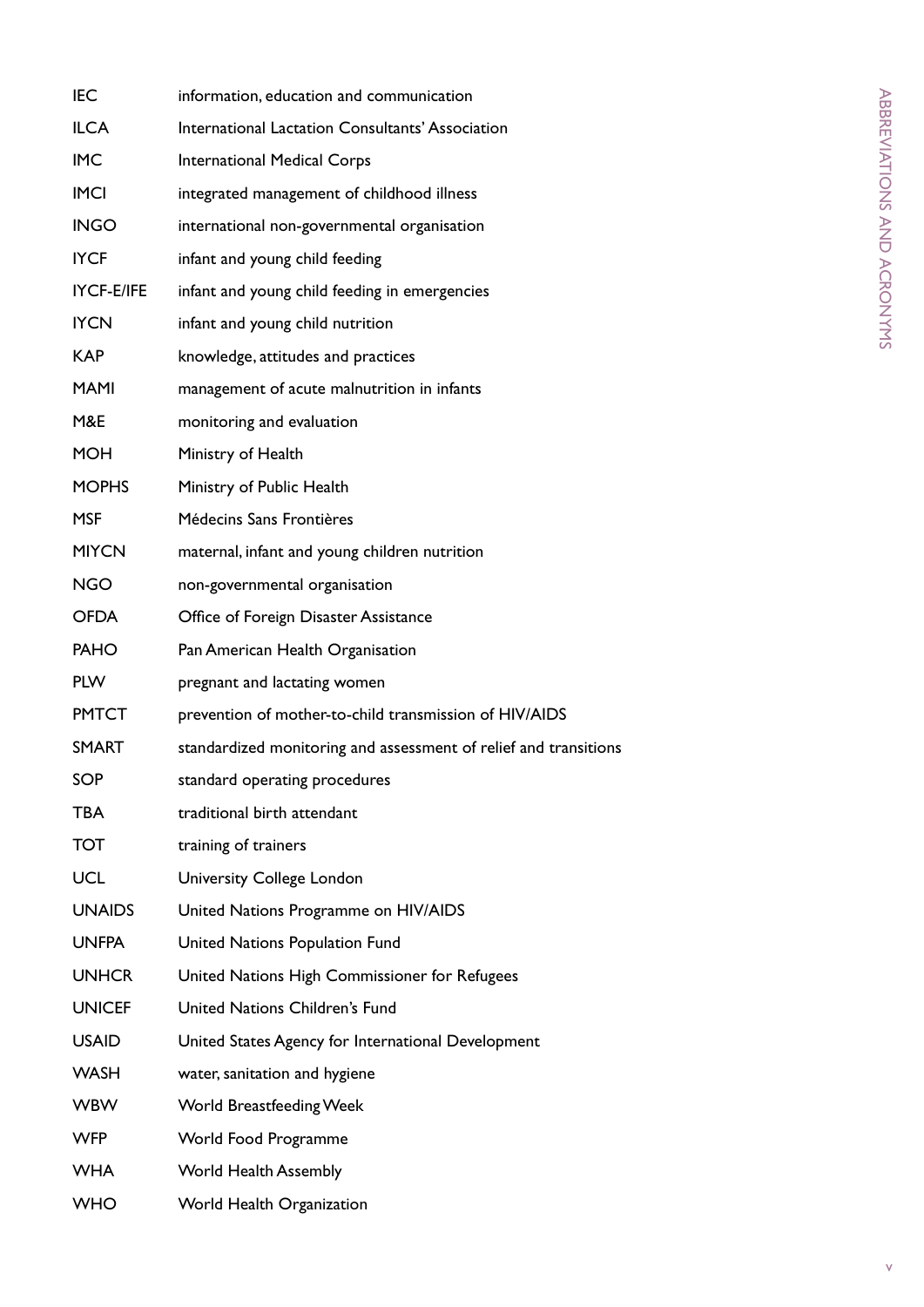# EXECUTIVE SUMMARY

Infant and Young Child Feeding in Emergencies (IYCF-E) is concerned with interventions to protect, promote and support safe and appropriate (recommended) feeding practices for both breastfed and non-breastfed infants and young children in all emergencies wherever they happen in the world. Sub-optimal infant and young child feeding (IYCF) practices increase vulnerability to under-nutrition, disease and death. The importance of actions to protect and support safe and appropriate IYCF-E is now well recognised and reflected in various documents.

The reality of putting policy into practice is challenging. The challenges and constraints of implementing IYCF-E interventions dominated the discussions of the 2010 strategy meeting of the IFE Core Group (a long-standing collaboration on IYCF-E) and were tabled at the GNC annual meeting in Nairobi in 2011. Save the Children UK, funded by the European Commission Humanitarian Aid and Civil Protection department (ECHO), decided to investigate the challenges and constraints to IYCF programming in emergencies by consulting with a variety of humanitarian agencies, donors and government representatives. A total of 63 agencies (INGOs and Red Cross/Crescent agencies, local NGOs, UN agencies, donor agencies, governments of countries with recent emergencies, other agencies, or individuals and academics) were approached and invited to participate in the review through answering a questionnaire and/or being interviewed; 37 responded. In addition, agencies were asked for evaluation reports (external or internal), programme reports or any other report that gives an overview of activities and/or IYCF-E programmes. This review presents a valuable insight into the current situation regarding IYCF-E, and the problems encountered in implementation and undertaking IYCF-E programming at scale. It also offers practical solutions to these problems.

The main results can be summarised as follows:

- Preparedness/risk-reduction activities related to IYCF are seen as being mainly about the presence of IYCF-E policies and strategies at agency and country level, capacity-building at all levels and having good routine IYCF programmes, which were also given as examples of activities undertaken.
- A strong majority consider IYCF preparedness a priority, because preparedness can lead to easy scaling-up of emergency programming, prevent malnutrition and save lives. The main priorities include development of comprehensive contingency and response plans, policy/strategy/ guidelines that include IYCF-E, capacity-building and strengthening IYCF programming and complementary systems.
- Overall, respondents agree that an emergency response related to IYCF-E should uphold the provisions of the Operational Guidance on IYCF-E<sup>1</sup> and the International Code of Marketing of Breast Milk Substitutes,<sup>2</sup> and that an IYCF-E response constitutes protection, promotion and support of optimal IYCF and the care of the non-breastfed infant.
- The most common IYCF-E activities undertaken at present are provision of skilled support, community interventions and integration of IYCF into community-based management of acute malnutrition (CMAM) activities or the local health services.
- A majority of respondents considered IYCF-E should always be a priority in the emergency response as it is both a preventive and a lifesaving activity. Prioritising it entails needs assessments, community-based programming, and implementation of the Code as well as assigning a lead coordinating body on IYCF-E.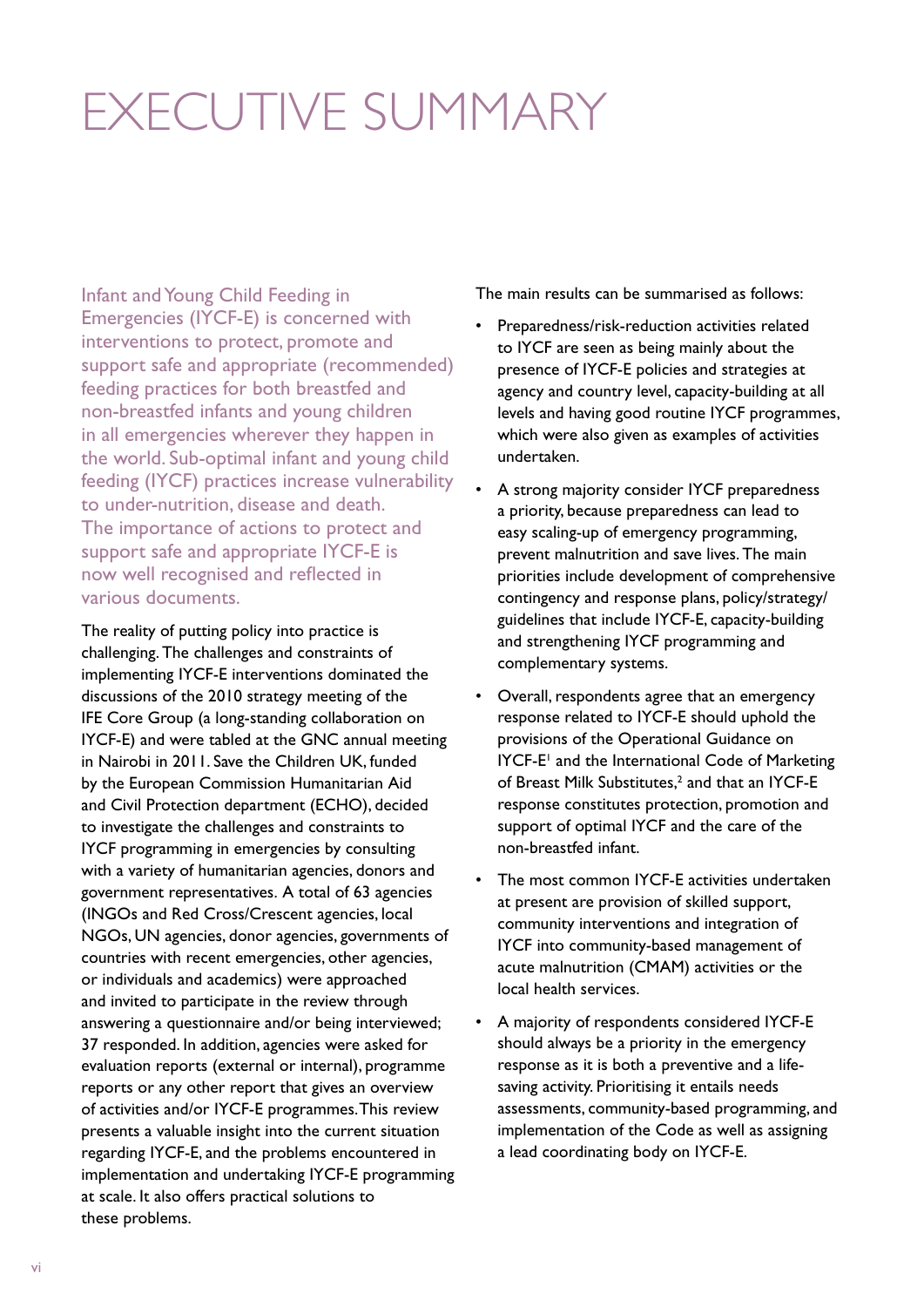- Almost all NGO/UN agencies feel there is a difference between IYCF-E and routine IYCF programming because the changed environment creates different priorities and needs and requires a reorientation of service delivery.
- Most respondents feel there is a divide between development and emergency IYCF programming. Suggestions to address this issue include advocacy and awareness; better planning including IYCF preparedness, risk reduction, and recovery funding and policies; reinforcement of coordination structures (clusters); and capacity development of staff.
- The main key reference/guidance material used in the field originates from the IFE Core Group, UNICEF, WHO, IASC or own agency guidance.
- The main sources of funding of IYCF-E activities are UN agencies, institutional donors and agency own funding. Funding is a constraint on implementing recommended IYCF-E programmes and funding is rarely provided for stand-alone IYCF-E activities. IYCF-E may not be seen as life-saving, so obtaining/retaining funding can be difficult, particularly for longer-term activities, including preparedness.
- All but one NGO/UN agency stated that there were IYCF-E activities that had been recommended by the technical supervisor but were not undertaken. Lack of funding, contextual barriers and lack of human resources and/ or expertise were the main constraints on implementing IYCF-E programming. NGO/UN agencies faced difficulties concerning the lack of technical capacity and experience at the individual level, the lack of capacity and priority given to IYCF-E at agency level, weak government policies and involvement at the contextual level.
- Governments' greatest challenges arise from limited staff and resources, weak infrastructures and lack of national coordinating bodies.
- Donors cite the lack of information and evidence around IYCF-E programming and impacts, as well as staff constraints, as the main difficulties.
- Coordination of IYCF-E was highlighted as presenting a challenge, with IYCF-E getting inadequate time and space and insufficient links being made to other technical fields. Governments stressed the need for coordination between implementing partners through government structures.
- All agencies and governments expressed the view that capacity development on IYCF-E was needed at all levels of their organisation/structure.
- The practical actions at global level that would most help key informants to continue or improve IYCF-E programming includes the development of:
	- practical step-by-step guidance on how to do IYCF-E (in different contexts)
	- development of evaluation tools to measure outcome and impact
	- the creation of an evidence base
	- the delivery of training, including psychosocial aspects
	- advocacy for funding
	- experience-sharing and the development of multi-sectoral links.
- The desk review of evaluation reports stressed the need to develop an evidence base including documented experiences, the further development of tools, strengthened coordination, and staff orientation and capacity development.

This review has highlighted some positive work and examples of IYCF-E programming but it has also clearly demonstrated huge gaps and challenges in ensuring that IYCF-E programming in line with international guidance is undertaken, especially at scale. The review has shown that agencies, donors and governments want to support appropriate IYCF-E but are frequently unable to do so effectively. There is an unacceptable state of affairs surrounding IYCF-E, with a huge number of gaps and a long 'wish list' from UN/NGOs, governments and donors when it comes to putting the principles of the Operational Guidance on IYCF-E into practice.

What is striking from this review is that there is woeful lack of leadership, stewardship and coordination around IYCF-E, especially at the operational level. There is no overall strategic vision, no coordinated drive to organise a concerted effort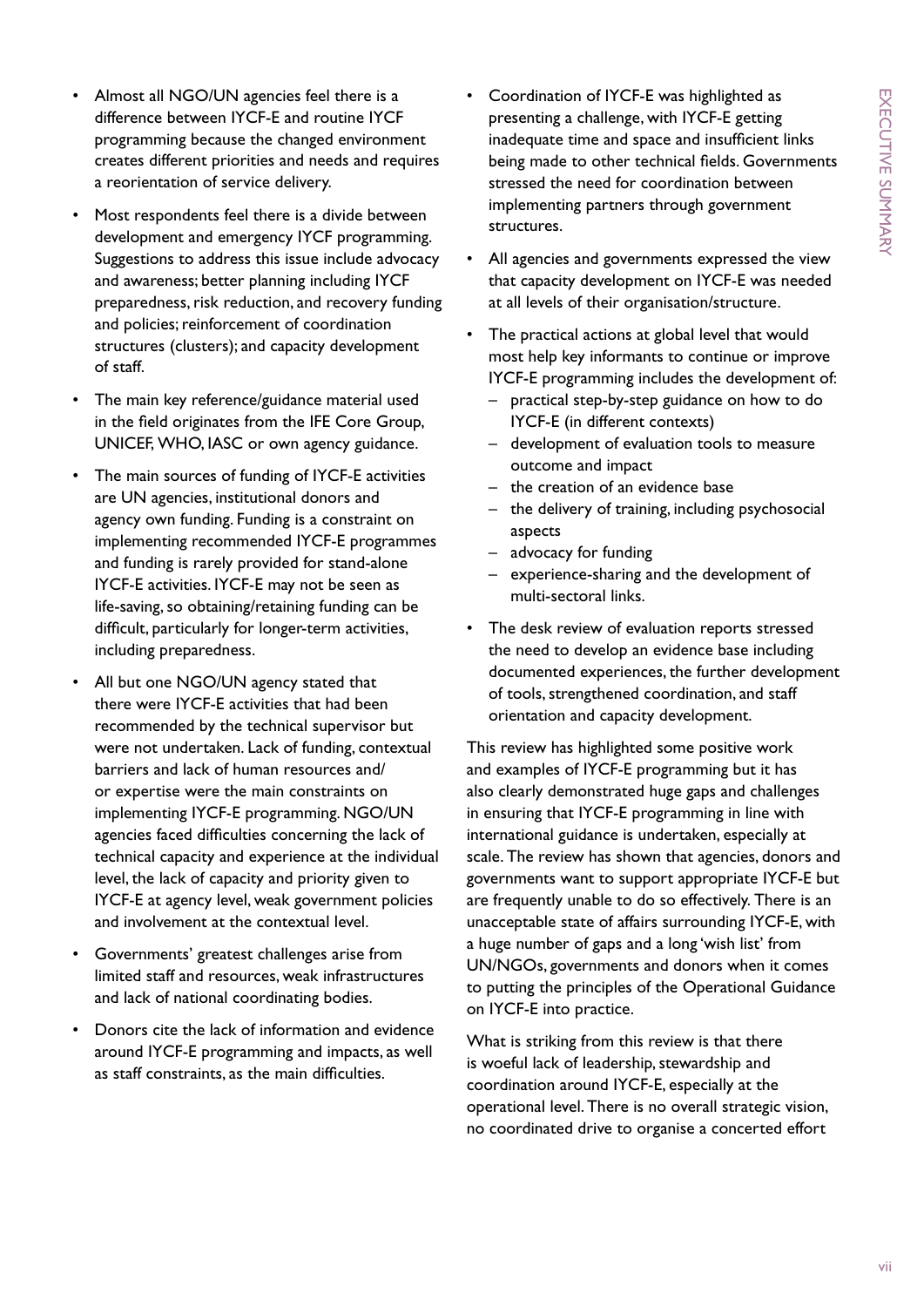that would bring IYCF-E response up to the scale that is justified. Hence we find the situation as revealed in this review: identified gaps and challenges in IYCF-E remain largely unmet and unfunded, and when IYCF-E activities are set up they tend to be piecemeal and small-scale. This review clearly demonstrates that agencies, governments and donors are saying that they want to respond appropriately to the needs of infants and young children in an emergency, but that some key issues are preventing them from doing so.

One issue found by this review concerns the need voiced by agencies, governments and donors for an overall 'how to' set of tools and guidance (including monitoring and evaluation – M&E) for undertaking IYCF-E programming in different contexts (eg, rapid-onset emergencies, chronic emergencies, areas with high levels of non-breastfed babies). The details of the package still need to be determined but the findings of this review should inform its overall development. A considerable level of commitment and work is required to move the agenda forward and develop evidence-based, clear 'how-to' guides for different contexts.

There is a need to clarify and communicate where IYCF-E leadership lies at international and country levels, both technically and operationally during response. Further responsibilities and time lines must be identified in order to ensure that the problems, gaps and recommendations highlighted in this report are addressed as a matter of urgency. Despite the gaps, there is a strong collective will to move forward; this must be not only galvanised but managed. The clear resulting equation for success, as drawn out of this review, is:

## **LEADERSHIP + TOOLS + CAPACITY DEVELOPMENT = SUCCESS**

A number of concrete and practical recommendations can be distilled from this review. There is a need to:

- Document experiences and lessons learned.
- Create an evidence base for IYCF-E as a life-saving intervention.
- • Develop good 'routine' IYCF (strategy and programming,) as they are key preparedness activities, forming the backbone of effective emergency response at scale.
- Develop an evidence-based IYCF-E 'how-to' guide for different contexts, with programme models and easy-to-use, step-by-step implementation processes.
- Develop further technical guidance on specific topics such as complementary feeding, management of artificial feeding, control of donations of breastmilk substitutes, and IYCF-E assessment tools.
- Develop agreed standard monitoring and evaluation tools for IYCF-E interventions.
- • Develop a strategy to improve integration of IYCF-E programming into other sectors.
- Create learning opportunities at a global, regional, national and local level (orientation, technical training and experience-sharing).
- • Advocate for increased funding for stand-alone and integrated IYCF and IYCF-E programmes.

Ultimately the overarching recommendations can be proposed as follows:

- Clarify who is responsible for leadership on IYCF-E operationally at global and national levels. This means clearly defining the respective roles, in relation to preparedness, response and recovery, of the Cluster Lead Agency, UN agencies, and NGOs with special interest in IYCF-E.
- • Clarify who is responsible for technical leadership on IYCF-E at global level.
- Determine who has the capacity (or potential capacity) to fill gaps in guidance and programming tools on IYCF-E.

In order to take this forward, a small meeting of key stakeholders should be convened as soon as possible to examine and formally agree roles, mandates and commitments of UN agencies, the Global Nutrition Cluster, IFE Core Group and operating agencies. The respective technical expertise and capacity of these stakeholders should be explored as part of this procedure. At the meeting the findings of this review and its recommendations should be discussed, together with the identified needs, with the objective of producing a 'how-to' guide. As part of this meeting, it is critical that a detailed time-limited action plan is laid out and commitments are given by stakeholders.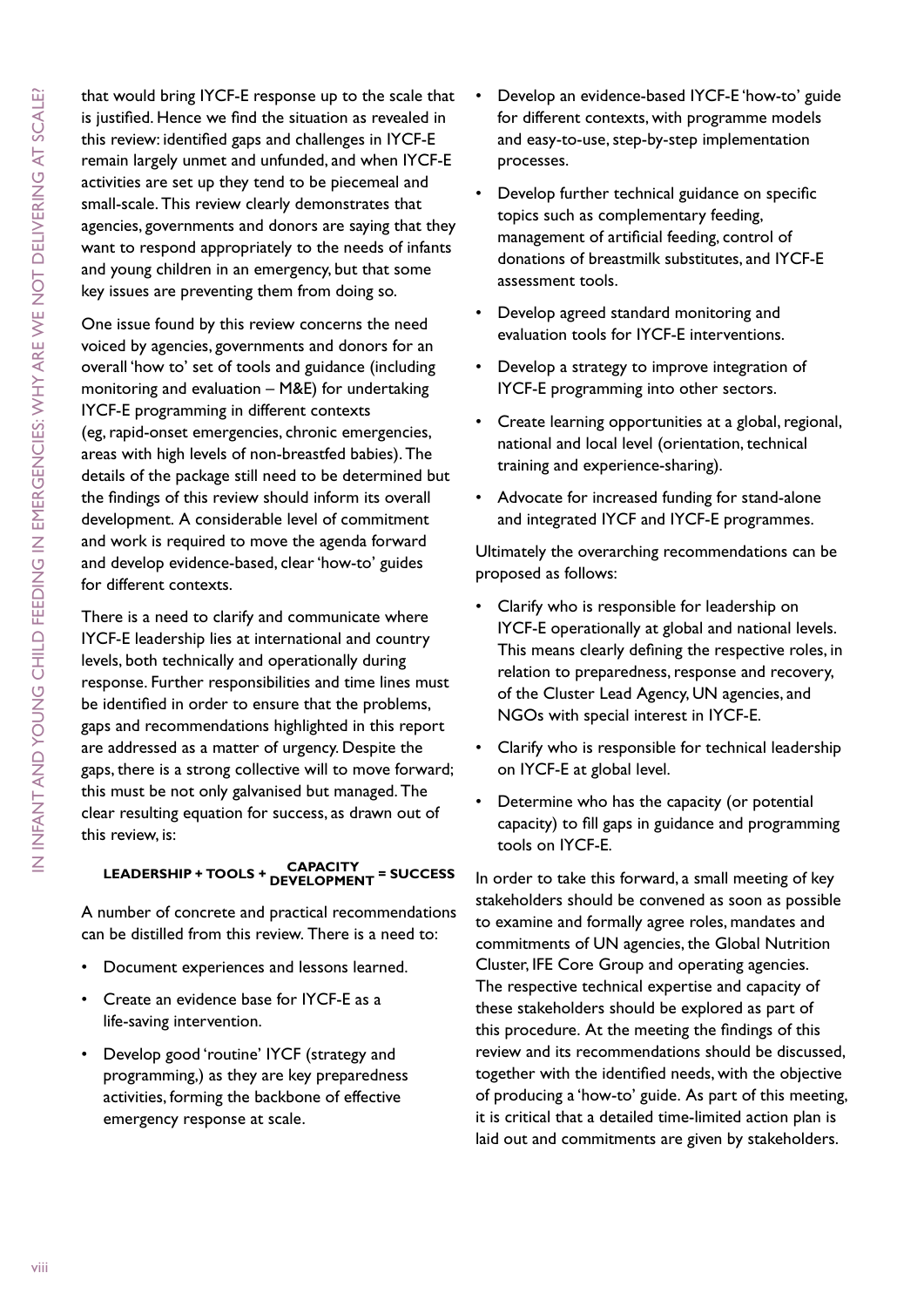# 1 introduction

Infant and Young Child Feeding in Emergencies (IYCF-E) is concerned with interventions to protect, promote and support safe and appropriate (optimal) feeding practices for both breastfed and non-breastfed infants and young children in all emergencies wherever they happen in the world. Recommended infant and young child feeding (IYCF) practices require a number of crucially important preparedness and response activities that maximise nutrition, health and development, and minimise malnutrition, morbidity and mortality among children under five in emergencies. IYCF-E centres on protecting, promoting and supporting optimal IYCF practices (both breastfeeding and complementary feeding), and minimising the risks associated with artificial feeding, particularly in the case of children under two years of age.

Sub-optimal IYCF practices increase vulnerability to under-nutrition, disease and death. The younger the child the more vulnerable they are: nearly 70% of under-five deaths occur in the first year of life and 38% of under-one deaths occur in the first months of life.3 Optimal breastfeeding could reduce child mortality in children under five by 12% to  $20\%, ^{4,5,6,7}$  more than any other preventive measure.<sup>8</sup> Complementary feeding also features in the 2008 Lancet series top-three interventions for preventing deaths of children under five: a further 6% of deaths could be prevented with appropriate complementary feeding.<sup>9</sup> During emergencies the risks of morbidity, malnutrition and death increases. For example, rates

of child mortality can soar, to twice to as much as 70 times higher than average. Published total mortality rates for children under one year old in emergencies range from 12% to 53%.<sup>10,11,12</sup> Even in previously healthy populations child morbidity and crude mortality rates can increase twenty-fold in a period of just two weeks in a crisis.<sup>13</sup> The risks are high for breastfed infants, but for non-breastfed infants they are even worse. For example, following widespread flooding in Botswana in 2005/06 non-breastfed infants were 50 times more likely to need hospital treatment than breastfed infants, and much more likely to die.<sup>14</sup>

The increased vulnerability of infants and young children during emergencies and the need to act began to be highlighted by agencies in the late 1980s and the 1990s. Ad hoc forums were set up to formulate policy and strategy on this issue, most notably the UK Infant Feeding in Emergencies Group. Then in 1998 the International Baby Food Action Network (IBFAN) hosted an International Meeting on Infant Feeding in Emergency Situations in Croatia, which gave rise to an interagency collaboration, now called the IFE Core Group.<sup>15</sup> Although this group's membership has varied throughout the years it has focused mainly on developing training materials and policy guidance, the latter being embodied in the Operational Guidance on IYCF-E. The work of this group and its members led to World Health Assembly (WHA) endorsement of the Operational Guidance in  $2010^{16}$  (WHA 63.23) and to IYCF being included in the SPHERE Minimum Standards for Humanitarian Response for the first time in  $2011$ ,<sup>17</sup> with standards set for 1) Policy Guidance and Coordination and 2) Basic and Skilled Support.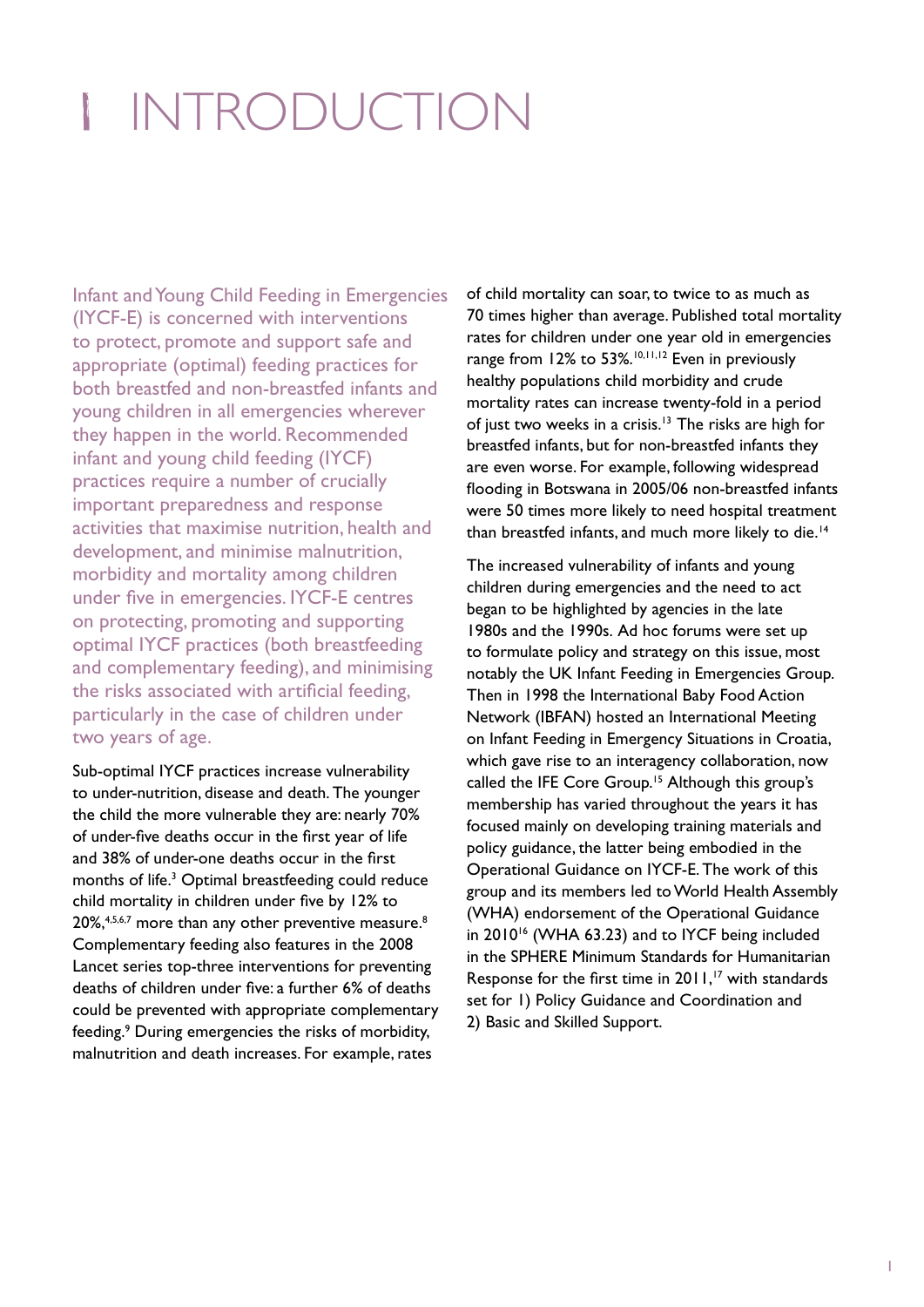# 2 Scope of the review

### Rationale for the review

Despite notable successes, there have been difficulties over the years in getting IYCF-E recognised as 'mattering' and as a life-saving intervention during a crisis.18 Further, although guidance and policies exist, and some tools have been developed, key actors in emergencies are still not undertaking appropriate IYCF-E programming. Discussions around these questions dominated the IFE Core Group strategy meeting held in November 2010.<sup>19</sup> Two of the main issues that emerged were: 1) although there appeared to be greater acknowledgement of the need for IYCF-E, in reality, priority was given to the management of acute malnutrition, considered by some as more of a life-saving intervention, and 2) when agencies and governments were interested in an IYCF-E response there was uncertainty about the practicalities of how to respond in their particular context. What was clearly recognised during the meeting was the need to further explore the barriers to IYCF-E implementation with a broad range of stakeholders.

Save the Children UK, following the discussions at the 2010 IFE Core Group strategy meeting and reflecting its commitment to IYCF-E, decided to investigate more closely the challenges and constraints to IYCF programming in emergencies by undertaking this review with funding from ECHO. The review builds on the considerations that came out the IFE Core Group meeting, consulting a broader range of humanitarian actors, donors and government representatives.

### **METHODOLOGY**

The review investigated more closely the experiences of IYCF-E programming by interviewing key informants and reviewing key documentation.

#### a. Key informant interviews

NGOs, Red Cross/Crescent and UN agencies active in the field of nutrition were selected for consultation, regardless of whether they were known to be committed to IYCF-E. In addition, governments of countries where recent emergencies had taken place were contacted, as well as a number of donors. Attempts were made to contact the military to discuss their role in IYCF-E; however, these were not successful. A total of 63 stakeholders<sup>20</sup> were approached and invited to participate in the review, and there were 37 responses. (See table 1 and appendix 1 for details.)

A questionnaire was designed that dealt with the main topics of interest for this review and sent to NGOs and UN agencies (Appendix 2). A similar but slightly adapted questionnaire was sent to country governments (Appendix 3) and another one to donor agencies (Appendix 4). All agencies and institutions were contacted by email and given the choice of a telephone interview or, if not available for this, of completing and returning the questionnaire themselves. In the latter case participants were contacted if answers were unclear or raised additional questions. Every key informant was given the final version of their completed questionnaire for approval. The questionnaire was translated into French to facilitate participation of French-speaking governments/NGOs and into Somali for a national Somali NGO.

#### b. Analysis of evaluation reports

Agencies were asked for evaluation reports (external or internal), programme reports or any other reporting that gave an overview of activities and/ or appreciation of stand-alone IYCF-E programmes or other programmes with an integrated IYCF-E component. Experiences, lessons learned and recommendations from those reports are integrated into this report.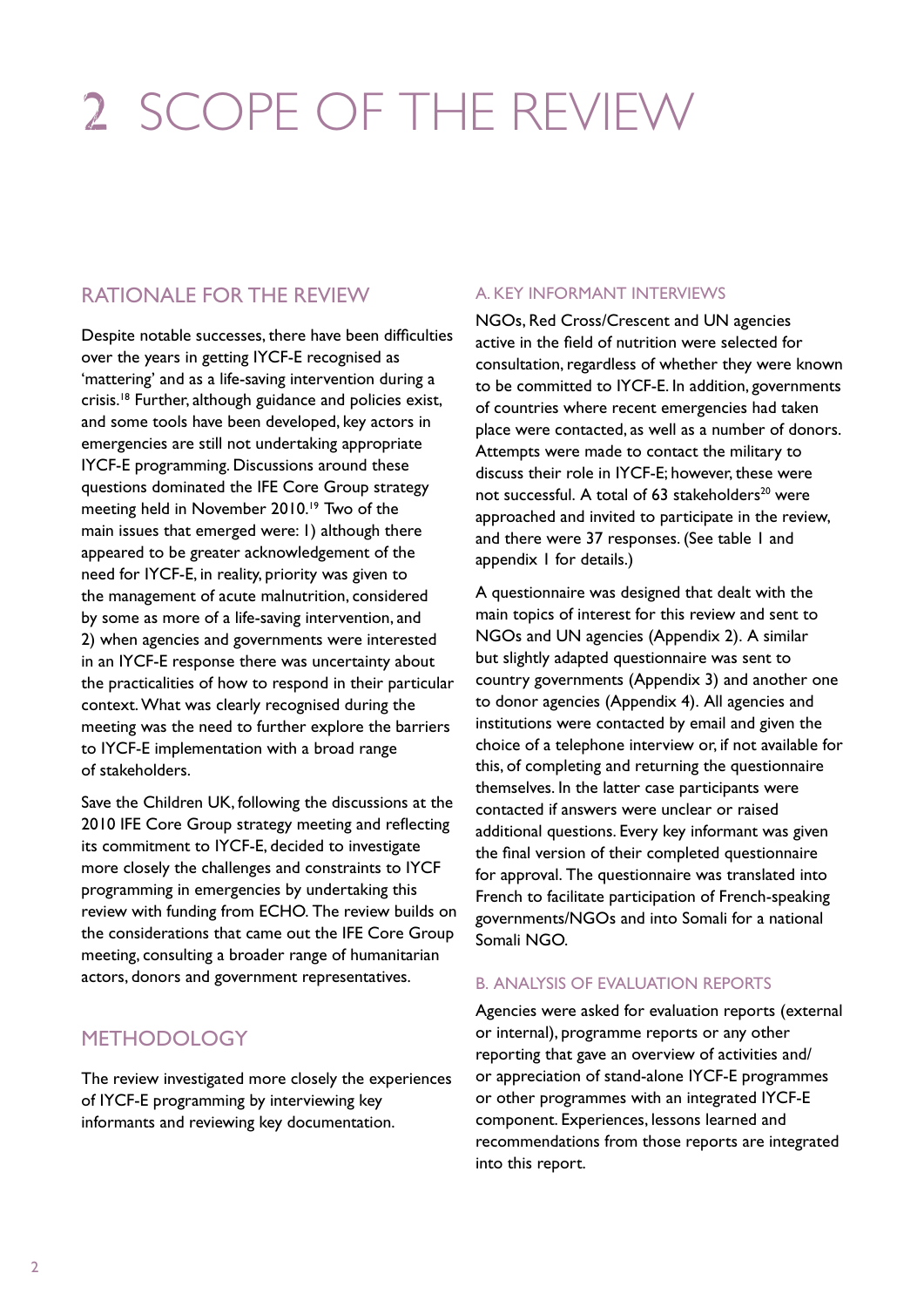#### Table 1: Agency/stakeholder respondents

| Type of agency/stakeholder                                 | <b>Agency response</b>                                                                                                                                                                                                         |
|------------------------------------------------------------|--------------------------------------------------------------------------------------------------------------------------------------------------------------------------------------------------------------------------------|
| International NGO (17)                                     | ACF-France, ACF-Spain, CARE, Concern Worldwide, FANTA, Goal Ireland,<br>IBFAN-GIFA, ICRC, IMC, Islamic Relief, Merlin, MSF-Belgium, MSF-Spain,<br>MSF-Switzerland, Save the Children UK, Save the Children US and World Vision |
| Local NGO (2)                                              | Pastoralists Against Hunger (Kenya), Saacid (Somalia)                                                                                                                                                                          |
| UN Agency (6)                                              | UNHCR, UNICEF Kenya, UNICEF New York, UNICEF Philippines,<br>UNICEF Somalia and WHO                                                                                                                                            |
| Other $(2)$ – classified under<br>UN Agency in this report | <b>FSNAU Somalia, Global Nutrition Cluster</b>                                                                                                                                                                                 |
| Donor (4)                                                  | DFID, ECHO, Irish Aid and OFDA                                                                                                                                                                                                 |
| National government (3)                                    | Kenya, Philippines and South Sudan                                                                                                                                                                                             |
| Academic (3)                                               | CIHD, UCL and University of Western Sydney                                                                                                                                                                                     |

## **LIMITATIONS**

The list of stakeholders contacted was based on a convenience sample and as such has certain limitations. Nevertheless the range and number of responses and participants means that this review provides an important overview as to the experiences and opinions of humanitarian actors with regard to IYCF-E.

Two donor agencies did not complete the questionnaire, but instead gave a quick summary of their thoughts and recommendations for IYCF-E; it was therefore not possible to compare answers of all donor agencies.

Respondents did not given an exhaustive list of all the difficulties, gaps and experiences they had encountered; instead they highlighted the main points that occurred to them at the time of answering the questionnaire. During the presentations of the initial findings, however, many participants who had completed the questionnaire stated that the review had highlighted issues that were extremely relevant to them but that they had not thought to mention at the time. Therefore the strength of the findings is actually underestimated in this report.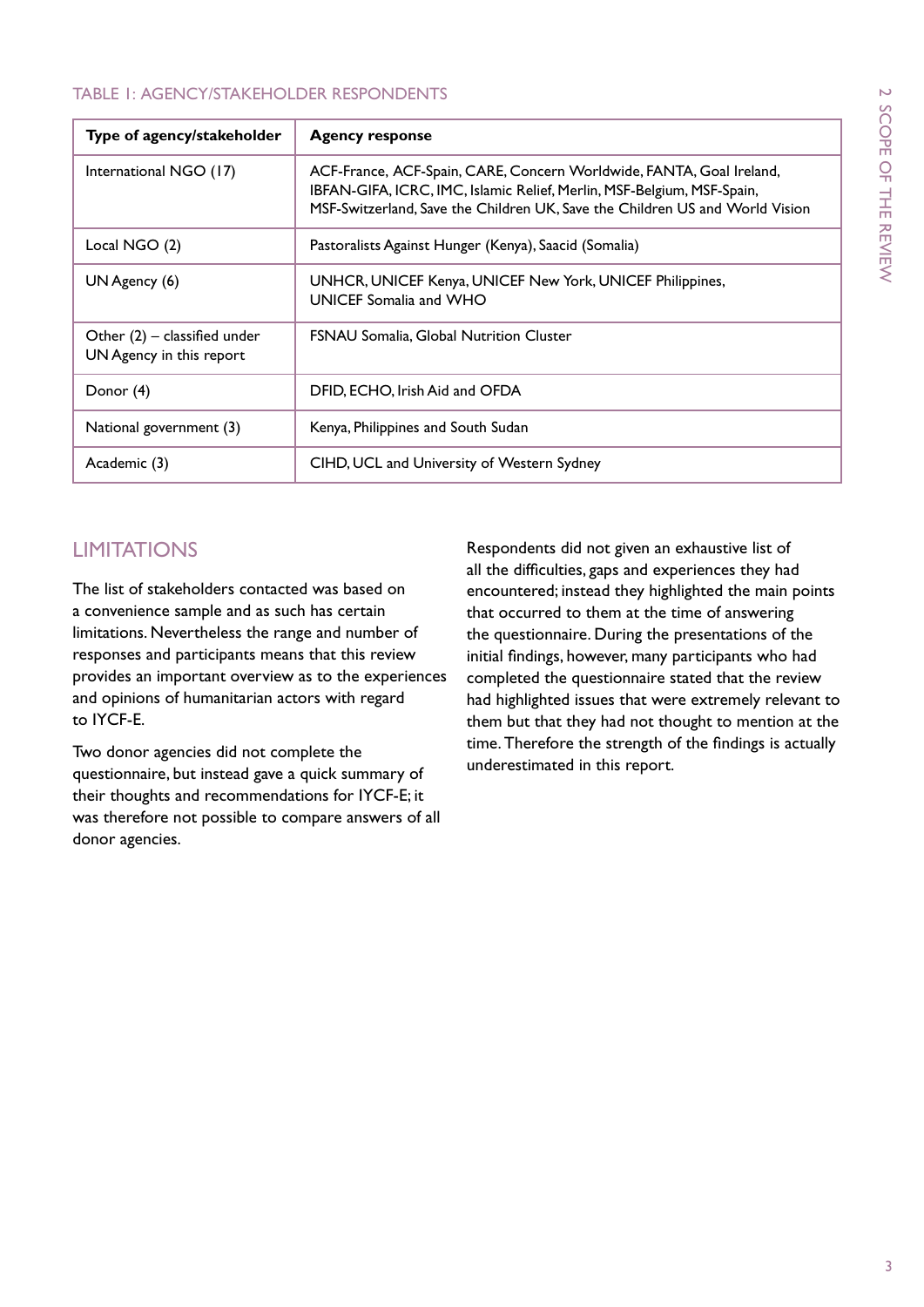# 3 MAIN RESULTS

Main responses are set out below, full results are available on request.

### Key informant responses

#### Emergency Preparedness/Risk Reduction

#### **A. Preparedness/risk-reduction activities related to IYCF**

#### **Summary of responses**

Most agencies and governments agree that the main components of preparedness/risk-reduction activities related to IYCF are: the presence of IYCF-E policies and strategies at agency and country level; capacity development at all levels; and having good pre-emergency 'routine' IYCF programmes. Donors emphasised that it was possible to undertake preparedness and risk reduction during emergency response, as long as this did not undermine the effectiveness of the response.

Agencies, governments and donors were asked what, in their opinion, constituted preparedness and risk reduction in relation to IYCF. The main responses were:

#### **NGOs/UN agencies (N=27)**

- $\checkmark$  Including IYCF-E and pregnant and lactating women (PLW) in country and/or agency contingency, emergency response plan and/ or standard operating procedures, adhering to international standards and ensuring dissemination of the plan to all levels. (n=21)
- $\checkmark$  Setting up good routine IYCF programmes, such as counselling, community support groups, education, Baby-Friendly Hospital Initiative (BFHI), community education and care for PLW, and ensuring a link between pre-emergency, emergency and post-emergency activities; including an IYCF-E preparation component in routine IYCF programmes. (n=19)
- $\checkmark$  Building up technical capacity and expertise for skilled support in-country through training at all levels, for both government and agency staff and voluntary community workers. (n=16)
- $\checkmark$  Development of an IYCF-E policy or inclusion of IYCF-E in other policies, at both national and agency level and based on the Operational Guidance on IYCF-E. Ensuring that policies are known at all levels in the country. (n=13)
- $\checkmark$  Ensuring implementation and legislation of the International Code of Marketing of Breast Milk Substitutes $^{21}$  or policy concerning regulation of breast milk substitutes (BMS), and that a statement on appropriate use of BMS in emergencies has been prepared. (n=11)
- $\checkmark$  Assessing common IYCF practices pre-emergency and including IYCF indicators in surveillance or early warning systems on a regional or national level.  $(n=11)$
- $\checkmark$  Sensitising and awareness-raising on the importance of IYCF-E among all parties concerned, such as government departments at all levels, agency country offices, field offices, media, donors and others. (n=6)
- $\checkmark$  Development of communication and other tools to use in emergencies to inform the population of the value of appropriate practices in emergencies and to forestall the spread of myths.  $(n=6)$
- $\checkmark$  Setting up emergency stocks or having a procurement plan ready for provision of BMS, complementary food or other items necessary for IYCF-E interventions as defined by risk analysis. (n=4)

#### **Governments**

- $\checkmark$  Ensuring that a national policy is in place that addresses IYCF and reflects the Operational Guidance on IYCF-E.
- $\checkmark$  Organising orientation and training on IYCF-E.
- $\checkmark$  Increasing knowledge on the Code.
- $\checkmark$  Prepositioning micronutrients for PLW.
- $\checkmark$  Advocating with Ministry of Health and private hospitals to encourage optimal IYCF.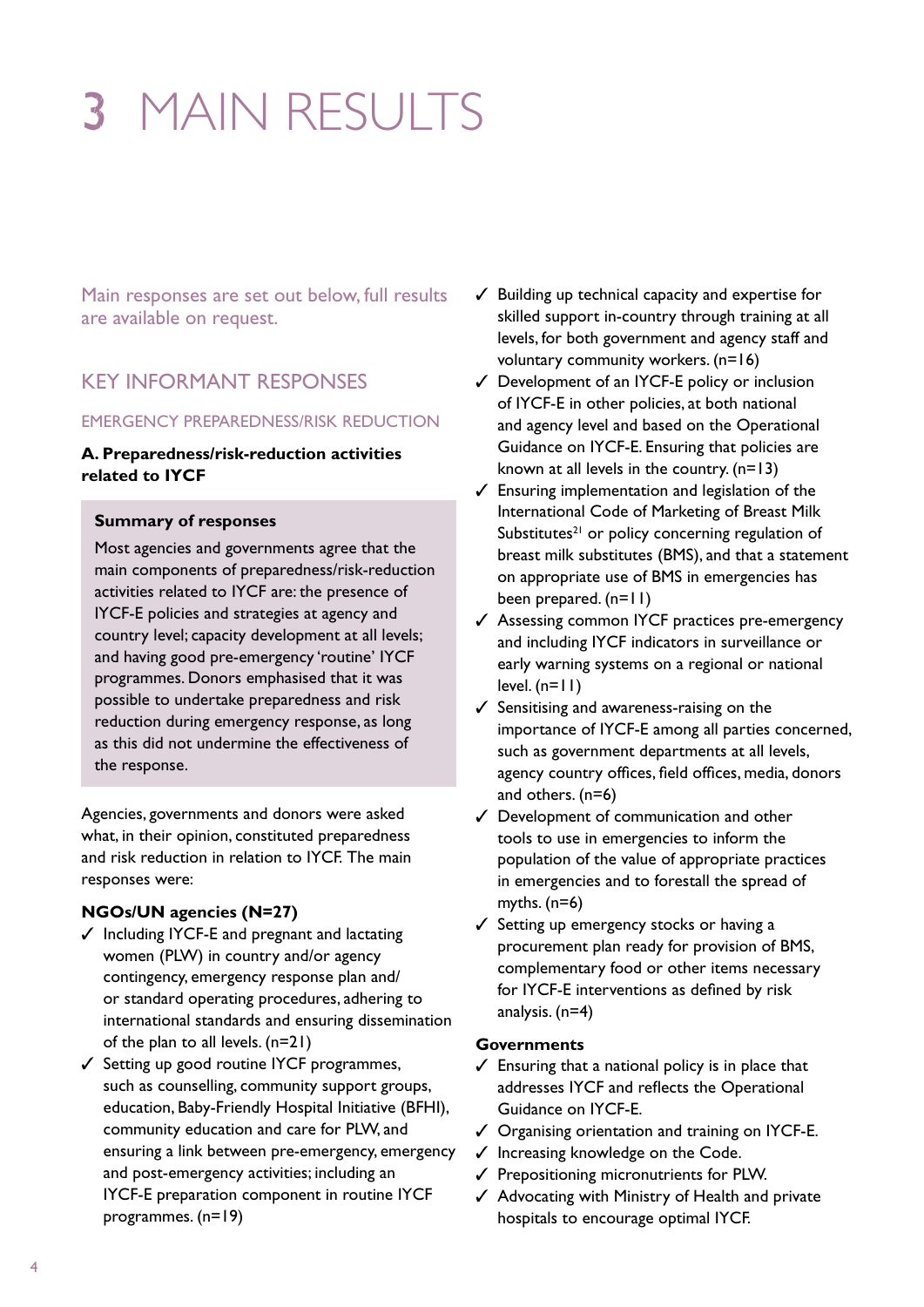- $\checkmark$  Organising breastfeeding support groups ready for deployment.
- $J$  Donors.
- $\checkmark$  Surveillance on nutrition and Community Management of Acute Malnutrition (CMAM).
- $\checkmark$  Nutrition/health education and behaviour change.
- $\checkmark$  Improving the diet of <2-year-olds by strengthening breastfeeding and complementary feeding practices.
- $\checkmark$  Development of a strategy/policy framework for IYCF.
- $\checkmark$  Building nutrition competence among caregivers and relevant service providers to avoid being overtaken by an emergency.

#### **B. Examples of IYCF-E preparedness activities undertaken**

#### **Summary of responses**

Most of the IYCF-E preparedness/risk-reduction activities implemented by respondents have been concerned with developing policies and strategies at country level, IYCF-E capacity development and integration of IYCF in other programmes.

#### **NGOs/UN agencies (n=27)**

- $\checkmark$  Development of policies and strategies or support to government to do so; incorporating IYCF-E in standard operating procedures; integration of Code provisions into policies and strategies. (n=13)
- $\checkmark$  IYCF-E training, capacity-building, increase skilled support throughout countries at partner level, health worker level and community level. (n=11)
- $\checkmark$  Integration of IYCF into other programmes, eg, community-based nutrition activities focusing on IYCF and maternal behaviour change, integration of IYCF into CMAM and other child health services such as IMCI vaccination campaigns and supplementation programmes. (n=6)
- $\checkmark$  Conducting routine IYCF programming, developing IYCF-E tools, and assessing IYCF practices. (n=5)

#### **Governments**

- $\checkmark$  Policy and strategy development and dissemination to key partners/stakeholders.
- $\checkmark$  Tools: information, education and communication (IEC) materials, assessment tools, trainings, advocacy, etc.
- $\checkmark$  Integration of IYCF into other programmes.

#### **C. Prioritisation of IYCF preparedness/risk reduction in emergency-prone countries**

#### **Summary of responses**

A large majority consider IYCF preparedness/risk reduction to be a priority because preparedness can enable the easy scaling-up of emergency programming, prevent malnutrition and save lives.

Table 2 shows the opinions of respondents on whether preparedness/risk reduction related to IYCF in emergency-prone countries should be considered a priority:

#### **NGOs/UN agencies (n=26)**

The majority of NGOs/UN agencies (n=22) thought IYCF preparedness/risk reduction should always be a priority in emergency-prone countries. Reasons for this included:

- $\checkmark$  Scaling-up: If part of routine programming, it can be scaled up in an emergency response.
- $\checkmark$  Prevention: It prevents malnutrition and protects health status.
- $\checkmark$  Saving lives: IYCF-E is a life-saving intervention, especially during emergencies (however, respondents thought that this fact was frequently overlooked and consequently IYCF-E was not allowed sufficient space/resources or it was inadequately addressed).

#### **Governments/donors**

All governments agreed that IYCF preparedness/risk reduction is a priority in order to reduce maternal, infant and child mortality and morbidity. One donor

|                             | <b>NGOs and UN</b> | <b>Governments</b> | <b>Donors</b> |
|-----------------------------|--------------------|--------------------|---------------|
| Always a priority           | 22                 |                    |               |
| A priority in some contexts |                    |                    |               |
| Not a priority              |                    |                    |               |

#### Table 2: Prioritisation of IYCF preparedness/risk-reduction activities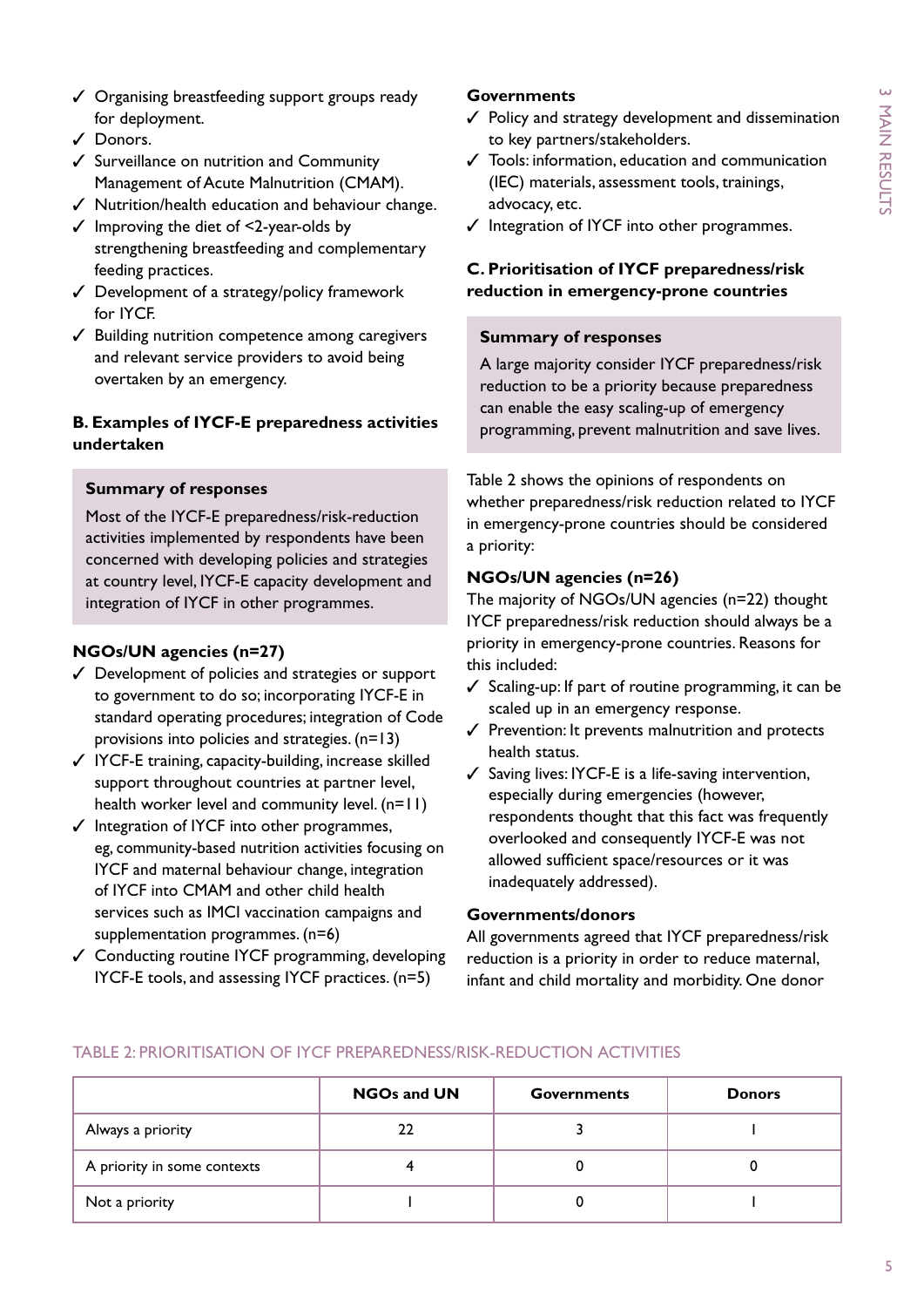thought that it should be considered a particular priority in slow-onset food-related crises (eg, Horn of Africa, Sahel, South Sudan).

#### **Additional notes**

Additional comments included: more information is needed on the impact of IYCF preparedness/risk reduction on an emergency response; there are many constraints at country level, especially with regard to capacity and budget, which mean that other issues tend to be prioritised; funding for preparedness activities is particularly difficult. It was also highlighted that technical people often consider IYCF-E a priority, but generalists less so.

#### **D. Priority interventions for preparedness/ risk reduction**

#### **Summary of responses**

Agencies, governments and donors provided similar responses. The main priorities were the development of comprehensive contingency and response plans, and policy/strategy/guidelines that include IYCF-E. Undertaking IYCF and IYCF-E capacity-building, and strengthening IYCF programming and complementary systems, are also priorities for preparedness/risk reduction.

Informants were asked what they considered to be the top five recommended priority interventions for preparedness/risk-reduction activities related to IYCF-E in emergency-prone countries.

#### **NGOs/UN agencies**

See Table 3 (opposite).

#### **Governments**

The three participating governments listed similar priority preparedness/risk reduction interventions:

- $J$  Development of policy/strategy/guidelines on IYCF-E that is well disseminated and adopted from the national to the local government units and supported by all partners/stakeholders.
- $\checkmark$  Strengthening of health infrastructure to integrate IYCF.
- $\checkmark$  Adopting the cluster approach with an organised and active Nutrition Cluster.
- $\checkmark$  Capacity-building activities including on monitoring of Code violations.
- $\checkmark$  Good information management.
- $\checkmark$  Awareness-raising.

#### **Donor agencies**

For donor agencies, the priority preparedness/risk reduction interventions are:

- $\checkmark$  Capacity-building.
- $\checkmark$  Surveillance and early detection.
- $\checkmark$  Frontline nutrition and health support.
- $\checkmark$  Support breastfed and non-breastfed children <5 years with focus on <2 years including complementary feeding.
- $\checkmark$  Support the ability of the carer to take care of infants and young children through shelter, water, sanitation, food for family, medical attention, psychosocial support.

#### Emergency Response

#### **A. Constituents of an IYCF-E response**

#### **Summary of responses**

Protection, promotion and support of breastfeeding and complementary feeding, including the care of non-breastfed infants and upholding the Code, were identified by respondents as the main activities constituting an IYCF emergency response.

#### **NGOs/UN agencies (n=27)**

When asked what constitutes an IYCF response in an emergency, some agencies stated that the response depended on the type of emergency and the consequent priority issues. They pointed out that there was a difference between, for example, what should happen during an acute-onset emergency with poor hygiene and a high number of donations of BMS and what needed to be done in slow-onset emergencies.

Main responses:

- $\checkmark$  Protect, promote and support breastfeeding by, among other things, providing safe spaces that ensure privacy for mothers, and skilled support for technical breastfeeding issues. (n=16)
- $\checkmark$  Ensure access to, and promote and protect, appropriate complementary feeding through skilled support, by helping mothers to determine appropriate complementary food recipes in a changed environment and/or provide dietary or micronutrient supplements. (n=13)
- $\checkmark$  Address any problems that arise concerning the Code through: development of policy guidance and/or legal implementation of the Code; ensuring the cluster approach includes advocacy against Code violations; monitoring and responding to Code violations. (n=13)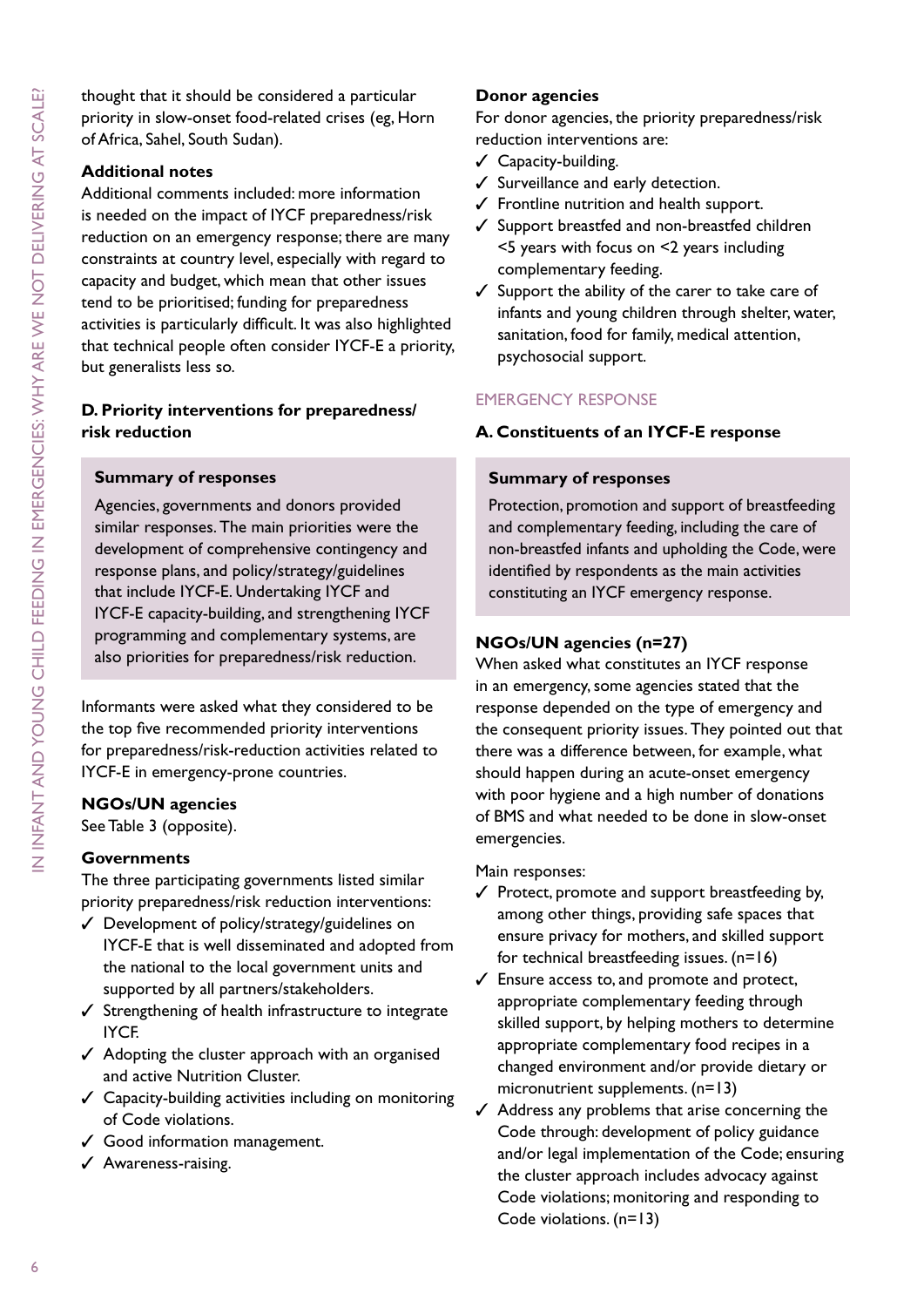#### Table 3: Main priority intervention for preparedness/risk reduction according to NGOs/UN

| Main priority interventions for preparedness/risk reduction - NGOs/UN                                                                                                                                                                                                                                                                                                                                                                                                                                                           | <b>Number of respondents</b> |
|---------------------------------------------------------------------------------------------------------------------------------------------------------------------------------------------------------------------------------------------------------------------------------------------------------------------------------------------------------------------------------------------------------------------------------------------------------------------------------------------------------------------------------|------------------------------|
| Develop, improve and endorse contingency plan or emergency response plan<br>in which IYCF-E is included, at national level with government and at agency level.<br>Develop IYCF-E strategy at national level with government and at agency level. This<br>has to build on the Operational Guidance on IYCF-E and include all key measures, as<br>well as WHO resolution and compliance with the Code. Ensure dissemination among<br>all partners.                                                                               | 26                           |
| Train all agency, MOH and facility staff, community workers and all those who come<br>in contact with infants and young children at national, regional and field level; training<br>of trainers, inter-agency training, continued capacity-building and skilled counselling<br>training, integrated in pre- and in-service training to ensure everybody knows what to<br>do when the emergency hits. Create a pool of trainers who can be relocated. Include<br>IYCF-E component in nutrition and development training modules. | 24                           |
| Conduct routine IYCF programmes, including community-based interventions<br>such as peer counselling, mother-to-mother support groups, behaviour change<br>communication with the right messages, health and awareness-raising on key<br>community practices; include other members of the community. Strengthen health<br>facilities on pre- and post-natal care, infant care and growth monitoring; implement<br>the BFHI.                                                                                                    | 16                           |
| Develop policies and regulations, and if possible legislation, to implement the Code<br>and an action plan/system to monitor and deal with violations.                                                                                                                                                                                                                                                                                                                                                                          | 8                            |
| Assess IYCF practices, cultural habits and beliefs as well as barriers to good<br>practices pre-emergency to provide base line information; establish assessment teams<br>to identify change and risks after the onset of the emergency.                                                                                                                                                                                                                                                                                        | $\overline{7}$               |
| Identify and map capacity of government, humanitarian actors, health facilities,<br>individual experts and other structures that could be useful partners in emergencies,<br>and create a deployment roster.                                                                                                                                                                                                                                                                                                                    | 6                            |
| Establish a procurement system and/or emergency stock for infant formula,<br>complementary food items or other, in coordination with government.                                                                                                                                                                                                                                                                                                                                                                                | 5                            |
| Carry out sensitisation of government, agency country offices, all agency and health<br>facility staff and community leaders on the importance of IYCF-E and the role they can<br>play in it.                                                                                                                                                                                                                                                                                                                                   | 5.                           |
| Coordinate with government and other partners to ensure appropriate and<br>prompt response. Reflect on linking nutrition, psychosocial, health and other<br>sectors in emergency.                                                                                                                                                                                                                                                                                                                                               | 4                            |
| Set up or reinforce surveillance and/or early warning system for disease and<br>nutrition and include <6 months in data collection. Conduct formative research<br>strengthening systems and surveys.                                                                                                                                                                                                                                                                                                                            | 3                            |
| Provide guidance to field teams, and ongoing specialised facility-based support.                                                                                                                                                                                                                                                                                                                                                                                                                                                | 3                            |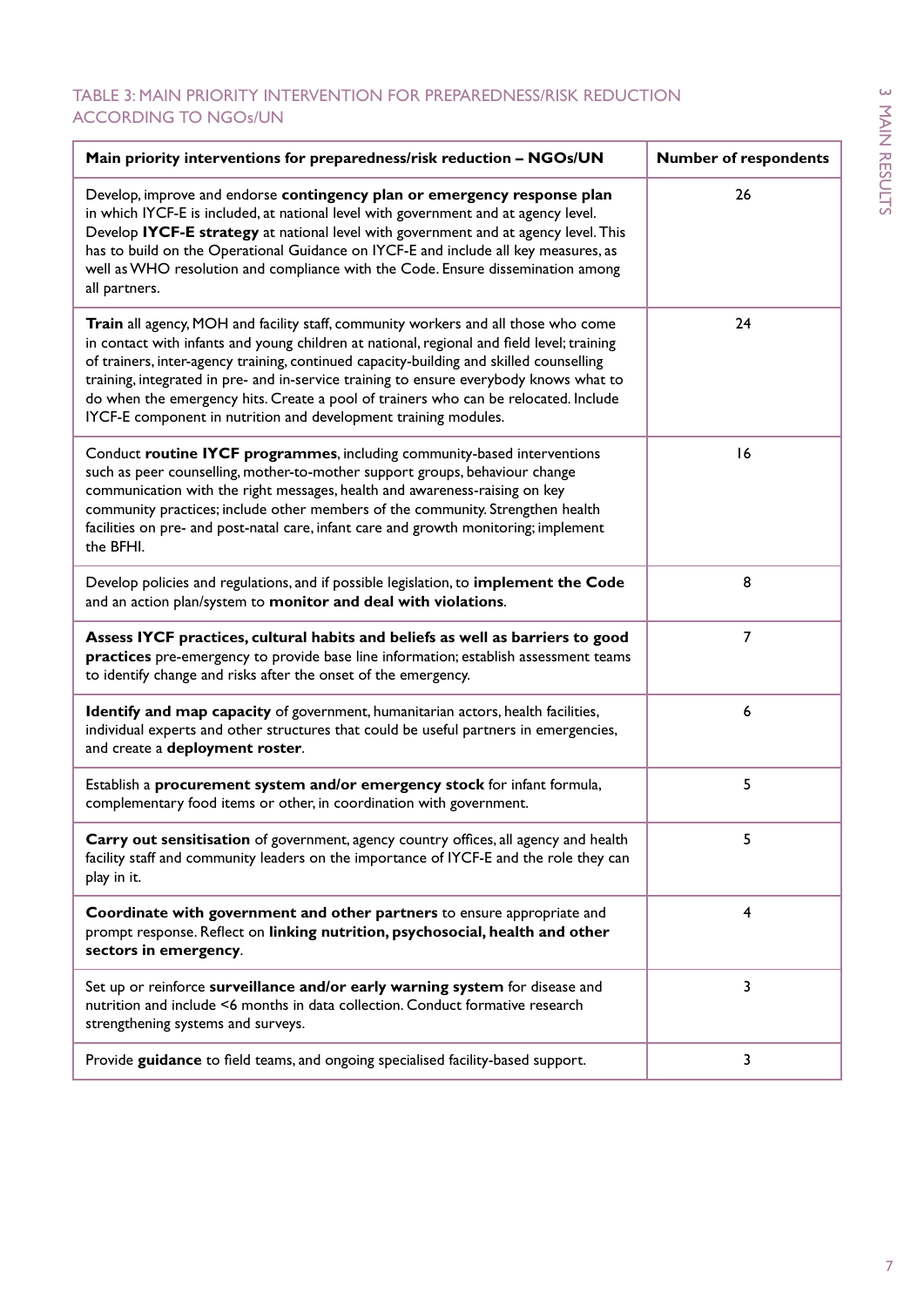- $\checkmark$  Provide care for those infants who are not breastfed, either by exploring alternative options or, if there is no other possibility, by providing infant formula. (n=11)
- $\checkmark$  Issue a Joint Statement to protect and promote optimal IYCF-E (n=10) and ensure there is a clear policy reflecting the Operational Guidance on IYCF-E. (n=3)
- $\checkmark$  Ensure caregivers are able to meet their basic needs. (n=8)
- $\checkmark$  Provide IYCF community-based interventions (n=7), psychosocial, psychological or other mental health support (n=6), and treatment for acute malnutrition. (n=4)

#### **Governments (n=3)**

- $J$  Upholding the provisions of the Operational Guidance on IYCF-E and the Code; monitoring and dealing with Code violations. (n=3)
- $\checkmark$  Sensitisation and awareness-raising on the importance of IYCF in emergencies, aimed at the population, humanitarian actors and the media. (n=3)
- $\checkmark$  Counselling and nutritional education through support groups. (n=3)
- $\checkmark$  Providing care for non-breastfed infants through re-lactation sessions, wet nurses, milk banks or provision of safe artificial feeding. (n=3)

#### **Donor agencies**

- Supporting safe and appropriate breastfeeding and complementary feeding.
- $\checkmark$  Critical need for responses to be multi-sectoral interventions with links to protection, shelter, general food distributions, water, sanitation and healthcare.

#### **B. Examples of IYCF-E response activities undertaken**

#### **Summary of responses**

Provision of skilled support, community interventions and integration of IYCF into CMAM activities or the local health system are the most common IYCF-E activities.

#### **NGOs/UN agencies (n=27)**

#### Main responses:

- $\checkmark$  Baby tents/corners or other types of provision of skilled support. (n=12)
- $\checkmark$  Community interventions such as mother-tomother support groups, group education, media

campaign, sensitisation of affected population, breastfeeding support groups, complementary feeding education, key messages for religious leaders. (n=10)

- $\checkmark$  IYCF in CMAM, strengthening nutrition activities.  $(n=10)$
- $\checkmark$  Training and capacity-building. (n=6)
- $\checkmark$  Management of acute malnutrition in infants. (n=6)
- $\checkmark$  Sensitisation of partners and other sectors on IYCF-E. (n=5)
- $\checkmark$  Prevention and management of donations of BMS.  $(n=4)$
- $\checkmark$  Rapid IYCF-E needs assessment and surveillance.  $(n=4)$
- $\checkmark$  Provision of micronutrients. (n=4)
- $\checkmark$  Provision of psychosocial support. (n=3)
- $\checkmark$  Provision of complementary food. (n=3)
- $\checkmark$  Support to the Nutrition Cluster on IYCF-E. (n=3)

Other responses: The integration of key IYCF messages/tools into other sectors' interventions was also mentioned, as was support to government, prevention of mother-to-child-transmission of HIV/ AIDS (PMTCT) programmes, strengthening of the Baby-Friendly Hospital Initiative (BFHI), etc.

#### **Governments**

Main responses:

- $\checkmark$  IYCF (-E) assessment.
- $\checkmark$  IYCF counselling/education.
- $\checkmark$  Micronutrient distribution.
- $\checkmark$  Issuing of a Joint Statement on IYCF-E.
- $\checkmark$  Monitoring of Code violations.

#### **C. Prioritisation of IYCF-E in the emergency response**

#### **Summary of responses**

The majority of respondents considered that IYCF-E should always be a priority in the emergency response as it is both a preventive and a life-saving activity, given its relationship with the prevention of malnutrition and the maintenance of good health.

Table 4 shows the opinion of participating NGOs/UN, governments and donor agencies on whether IYCF-E should be considered as a priority in the emergency response.

The majority of NGOs/UN respondents consider that IYCF-E should always be a priority because it is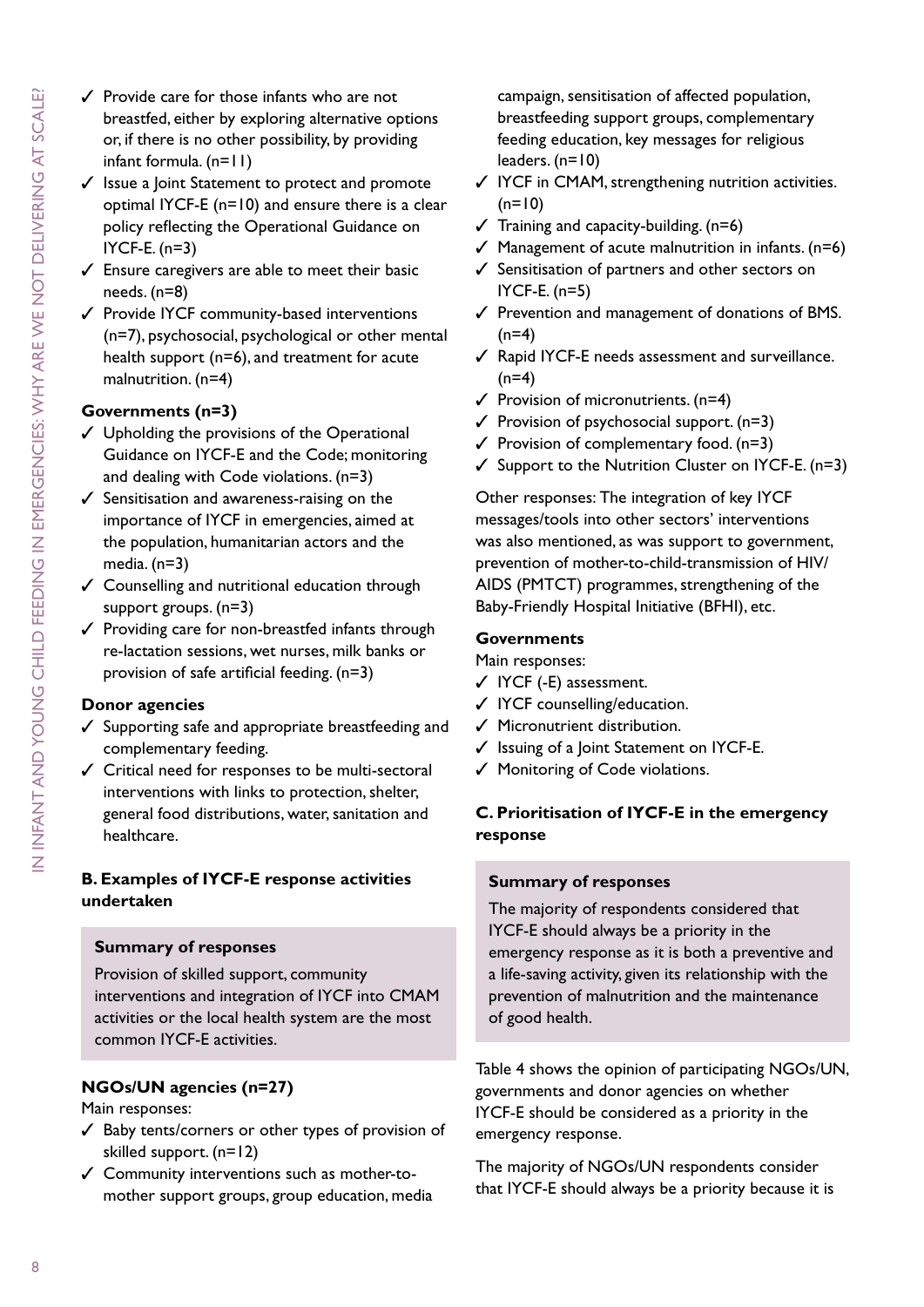#### Table 4: Prioritisation of IYCF-E in the emergency response

|                                    | <b>NGOs and UN</b> | <b>Governments</b> | <b>Donors</b> |
|------------------------------------|--------------------|--------------------|---------------|
| Always a priority                  |                    |                    |               |
| A priority in some contexts        |                    |                    |               |
| A priority in the post-acute phase |                    |                    |               |
| Not a priority                     |                    |                    |               |

highlighted as such in the WHA resolution (63.23), because breastfeeding is a life-saving intervention and because of its relationship with preventing malnutrition and ensuring good health. Respondents also stated that it was important as it was a preventive measure and that prevention should be a priority above curative actions. Furthermore, IYCF-E was also regarded as a priority because mothers and children are always in need of protection and support.

The three participating governments regarded IYCF-E as among the most challenging but necessary areas of an emergency response where changes in the IYCF practices are likely to happen and greater health risks are expected.

One donor said that it always looks at the possibility of funding nutrition-related activities in humanitarian responses and it prioritises IYCF in all emergencies, in response to Ireland's Hunger Task Report call for attention to maternal and infant undernutrition. The decision to fund depends on whether other donors are providing funding and whether a strong, suitable partner is present to implement the funded activity.

#### **Additional notes**

Various agencies report that IYCF-E is considered a priority by nutrition, health and other technical people, but not always by non-technical people; therefore it is not always manifested or executed as a priority in emergencies. In addition, there are other constraints such as the capacity of the team, the budget available, funding opportunities and the agency's priorities which mean that other issues are prioritised during the response. Prioritisation of interventions also depends on the nature of the emergency (slow/rapid onset), existing problems in the county (existing practices), government and partner's capacity, and also an individual's understanding, motivation and drive.

#### **D. Priority interventions for IYCF-E response**

#### **Summary of responses**

The main priorities for an IYCF-E response include a needs assessment, community-based programming, implementation of the Code and assigning a lead coordinating body for IYCF-E.

Key informants were asked what they recommended as the top five priority interventions for IYCF-E response when an emergency hits.

#### **NGOs/UN agencies**

See Table 5 (page 10).

#### **Governments**

Governments listed the priority interventions in emergency as follows:

- $\checkmark$  A lead coordinating body on IYCF is designated in every emergency.
- $\checkmark$  A national and/or agency policy is in place that addresses the issue of IYCF and reflects the Operational Guidance on IYCF-E.
- $\checkmark$  A body is designated to deal with any donations of BMS, milk products, bottles and teats.
- $\checkmark$  IYCF assessment.
- $\checkmark$  Provision of supportive care (pre-natal/post-natal care, healthcare, etc) to pregnant and lactating mothers to include 'safe havens': these provide breastfeeding spaces with counselling, re-lactation support, additional food rations, priority lanes.
- $\checkmark$  Information, education and communication, including press releases or statements.
- $\checkmark$  Raising awareness of community and local authorities on IYCF.
- $\checkmark$  Identifying mothers to train in mother support and breastfeeding counselling.
- $\checkmark$  Provision of safe/clean water and sanitary living conditions.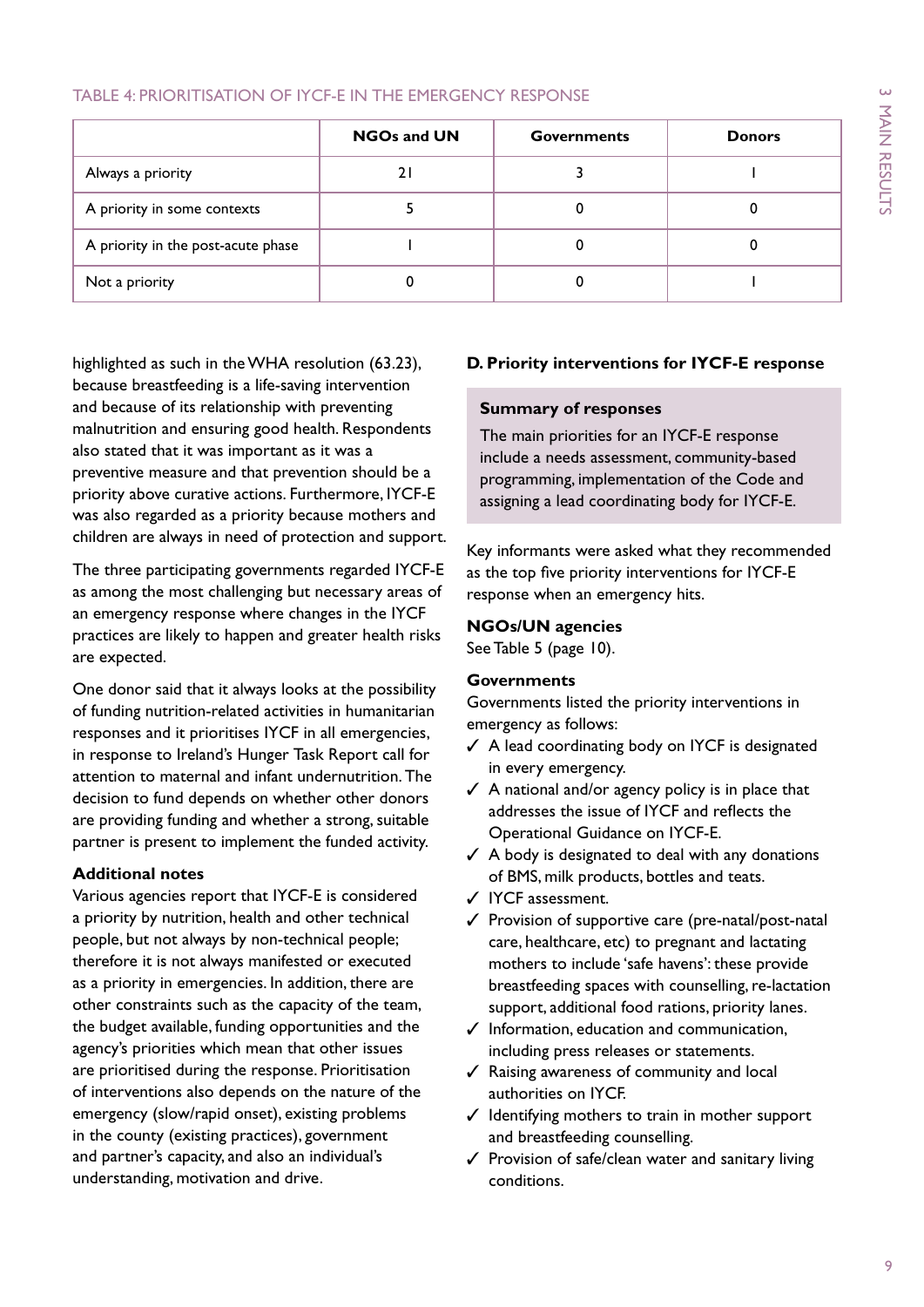#### Table 5: Main priority intervention for IYCF-E response in emergencies according to NGOs/UN

| Main priority interventions for IYCF-E response - NGOs/UN                                                                                                                                                                                                                 | <b>Number of respondents</b> |
|---------------------------------------------------------------------------------------------------------------------------------------------------------------------------------------------------------------------------------------------------------------------------|------------------------------|
| Community-based communication, promotion, education and support of<br>appropriate IYCF practices in the emergency situation, including mother-to-mother<br>support groups or other peer support.                                                                          | 15                           |
| Needs assessment at the start of the emergency to identify changes that have<br>occurred in IYCF practices since the start of the emergency and the needs of infants,<br>young children and pregnant and lactating women.                                                 | 4                            |
| Implement or reinforce the Code and prevent, monitor and deal with<br>uncontrolled and unwanted distributions of BMS.                                                                                                                                                     | 4                            |
| Availability of and access to complementary food sources with sufficient<br>micronutrient content through assessments and food basket monitoring; set up<br>distributions of cash, vouchers or blanket supplementary feeding or food fortification<br>products if needed. | 4                            |
| Develop a policy for the management of non-breastfed infants, including the<br>provision, controlled distribution and reduction of risk of artificial feeding if needed.                                                                                                  | 13                           |
| Access of infants and young children to treatment for severe and moderate<br>acute malnutrition.                                                                                                                                                                          | 12                           |
| Skilled IYCF support adapted to the changed environment, including re-lactation.                                                                                                                                                                                          | 10                           |
| Safe spaces where mothers can be provided with information and support for<br>IYCF and privacy for breastfeeding.                                                                                                                                                         | 10                           |
| Psychosocial support for mothers and children; attention to care practices; link<br>nutrition, psychosocial and health programmes.                                                                                                                                        | 8                            |
| <b>Basic and nutritional support to PLW</b> - prioritising mothers/caregivers, infants<br>and young children for support to get immediate essential needs met (food, shelter,<br>water, security) and protection (legal, security, access to aid).                        | 4                            |
| Communication to increase general awareness in the community; work on<br>links; overcoming myths; behaviour change communication.                                                                                                                                         | $\overline{\mathbf{4}}$      |
| Sensitisation and awareness-raising at policy and decision-making level on<br>the importance of IYCF-E.                                                                                                                                                                   | 3                            |

#### **Donors**

For donors the priority interventions are:

- $\checkmark$  Assessment of IYCF practices.
- $\checkmark$  Frontline nutrition and health support.
- $\checkmark$  Capacity-building.
- $\checkmark$  Breastfeeding promotion and complementary and supplementary feeding adapted to age.
- $\checkmark$  Scaling up.
- $\checkmark$  Supporting breastfed and non-breastfed children <5 years, with focus on <2 years.
- $\checkmark$  Shelter, water, sanitation, food for family, medical attention, psychosocial support (to enhance carer's ability to take care of infants and young children).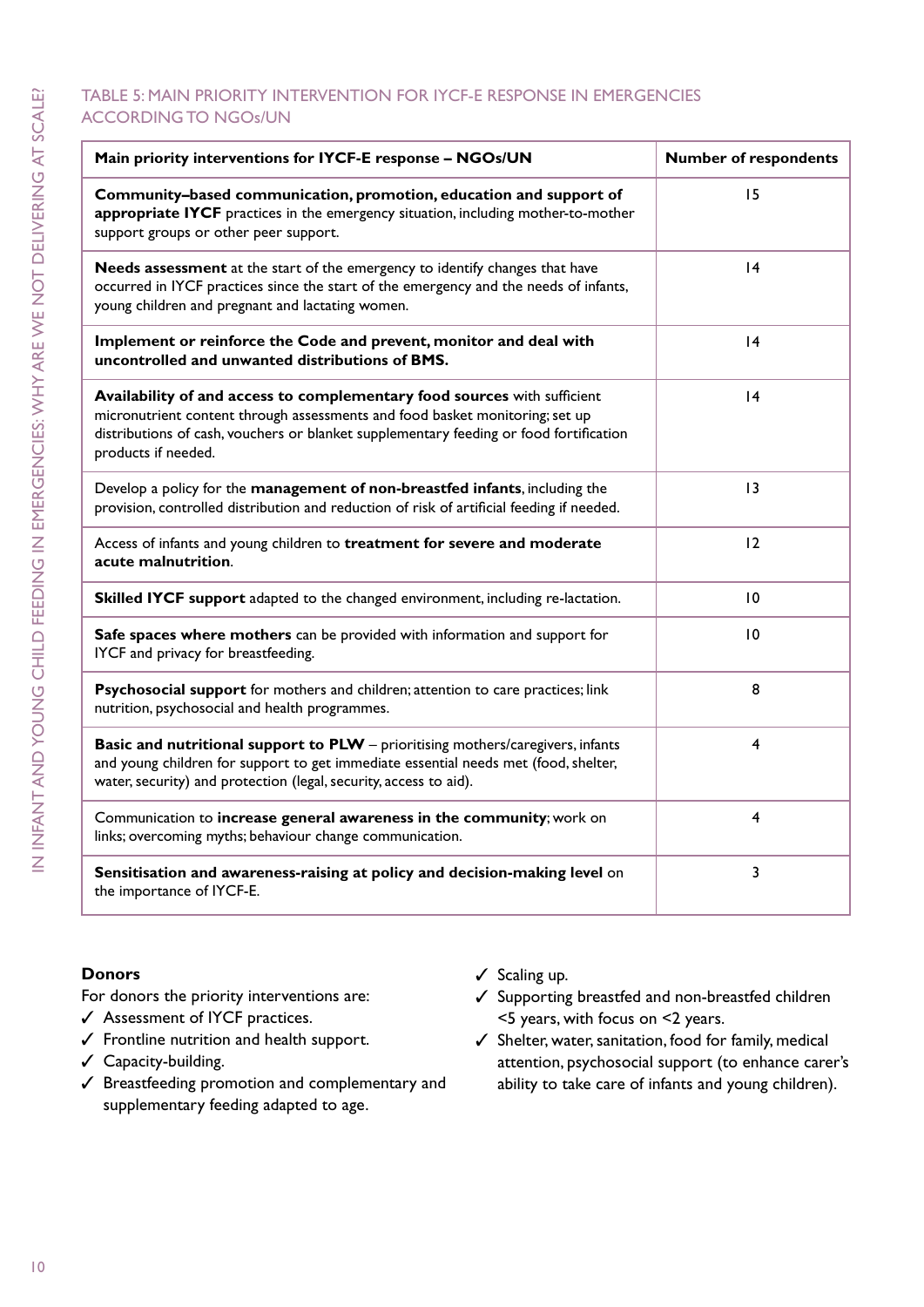#### EMERGENCY SCALE-UP AND CURRENT PROGRAMMING ISSUES

#### **A. Differences between IYCF-E and routine IYCF programming**

#### **Summary of responses**

Almost all NGOs/UN agencies feel there is a difference between IYCF-E and routine IYCF programming, because the changed environment creates different priorities and needs and requires a reorientation of service delivery.

Overall, 25 NGOs/UN agencies out of 27 believe there is a difference between IYCF-E and routine IYCF programming; their reasons for this include:

- $\checkmark$  Different priorities and needs, also potentially different target groups.
- $\angle$  A changed environment requires changes to the types of activities, where they are delivered, and how they are structured.
- $\checkmark$  Routine IYCF programming models differ from IYCF-E programming models: the former are more about education, sensitisation and behaviour change, the latter more about distribution and preventing the situation deteriorating.
- $\checkmark$  IYCF-E tends to focus on issues regarding BMS donation/use, specialised nutrition commodities and on life-saving in addition to prevention of malnutrition
- $\checkmark$  The goals are different: in emergencies, where the stakes are higher, not letting the situation worsen, versus improving the situation in a development programme context.

Some respondents stressed it was important to note that activities in emergency can also accelerate existing interventions and draw attention to routine IYCF.

Two agencies felt there was no difference, that IYCF should just be scaled up during an emergency "like CMAM" and that IYCF should be mainstreamed as part of the emergency preparedness and riskreduction response.

This question was not included in the questionnaire for donors and governments.

#### **B. Continuity between development and emergency programming around IYCF**

#### **Summary of responses**

Most respondents feel there is a gap between development and emergency IYCF programming due to, among other things: lack of in-country expertise and human resources; poor funding for preparedness and recovery; lack of government strategy/policies; and the mirroring of a general global disconnect. Suggestions for dealing with these issues include: advocacy and awareness-raising; better planning including IYCF preparedness, and risk-reduction and recovery funding and policies; reinforcement of coordination structures (cluster); and developing capacity of staff.

Key informants were asked whether they considered there was a lack of continuity or a 'divide' between IYCF programming in the development context and that the emergency context. All governments consulted felt there was a gap in programming and the majority (25 out of 27) of UN agencies/NGOs also felt that there was a divide, mainly due to:

- $\checkmark$  Lack of in-country expertise to transform regular programmes into emergency programmes and vice versa.
- $\checkmark$  Lack of human resources and logistical capacity to be diverted to emergency programming.
- $\checkmark$  Lack of funding for preparedness and recovery.
- $\checkmark$  Lack of government strategy/policies.
- $J$  Global/regional disconnection between development and emergency programming.

Some suggestions to address the divide are:

- $\checkmark$  Carry out advocacy and awareness-raising to donors and governments for IYCF preparedness, risk reduction, and recovery funding and policies.
- $\checkmark$  Build on existing structures, reinforce them and use existing human resources in-country.
- $\checkmark$  Have a better process for planning the country activities through contextual analysis process, and understanding risks and vulnerabilities.
- $\checkmark$  Ensure clear communication between development and emergency specialists, and between locally based and international support staff.
- $\checkmark$  Reinforce Cluster ability to coordinate and roll out policies/standards/tools and facilitate information flow.
- $\checkmark$  Implement capacity development.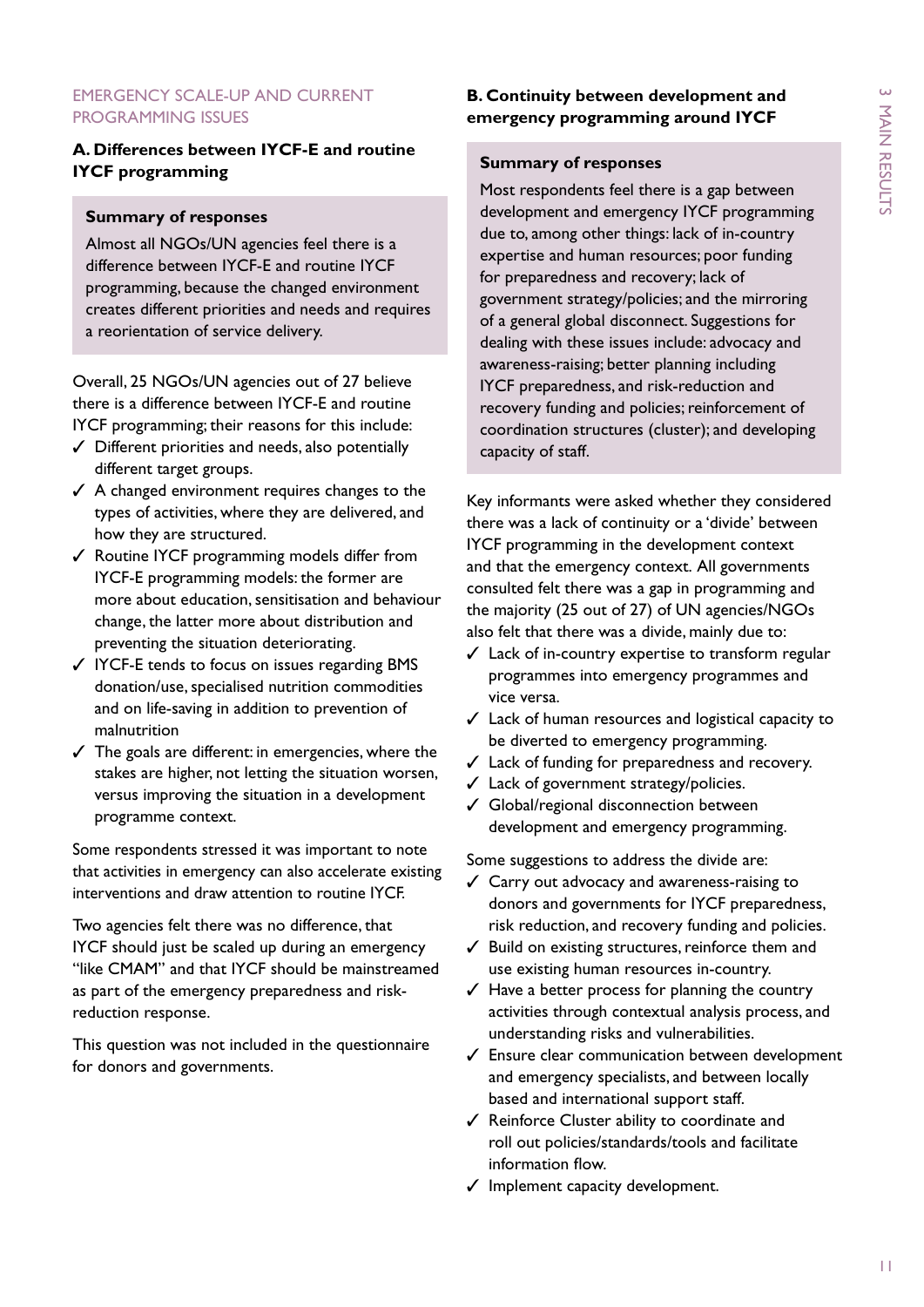#### **C. Key IYCF-E reference/guidance materials**

#### **Summary of responses**

The main key reference/guidance material used in the field, as cited by the review's informants, originates from the IFE Core Group, UNICEF, WHO, IASC or own agency guidance.

The main international reference or guidance material used by agencies in the field were IFE Core Group documents, WHO and UNICEF guidance materials (Table 6).

Other guidance material used can be found in Appendix 5.

The main international reference and guidance documents used by governments are similar to those used by NGOs and UN agencies:

- √ IFE Core Group, IYCF-E Operational Guidance v2.1, 2007, addendum 2010.
- $\checkmark$  Global Nutrition Cluster, Nutrition in Emergencies Toolkit.
- $\checkmark$  National IYCF strategy.
- √ WHO, International Code of Marketing of BMS with relevant WHA resolutions.
- $\checkmark$  The Sphere Project, Sphere Handbook Chapter 3, 2011.
- $\checkmark$  IBFAN, World Breastfeeding Trends Initiatives classification.

#### **D. Development of reference/guidance material**

Interviewed stakeholders have developed their own guidance materials for IYCF-E; the list can be found in Appendix 5. In addition, a range of guidance is currently under development (Table 7).

#### Table 6: Key reference and guidance documents for NGOs/UN

| Main key reference and guidance documents - NGOs/UN                                                   | <b>Number of respondents</b> |
|-------------------------------------------------------------------------------------------------------|------------------------------|
| IFE Core Group, Operational Guidance on IYCF-E v2.1, February 2007 and<br>addendum 2010               | 13                           |
| IFE Core Group, Module 1 on IYCF-E, v2.0, 2011                                                        | 3                            |
| IFE Core Group, Module 2 on IYCF-E, v1.1, 2007                                                        | $\overline{13}$              |
| IASC/GNC, Harmonised Training Package Module 17 on IYCF-E, 2011                                       | $\overline{7}$               |
| WHO, Indicators for Assessing IYCF Practices, Part 1, 2 and 3; 2008-10                                | 6                            |
| WHO, International Code of Marketing of Breastmilk Substitutes and relevant<br><b>WHA</b> resolutions | 5                            |
| WHO/UNICEF, Infant and young child feeding counselling, an integrated course, 2006                    | 5                            |
| The Sphere Project, Sphere Handbook Chapter 3, 2011                                                   | 4                            |
| ENN, IFE Core Group et al, Integration of IYCF into CMAM, 2009                                        | 4                            |
| MSF, CMAM protocol                                                                                    | 3                            |
| UNICEF, IYCF programming guide, 2011                                                                  | 3                            |
| UNICEF, The community IYCF counselling package, 2010                                                  | 3                            |
| WHO/UNICEF/UNFPA/UNAIDS, Guidelines on HIV and Infant Feeding, 2010                                   | $\mathbf{2}$                 |
| WHO, Breastfeeding counselling: a training course, a 40-hour course, 1997                             | $\overline{2}$               |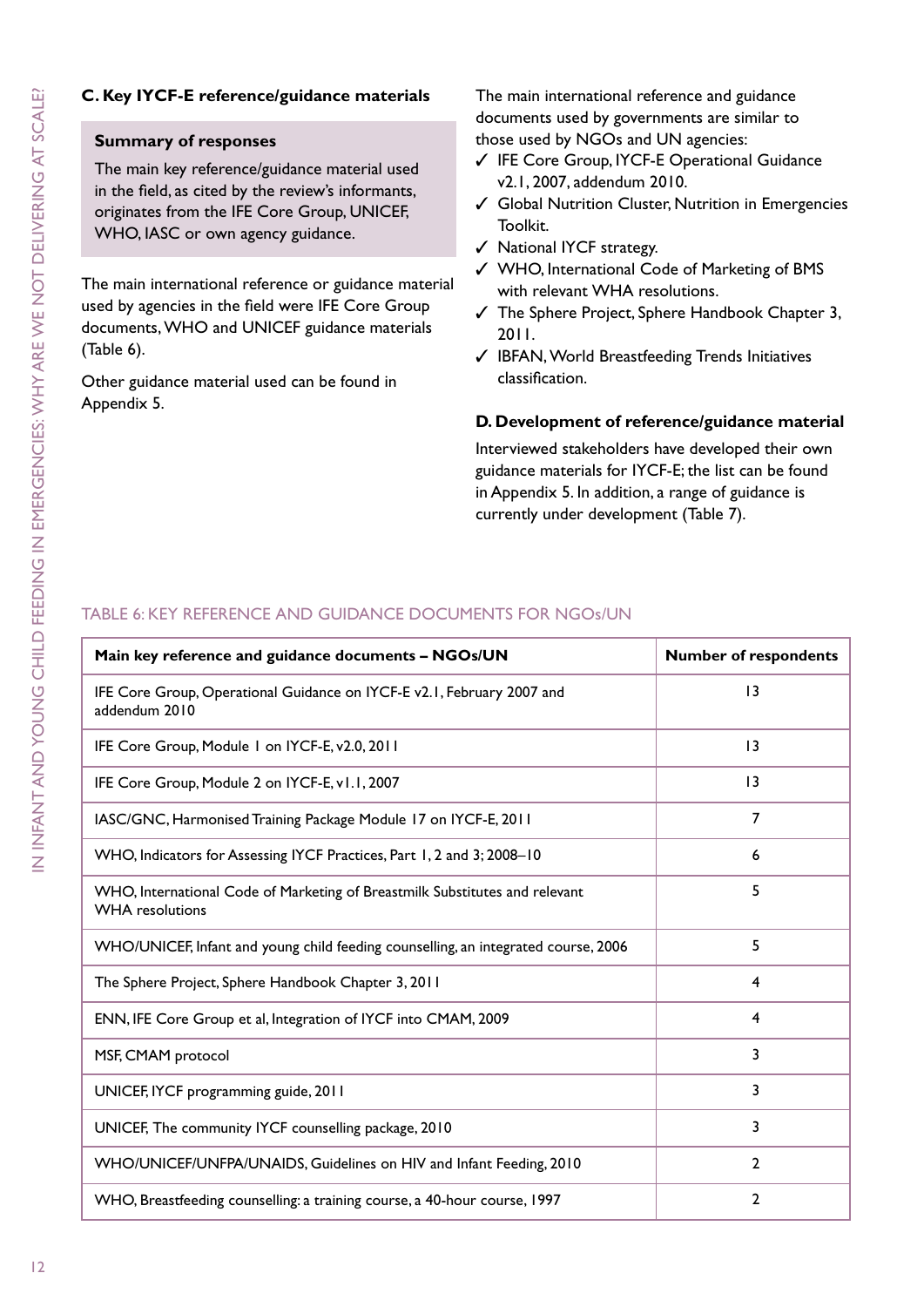#### Table 7: Guidance under development by participants in the review

| <b>Agency</b>                                               | <b>Material</b>                                                         | <b>Description</b>                                                                                                                                                                                                                                                                                                                                                                                                                                                                                                               | Date due for<br>completion  |
|-------------------------------------------------------------|-------------------------------------------------------------------------|----------------------------------------------------------------------------------------------------------------------------------------------------------------------------------------------------------------------------------------------------------------------------------------------------------------------------------------------------------------------------------------------------------------------------------------------------------------------------------------------------------------------------------|-----------------------------|
| ACF-France                                                  | Care Practices in<br><b>Emergencies Manual</b>                          | Step-by-step theoretical and practical guidance how to<br>implement a baby tent programme                                                                                                                                                                                                                                                                                                                                                                                                                                        | 2012                        |
| <b>ACF Spain</b>                                            | <b>IYCF-E Activity</b><br><b>Sheets</b>                                 | Development of rapid assessment and implementation<br>tool for IYCF-E, adapted for use by non-technical people                                                                                                                                                                                                                                                                                                                                                                                                                   | <b>NA</b>                   |
| <b>CARE</b>                                                 | Mentoring and<br>monitoring guidance                                    | How to address supportive supervision/mentoring<br>and monitoring                                                                                                                                                                                                                                                                                                                                                                                                                                                                | <b>NA</b>                   |
| Concern<br>Worldwide                                        | <b>IYCF-E Early</b><br>Response to<br>Predictable<br>Emergencies model  | Incorporate IYCF-E in a model for Early Response to<br>Predictable Emergencies, based on a Niger programme                                                                                                                                                                                                                                                                                                                                                                                                                       | <b>NA</b>                   |
| FANTA,<br>LSHTM and<br><b>Blue Infinity</b><br>(IT company) | Optifood                                                                | A software program to rapidly formulate and test<br>population-specific food-based recommendations and<br>identify nutrients that cannot easily be provided in<br>adequate amounts by the local food supply. It can be<br>used to compare alternative food-based strategies on<br>the basis of cost and likely reduction in the prevalence<br>of nutrient inadequacies and identify the lowest-<br>cost diet that most closely meets nutritional needs,<br>applicable to complementary feeding, also in emergency<br>situations. | January or<br>February 2012 |
| All MSFs                                                    | <b>CMAM</b> guidelines                                                  | Revision of CMAM guidelines, including the specific<br>chapter on IYCF-E                                                                                                                                                                                                                                                                                                                                                                                                                                                         | <b>NA</b>                   |
| MSF-B                                                       | Manual on<br>psychological<br>management of<br>malnourished<br>children |                                                                                                                                                                                                                                                                                                                                                                                                                                                                                                                                  | <b>NA</b>                   |
| MSF-B                                                       | <b>IYCF</b> training<br>module                                          | Small IYCF training module to integrate into nutrition<br>and vaccination trainings                                                                                                                                                                                                                                                                                                                                                                                                                                              | <b>NA</b>                   |
| <b>UNHCR</b>                                                | Milk policy                                                             | Update of the in-house milk policy and re-packaging for<br>easier understanding                                                                                                                                                                                                                                                                                                                                                                                                                                                  | NA                          |
| <b>UNHCR/UCL</b>                                            | <b>IYCF</b> nutrition<br>survey module                                  | Development of an IYCF nutrition survey module,<br>touching on some of the WHO IYCF indicators                                                                                                                                                                                                                                                                                                                                                                                                                                   | 2012                        |
| <b>UNICEF</b>                                               | E-learning course on<br>IYCF programming                                | 12 modules, based on the 2011 UNICEF IYCF<br>programming guide                                                                                                                                                                                                                                                                                                                                                                                                                                                                   | <b>NA</b>                   |
| <b>UNICEF</b>                                               | <b>Community IYCF</b><br>package in local<br>languages                  | Collection of translations of the community IYCF<br>package and made available on website                                                                                                                                                                                                                                                                                                                                                                                                                                        | <b>NA</b>                   |
| <b>UNICEF</b>                                               | Supervision and<br>monitoring tools                                     | Programme management supervision and monitoring<br>tools to go with the community IYCF package                                                                                                                                                                                                                                                                                                                                                                                                                                   | <b>NA</b>                   |
| <b>UNICEF</b>                                               | Situation analysis<br>on commitment<br>to breastfeeding<br>programmes   | Situation analysis regarding breastfeeding and advocacy<br>and what different agencies feel about commitment (or<br>lack there-of) to breastfeeding programmes                                                                                                                                                                                                                                                                                                                                                                   | <b>NA</b>                   |
| <b>World Vision</b>                                         | <b>Baby Friendly Tents</b><br>Manual                                    | Supporting Breastfeeding in Emergencies - the use of<br>baby-friendly tents                                                                                                                                                                                                                                                                                                                                                                                                                                                      | 2012                        |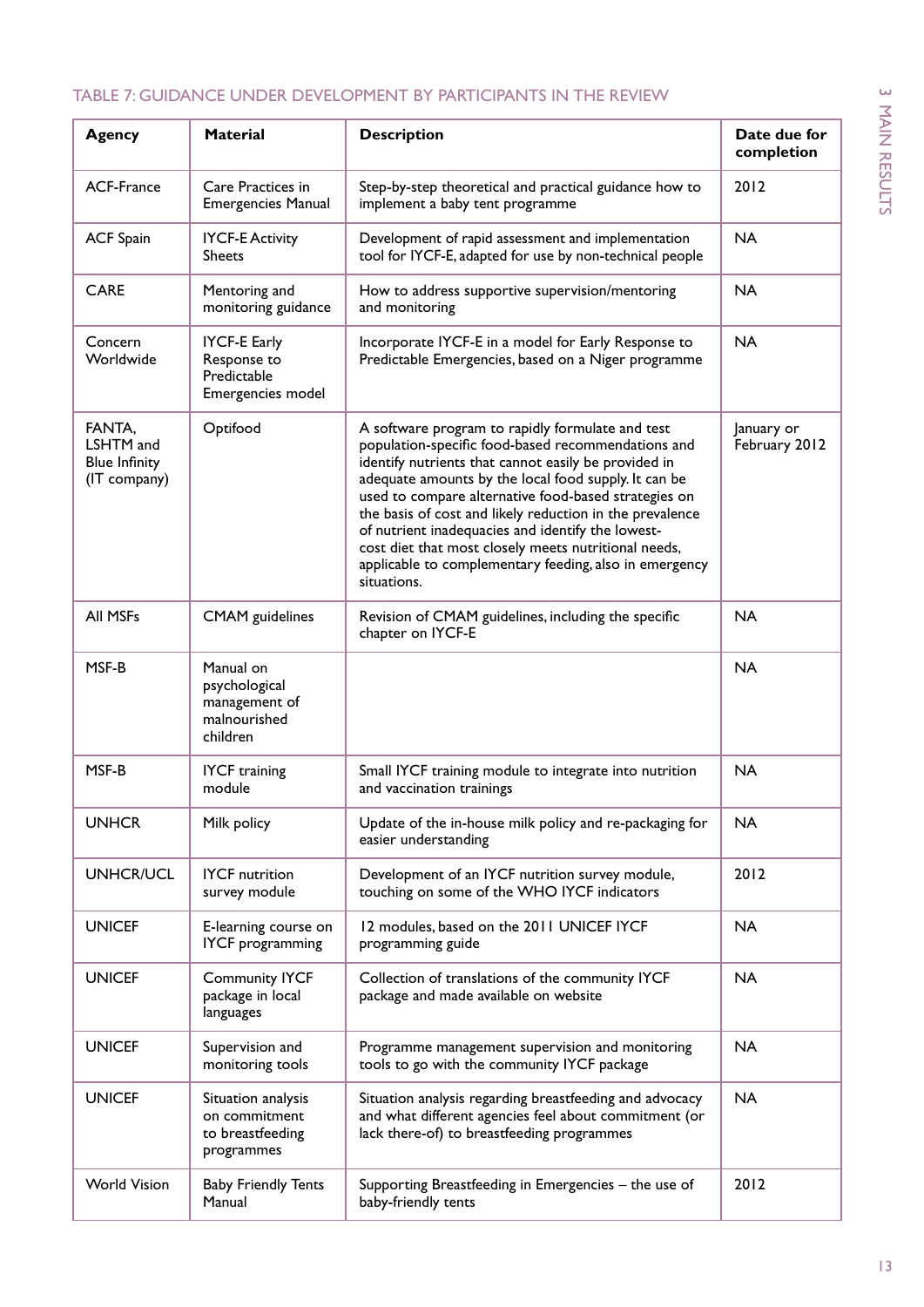#### **Summary of responses**

The main sources of funding of IYCF-E activities are UN agencies, institutional donors and agency own funding. Funding is rarely provided for a stand-alone IYCF-E activity; more often IYCF-E is integrated into nutrition programming. IYCF-E may not be seen as life-saving, so obtaining/ retaining funding can be difficult, especially for specific programming such as complementary feeding. Moreover, it is difficult to find funding for longer-term activities, including preparedness/ risk-reduction activities.

#### **NGOs/UN agencies**

NGOs and UN agencies were asked for the main sources of funding of stand-alone IYCF-E programmes or other programmes with an IYCF-E component. (See Table 8.)

*Note: Not all key informants were able to list (all) their sources of funding; therefore the following table is not representative but merely an example of what was most frequently cited. In addition, one programme can be funded by different sources; the importance of each funding source has not been reflected.*

Many respondents acknowledged that it is more difficult to obtain funding for IYCF-E as a stand-alone intervention. Some agencies feel that IYCF is not high

on the priority list of the donors, nor on that of the decision-makers within the agency. It is often seen as a preventive intervention, not a life-saving action and consequently when a budget gets cut, the IYCF-E part is often the first to go. Four agencies said it was difficult to find funding for longer-term activities, including preparedness or risk-reduction activities and also for complementary feeding. One agency raised the concern that donors feel there is duplication between what the IFE Core Group is about and what UNICEF does/is mandated to do.

#### **Donors**

*ECHO* says there is no distinct funding decision on IYCF-E, but funding is possible for agencies with proven competence in nutrition programming.

*Irish Aid* confirms that any type of IYCF-E programme can be funded on condition that a suitable partner can be found. In slow-onset or protracted crises, there usually is funding of agencies and during the acute phase increased funding to upscale or add activities. There can also be a contribution to common humanitarian funds, such as support for interventions that address malnutrition in the acute phase.

*OFDA* can provide some funds for usual activities in very rapid-onset emergencies, but within six months it requires a basic rationale for the funding to be submitted through, for example, Knowledge, Attitude and Practice (KAP) assessments, information about baseline practices and behaviour change, and measurement of impact.

#### Table 8: Reported main funding sources for IYCF-E activities

| Main sources of funding for IYCF-E activities                       | <b>Number of respondents</b> |
|---------------------------------------------------------------------|------------------------------|
| UN funding: UNICEF, WHO, UNHCR, OCHA, CERF                          | 13                           |
| <b>ECHO</b>                                                         | 12                           |
| OFDA/USAID                                                          | 12                           |
| Agency own funding                                                  | 12                           |
| Governments (Swiss, French, Norwegian, Swedish, Japanese and other) | 6                            |
| <b>DFID</b>                                                         | 4                            |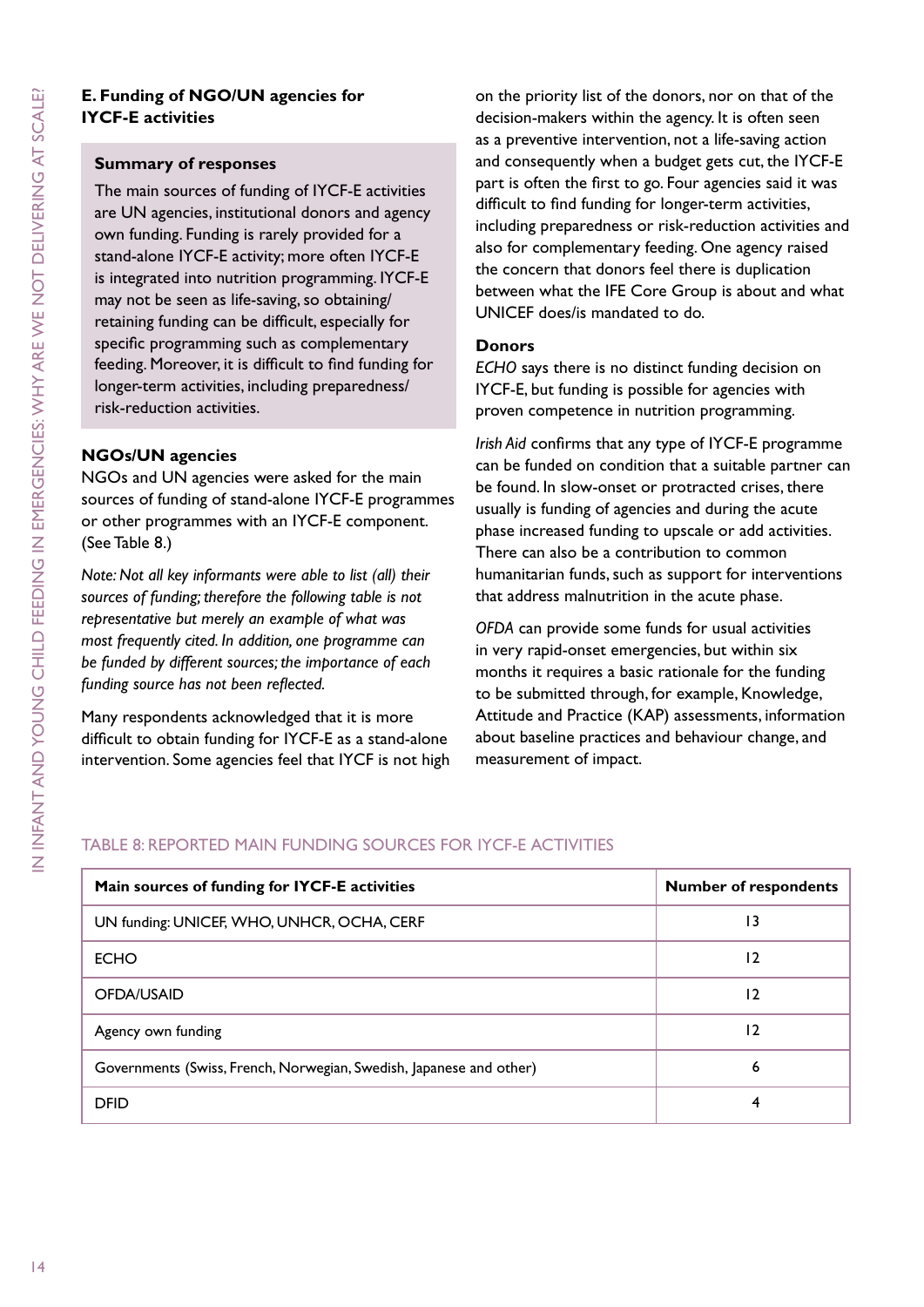#### Challenges and Practical Actions

#### **A. Barriers to NGOs/UN agencies undertaking IYCF-E activities**

#### **Summary of responses**

All but one NGO/UN agency referred to IYCF-E activities that had been recommended by the technical supervisor but that had not been undertaken. Lack of funding, contextual barriers and lack of human resources and/or expertise were the main constraints on implementing IYCF-E programming.

NGOs and UN agencies were asked whether there were any activities the technical supervisors had recommended to undertake in preparedness/risk reduction or response in emergencies, but could not be undertaken, for whatever reason (see Table 9). Of the 27 agencies responding, 26 said that this had indeed happened during the past few years.

#### **B. Key challenges**

#### **Summary of responses**

The main challenges for NGO/UN agencies relate to the lack of technical capacity and experience at the individual level, the lack of capacity and priority given to IYCF-E at agency level, and weak government policies and involvement at the contextual level.

For governments, the major problems are limited staff and resources, weak infrastructures and lack of national coordinating bodies.

Donors indicate that the lack of information and evidence about IYCF-E programming and impacts, as well as staff constraints, present the main challenges.

Stakeholders from the NGO/UN respondents were asked what key challenges they face at an individual level, at an agency level, and related to the context.

#### Table 9: Reasons given by ngos and un agencies for not being able to undertake **IYCF-E ACTIVITIES**

| <b>Reasons for not undertaking IYCF-E activities</b>                                                                                                                                                                                                                                                                                                               | <b>Number of respondents</b> |
|--------------------------------------------------------------------------------------------------------------------------------------------------------------------------------------------------------------------------------------------------------------------------------------------------------------------------------------------------------------------|------------------------------|
| Lack of recognition of IYCF-E as such and of the need for IYCF-E when there<br>are not high malnutrition rates; prioritisation of other interventions by non-<br>technical staff or overall agency policy (usually CMAM); competing priorities, often<br>due to lack of sensitisation of all agency members and lack of a clear IYCF-E policy<br>within the agency | 13                           |
| Lack of funding, including for longer-term projects                                                                                                                                                                                                                                                                                                                | 13                           |
| Due to context: insecurity, lack of access, lack of government authorisation or<br>lack of government                                                                                                                                                                                                                                                              | 9                            |
| Lack of a number of human resources or lack of required expertise in local<br>and international staff members, absence of technical staff on the ground                                                                                                                                                                                                            | 9                            |
| <b>Lack of capacity</b> of partners, government facilities or field teams                                                                                                                                                                                                                                                                                          | 5                            |
| Lack of time                                                                                                                                                                                                                                                                                                                                                       | C                            |
| Lack of nutrition cluster, or of lead in IYCF-E                                                                                                                                                                                                                                                                                                                    | 2                            |

Several other reasons were mentioned including: a lack of trained community staff, lack of evidence base, being overwhelmed with cases of acute malnutrition, lack of knowledge of health/nutrition status of infants <6 months, and so on.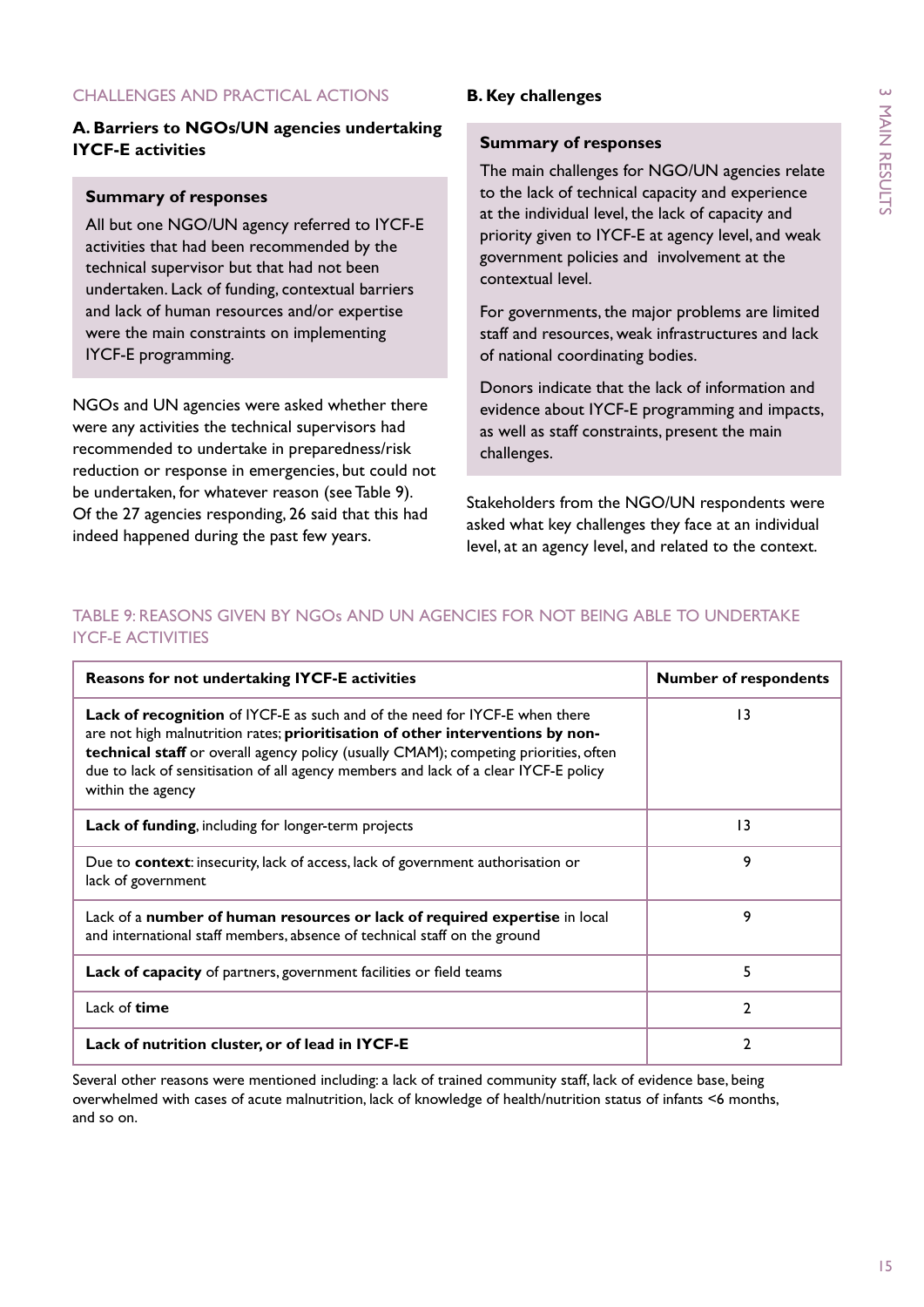#### **Key challenges faced as an individual (NGOs/ UN agencies) (n=27)**

- $\checkmark$  Lack of technical capacity and counselling skills.  $(n=13)$
- $\checkmark$  Lack of experience in setting up IYCF-E programmes. (n=7)
- $\checkmark$  Lack of time combined with competing priorities or lack of human resources. (n=6)
- $\checkmark$  Lack of training and training opportunities. (n=5)
- $\checkmark$  Difficulty of sensitising and convincing nonnutrition colleagues. (n=4)

#### **Key challenges faced at the agency level (NGOs/UN agencies) (n=27)**

- $\checkmark$  Lack of priority given to the subject. (n=13)
- $\checkmark$  Lack of technical and/or organisational capacity.  $(n=8)$
- $\checkmark$  Lack of funding opportunities. (n=6)
- $\checkmark$  Difficulty finding IYCF-E experts. (n=5)
- $\checkmark$  IYCF (-E) not being a core mandate of the agency.  $(n=4)$

#### **Key challenges related to the context (NGOs/ UN agencies) (n=27)**

- $\checkmark$  Weak government involvement, understanding and capacity regarding IYCF-E. (n=11)
- $\checkmark$  Ineffective or missing policies. (n=7)
- $\checkmark$  Lack of capacity. (n=5)

Governments were asked what challenges they faced in implementing IYCF-E activities.

#### **Challenges as faced by governments**

- $\checkmark$  Limited staff and resources to implement policy and undertake activities – inadequate capacity.
- $\checkmark$  Inadequate/poor knowledge of IYCF-E on the part of government staff and humanitarian agencies.
- $\checkmark$  Lack of national strategy on IYCF-E.
- $\checkmark$  Weak health infrastructures.
- $\checkmark$  Absence of a national IYCF-E coordinating body.

Donors were asked what challenges they faced in determining organisations' capacity or deciding whether or not to fund IYCF-E programmes.

#### **Challenges as faced by donors**

- $\checkmark$  Lack of timely needs assessments.
- $\checkmark$  Lack of clear guidance on appropriate IYCF-E monitoring and outcome/impact indicators – leading to difficulties in assessing proposals, lack of programme overview and difficulties in determining the impact of the interventions.
- $\checkmark$  No clear cost-benefit justification for specific IYCF-E activities undertaken at specific times during the emergency.
- $\checkmark$  Staffing constraints.

#### **C. Coordination challenges and possible solutions**

#### **Summary of responses**

Governments stress the need for coordination between all implementing partners, through government structures. NGOs and UN agencies listed coordination of IYCF-E as a challenge in itself with inadequate time and space dedicated by the Country Nutrition Cluster in some situations and insufficient links to other technical fields.

Coordination in emergency, as reported by respondents, is often carried out by a department of the affected country's government, possibly together with the Country Nutrition Cluster. The three responding **governments** have indicated that part of the success of past IYCF-E interventions is related to the leadership and coordination efforts:

- $\checkmark$  Assistance/facilitation carried out by the National Nutrition Cluster.
- $\checkmark$  Responsiveness and cooperation demonstrated by the regional and local health executives and staff.
- $\checkmark$  Improved information management.
- $\checkmark$  Technical and funding support provided by the UN and international development partners.
- $\checkmark$  Good leadership from the Ministry of Public Health at national level.
- $\checkmark$  Efficient and effective coordination structures at national level through the Nutrition Technical Forum and Maternal and Infant and Young Child Nutrition (MIYCN) steering committee.

**NGOs and UN agencies** have listed many difficulties related to coordination. Coordination of IYCF-E is a challenge in itself. In some situations the Country Nutrition Cluster dedicates inadequate time and space to IYCF. People need to know which body with a clear mandate on IYCF-E they can go to, instead of relying on the personal interest of cluster team members. Various organisations may also have IYCF-E activities and mandates and can contribute to the cluster collective. It is difficult to ensure that lead organisations/donors focus on IYCF-E as closely as they do on curative care or initiatives with more tangible/immediately measurable outcomes (such as general food distribution or extended immunisation programme).

Some respondents felt that country nutrition clusters could do more to ensure links between, and the involvement of, ministries and development experts. Sometimes parallel systems/strategies/approaches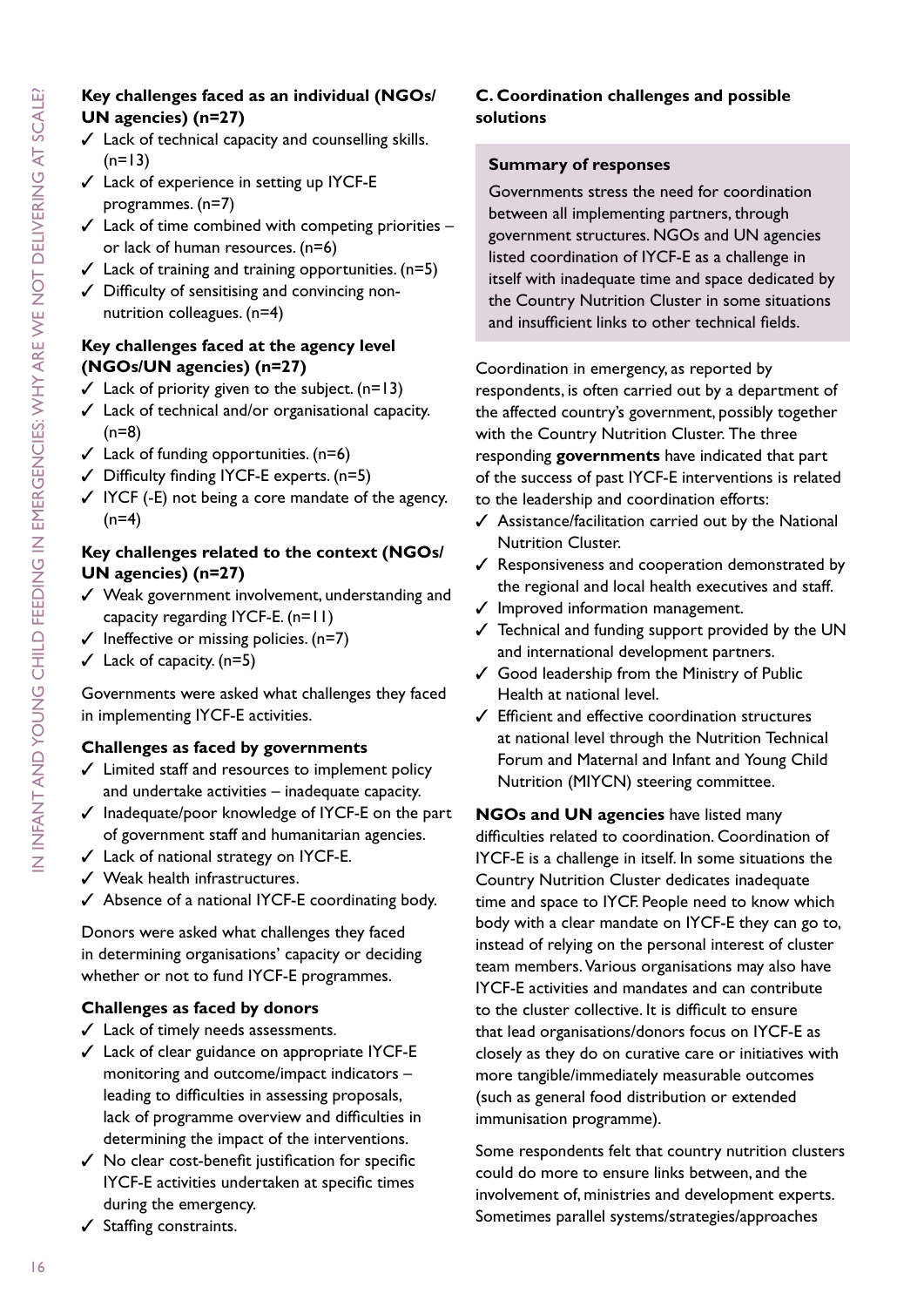are created at national/country levels or even global level. Slow cluster activation has been known to impede rapid intervention. The nature of some of the responses reflected the fact that the distinction between the respective roles, responsibilities and mandates of UNICEF programming, UNICEF as the Nutrition Cluster Lead Agency and NGOs was not clear. This lack of clarity further compromises coordinated effort at global and consequently regional and national level.

It was also suggested that IYCF-E is too confined within nutrition and work is necessary to link/locate it with other clusters such as health, psychosocial and food security. However, other respondents emphasised that the fact that multiple clusters target pregnant and lactating women (food cluster, reproductive health cluster, health cluster, etc) complicates the coordination process. The fact that guidelines and tools at international level are not always linked to a country's national guidelines and tools can present an additional challenge.

The participating governments have made the following recommendations to improve coordination between agencies and government:

- $\checkmark$  Develop the capabilities and capacities of all members of the coordination group, including local health staff.
- $\checkmark$  Coordinate agency support with the existing health system from national to local levels.
- $\checkmark$  Organise mapping of support, conduct a gap assessment and disseminate information on gaps in order to generate support for augmentation from agency partners.
- $\checkmark$  Establish MIYCN steering committees at county and district levels comprising government ministries and humanitarian actors, to coordinate IYCF-E activities.
- $\checkmark$  Ensure clear channels of communication and mechanisms to guide the media and inform the public and affected populations.
- $\checkmark$  Partners should support government to adopt a national strategy for IYCF (where none exists) and ensure that IYCF is incorporated in a national Emergency Preparedness and Response Plan.
- $\checkmark$  Government should adapt relevant tools for the implementation of IYCF in emergencies.
- $\checkmark$  Government should develop or adapt a national training manual for IYCF-E and carry out in-service training for government and partners involved in IYCF.
- $\checkmark$  Government to integrate IYCF into minimum/ essential packages to be delivered by relevant services and in pre-service curriculum.
- $\checkmark$  Set up technical working groups.
- $\checkmark$  Organise seminars and workshops and strengthen coordination mechanisms.

See Appendix 6 for full responses.

#### **D. Training needs and ways forward**

All agencies and governments referred to the need for training at all levels of the organisation and government health facilities, down to the community level. Many agencies indicated the need for overall IYCF-E orientation as well as more technical training on aspects of IYCF-E. Some specific training requirements highlighted were:

- $\checkmark$  Monitoring and evaluation of IYCF-E programmes.
- $\checkmark$  Taking IYCF-E from theory to practice: practical steps, resource requirements and time needed.
- $\checkmark$  Preparedness interventions.
- $\checkmark$  Orientation for senior management and nontechnical staff on IYCF-E.
- $\checkmark$  Refresher training for technical staff on IYCF-E.
- $\checkmark$  CMAM-IYCF integration training for field staff (including ministry of health partners).
- $\checkmark$  Training of trainers.
- $\checkmark$  Training on the Code including key messages and tools for communication, advocacy and implementation.
- $\checkmark$  Behaviour change communication (BCC) communications on IYCF messages in emergencies.

Agencies were also asked with what training skills they could contribute to joint training sessions. The results are given in Appendix 7. Governments are interested in sharing experiences with other countries.

#### **E. Practical actions at a global level**

#### **Summary of responses**

The practical actions at global level that would most help key informants to continue or improve IYCF-E programming include: the development of practical step-by-step guidance on how to do IYCF-E, including how to strengthen systems related to IYCF; the development of evaluation tools to measure outcome and impact; the creation of an evidence base; the delivery of training, including psychosocial aspects; advocacy for funding; experience-sharing and the development multi-sectoral links.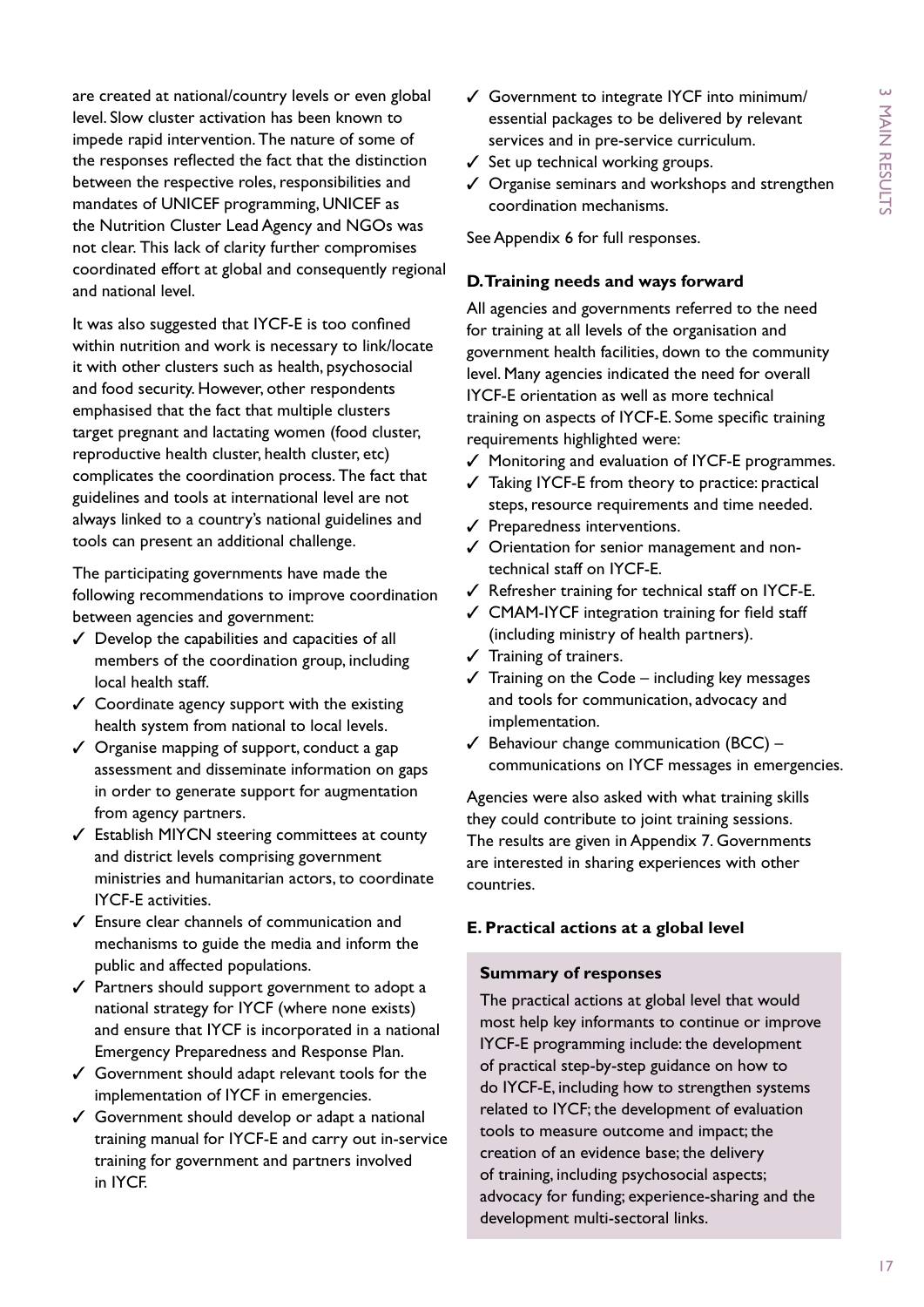Key informants were asked what practical action at global level would help them the most to continue or improve protecting and supporting IYCF in emergencies.

#### **NGOs/UN agencies**

See Table 10.

Some other thoughts concerned easy-to-use tools, coordination at the global and national level, operational research, guidance on the link between psychosocial support and IYCF, and creation of an IYCF-E expert roster.

#### Table 10: Main practical actions on IYCF-E needed by NGOs/UN

| Main practical actions needed - NGO/UN                                                                                                                                                                                                                                                                                                                                                                                                                                                     | <b>Number of respondents</b> |
|--------------------------------------------------------------------------------------------------------------------------------------------------------------------------------------------------------------------------------------------------------------------------------------------------------------------------------------------------------------------------------------------------------------------------------------------------------------------------------------------|------------------------------|
| Develop practical, standardised but simplified guidance on how to do IYCF-E; step-<br>by-step guide including programme models, delivery mechanisms, impact and lessons<br>learned, guidance on management of the programme, technical charts (referred to by<br>some as a 'Minimum IYCF-E Programming Package').                                                                                                                                                                          | 23                           |
| Develop easy-to-use but effective monitoring and evaluation tools, including<br>guidance and training on their use, evaluation of programme outcomes such<br>as behaviour change, measurement of impact of preparedness and emergency<br>interventions; these tools to be applicable to all facilities.                                                                                                                                                                                    | 8                            |
| Document and evaluate experience and create an evidence base on effective<br>programme models, best practices, appropriate response and effectiveness of<br>preparedness interventions, social and behavioural change intervention; translated into<br>laymen's terms, this evidence base to be used as a tool for advocating with donors and<br>non-technical decision-makers.                                                                                                            | 17                           |
| Delivery of training and training modules or guidance in existing training<br>modules; to include psychosocial training tools that are not exclusively<br>nutrition-oriented, but that have a more complete, holistic view of the problem; less<br>theoretical and covering more practical aspects. Set up a global training programme (as<br>for SMART), tri-cluster training between health, nutrition and education clusters' to be<br>carried out at national and international level. | 4                            |
| Advocacy with donor and decision-makers within agency on the importance and<br>relevance of IYCF-E to ensure funding, including longer-term and preparedness activities.                                                                                                                                                                                                                                                                                                                   | 12                           |
| Clear and simple guidance and tools on how to assess IYCF-E in emergencies in<br>order to rapidly determine needs and come to decisions on interventions; agreement<br>on the inclusion of a needs assessment in every emergency.                                                                                                                                                                                                                                                          | 8                            |
| Guidance on complementary feeding interventions, including different available<br>products as complementary food source (eg, CSB, Plumpy'Sup <sup>®</sup> , Plumpy'Doz®),<br>supplementing strategies, use of cash/vouchers, counselling techniques, etc, and<br>research into their impact on the prevention of malnutrition.                                                                                                                                                             | 6                            |
| Guidance, easy-to-use tools to explain the importance of IYCF-E and advocate<br>for collaboration with government, other clusters and senior management to put IYCF<br>on the agenda.                                                                                                                                                                                                                                                                                                      | 6                            |
| Orientation, guidance and tools to implement the Code in emergencies,<br>including how to handle procurement and management of controlled infant formula<br>distribution and how to monitor and deal with Code violations, such as uncontrolled<br>distributions of BMS; evaluation of infant formula interventions; update tactical tools<br>for key messages - updated examples for use in advocacy.                                                                                     | 6                            |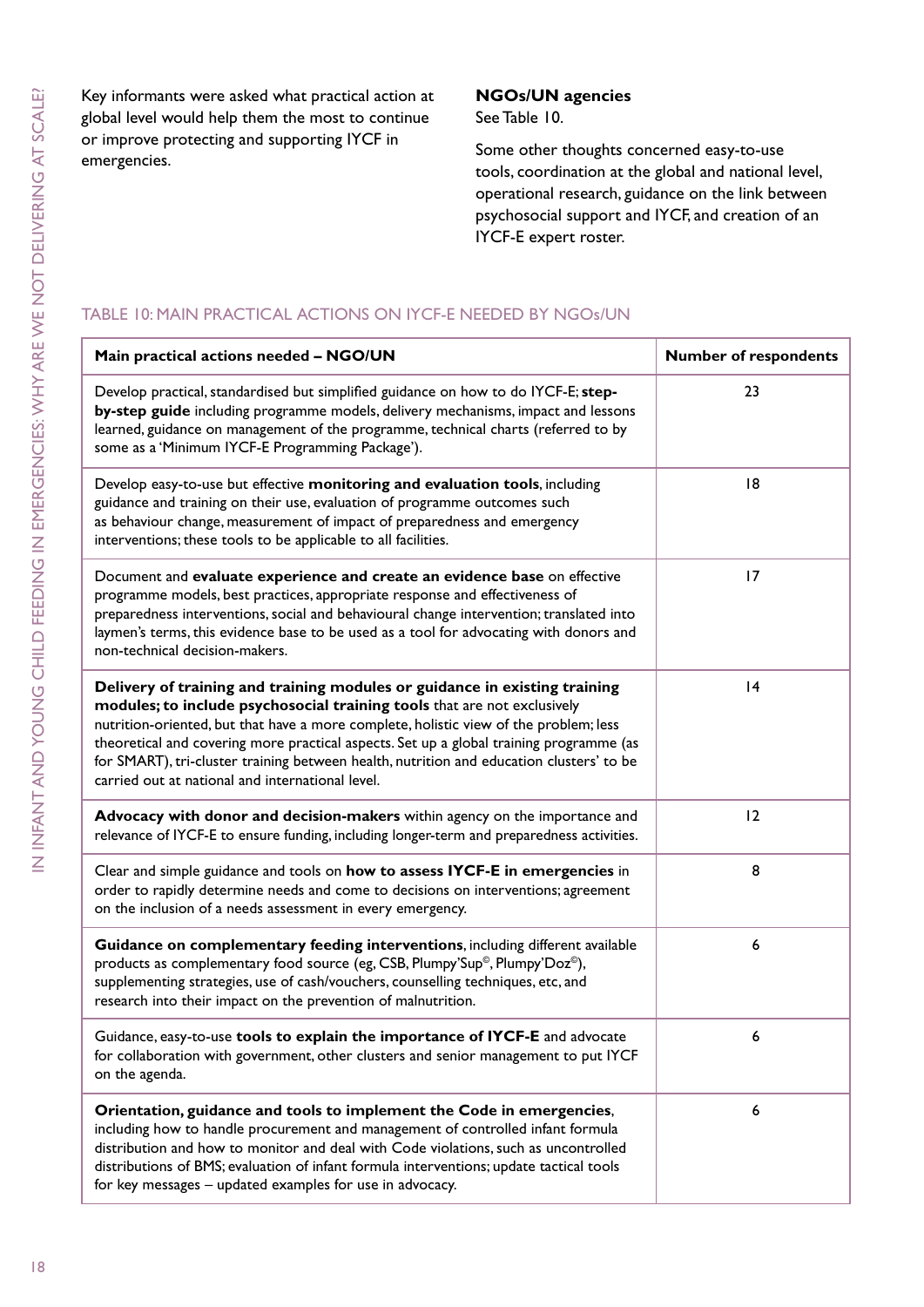#### **Governments**

Governments were asked what their top requests for support from the global community would be:

- $<$  Capacity development.
- $\checkmark$  Advocacy for funding of IYCF-E operations.
- $\checkmark$  Experience-sharing.
- $\checkmark$  Support to develop/implement policy and strategy.
- $\checkmark$  Support for MIYCN coordination meetings at all levels.
- $J$  Information management.

#### **Donor agencies**

Donors were asked what developments (eg, tools, guidance) would help to facilitate funding decisions:

- $\checkmark$  Integrated sectoral programming with, for example, health, shelter, food and psychosocial support (not stand-alone response).
- $J$  Internationally agreed guidance on the IYCF-E approach in countries with high artificial feeding rates pre-emergency.
- $\checkmark$  Operational research on the impact of IYCF-E programmes and delivery mechanisms.
- $\checkmark$  Tools/guidance for review of IYCF-E assessments and proposals.
- $\checkmark$  Guidance on preparedness activities.

#### **F. Other comments**

Many participants welcomed this review and encouraged dissemination and follow-up action. Some important specific comments are set out below:

- $\checkmark$  The role of the IFE Core Group should evolve to keep the focus on enhancing the quality of emergency programming and to strengthen the linkages between development (IYCF) and emergency programming (IYCF-E).
- $\checkmark$  We need to work more from the bottom up. For example, we can stop unwanted BMS donations by having global and national policies, but breastfeeding support is a local issue that must come from the field.
- $\checkmark$  We can learn from the growth/acceptance of CMAM programming, on how it went from research to a mainstreamed activity.
- $\checkmark$  Capitalise on the cluster system as a great opportunity for harmonisation and synergy between partners.
- $\checkmark$  Unless IYCF related interventions are treated as an independent intervention rather than a crosscutting issue or a small component of nutrition and until the humanitarian community advocates for appropriate funds, then IYCF-E programming will not fully develop and reach its full potential.

 $\angle$  All partners in an intervention should incorporate IYCF-E into their work, not just UNICEF, as UNICEF is not an implementing organisation per se.

## Desk review of evaluations

A number of NGO/UN evaluations regarding IYCF-E were identified as part of this review (see Appendix 8); the main findings of these are:

#### **PREPAREDNESS**

The reviewed reports make many recommendations to improve IYCF in future programming. One strong recommendation that emerged in several reports was about preparedness for the management of artificial feeding, indicating that planning, pre-positioning of stock and support kits, translation of generic labels and guidelines on the use of BMS would improve future interventions for managing non-breastfed infants. Several evaluations also emphasised that experiences should be documented.

#### **Other recommendations**

Staff orientation to IYCF-E should form part of emergency preparedness activities in-country and should cover the Code and the Operational Guidance on IYCF-E. Emergency preparedness planning and strategy in high-risk countries should, as appropriate, be based on country programmes' risk analysis, develop in advance key messages, identify breastfeeding counselling trainers, and develop/ translate core guidelines and programme materials in partnership with key actors.

#### Needs assessment

The reports recommended that there should be a standard assessment tool and coordination among partners and IYCF-E needs should be systematically investigated. The Initial Rapid Assessment (IRA) Tool was a multi-agency initiative lead by the Global Nutrition Cluster in 2006–09 and it included IYCF-E. This tool was not mentioned in feedback, however. This was probably because revisions to the final tool regarding IYCF-E issues were not considered appropriate by the IFE Core Group and therefore not widely advocated. Suggested indicators to look at include: the prevalence of orphaned infants less than six months old; scope or scale of distribution of infant feeding products;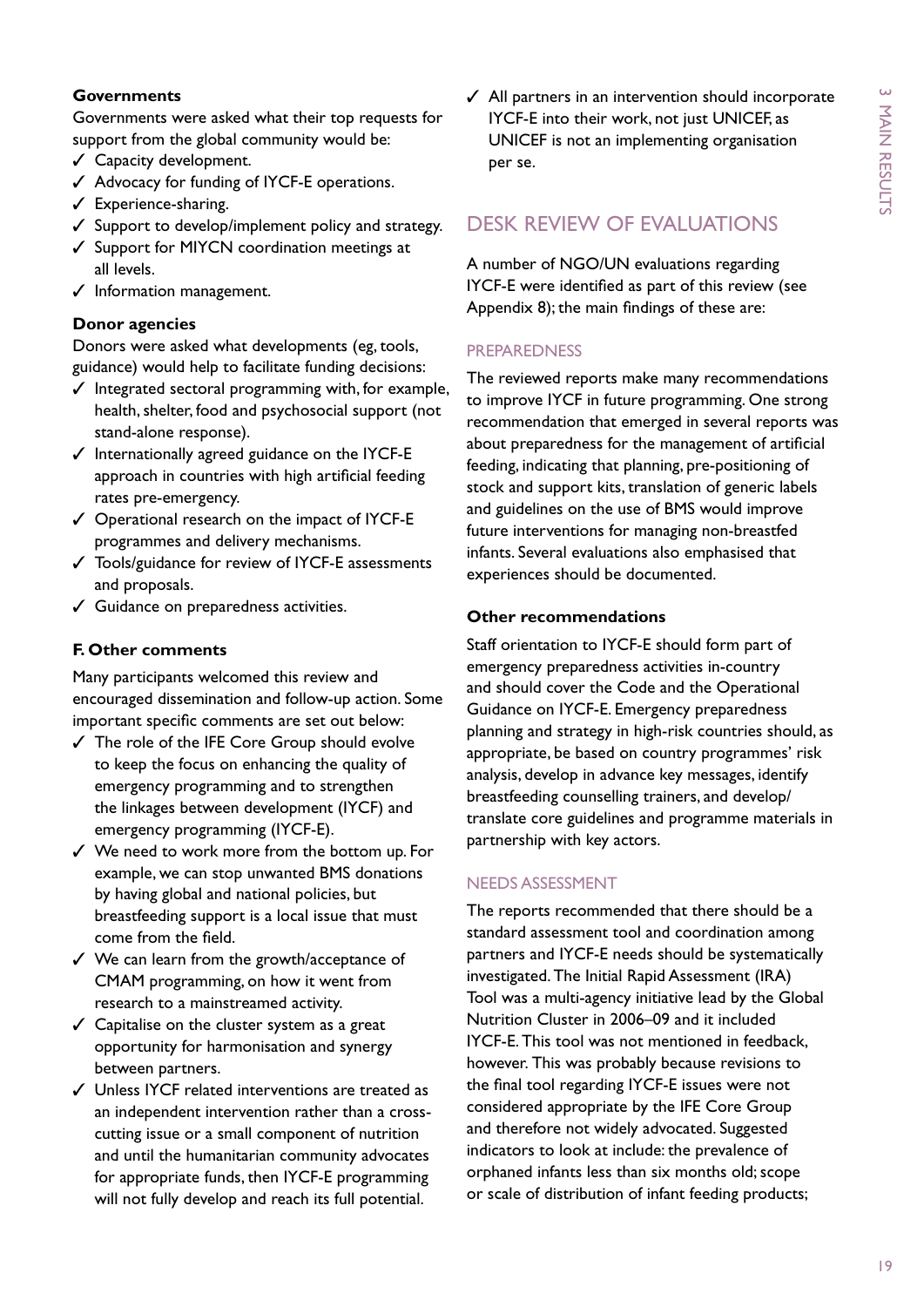prevalence of inappropriate complementary feeding practices; prevalence of illness in infants and young children by breastfeeding status; effects of the emergency on infant feeding patterns; availability and accessibility of nutrient-dense complementary foods; and mothers' and families' livelihood.

#### Programme implementation

The evaluation reports made a number of recommendations with regard to coordination. It is suggested that the cluster ought to ensure that it is diversified by engaging as many actors as possible and that it should know what resources are available to each actor. The coordination body should facilitate evaluation of impact and outcome of IYCF-E activities, collect documents and tools created and at the outset of the programme should draw up a phasing-out and exit strategy. Apart from technical guidance, one report recommends the development of a systematic advocacy strategy to facilitate external sensitisation. Accountability mechanisms are required to ensure that the provisions of any Joint Statement issued in an emergency have been understood and integrated into other Cluster/sector responses.

The reports point out the various challenges regarding artificial feeding, such as the fact that few agencies are willing to take on appropriate artificial feeding support and that current artificial feeding guidelines are at times too complex and unrealistic for an acute emergency setting. Several reports make various recommendations for artificial feeding programmes, including development of a training module to accompany strict artificial feeding guidelines. Identifying the needs by including questions in sector-specific rapid assessment tools is considered a first step in the prevention of inappropriate distribution and/or use of BMS. The development of policies and protocols to control the distribution of BMS is essential, including a protocol on the collection of unsolicited donations. However, arrangements must be in place for sufficient staffing to supervise the adherence to these policies and act upon violations.

It is strongly recommended in several reports that IYCF-E briefing and introduction is included in staff induction packages, for all staff and especially those who come into contact with caregivers and young children. Those in regular contact with and those dealing with the first response for, babies and young children in particular circumstances (eg, separated from mother) should receive further technical

training. Identifying appropriate human resources support (technical expertise and experience) to lead the IYCF-E response is strongly recommended. If needed, additional expert advice on the psychosocial approach should be sought.

There were a number of calls for more research, guidance, standardised tools, capacity development and documentation in order to raise the profile of IYCF-E and move programming forward. A number of evaluation reports highlight the need to develop more guidance, particularly on topics such as wet nursing (and HIV), psychosocial support and counselling skills. It is recommended that formative research and lessons learned from recent emergency responses can feed the revision and update of existing guidance. The need for outcome-based, internationally recognised IYCF-E M&E indicators and a joint reporting system is mentioned in several reports.

Several reports state that the link with other sectors should improve the overall quality of care. The sectors of child protection (separated/orphaned children), health (vaccination, micronutrients), nutrition (acute malnutrition), food security and livelihood (food aid and/or income-generating activities compatible with optimal IYCF practices) and emergency reproductive health programming are only a few examples of sectors with which a firm link could be established. One report suggests linking different databases – psychosocial, nutrition, health, IYCF-E and child protection – through a common patient number.

#### Examples of good experiences

- Coordination efforts and advocacy in recent emergencies led to the Logistics Cluster putting out a press release to the effect that it will not store or transport any milk products or any infant feeding products unless they are part of a programme that has received prior approval from the Nutrition Cluster.<sup>23,24,25</sup>
- Mapping of BMS donations in Haiti, 2010.<sup>26</sup>
- Training and designation of 'IFE Heads' in evacuation centres, who are responsible for ensuring appropriate IYCF-E activities and are the IYCF-E information focal point in that centre.<sup>27</sup>
- • *"Arrangements have been made to include IYCF-E messaging in Reproductive Health (Newborn Baby) Kits. This will ensure that mothers who give birth in the months following the cyclone hear the IYCF-E*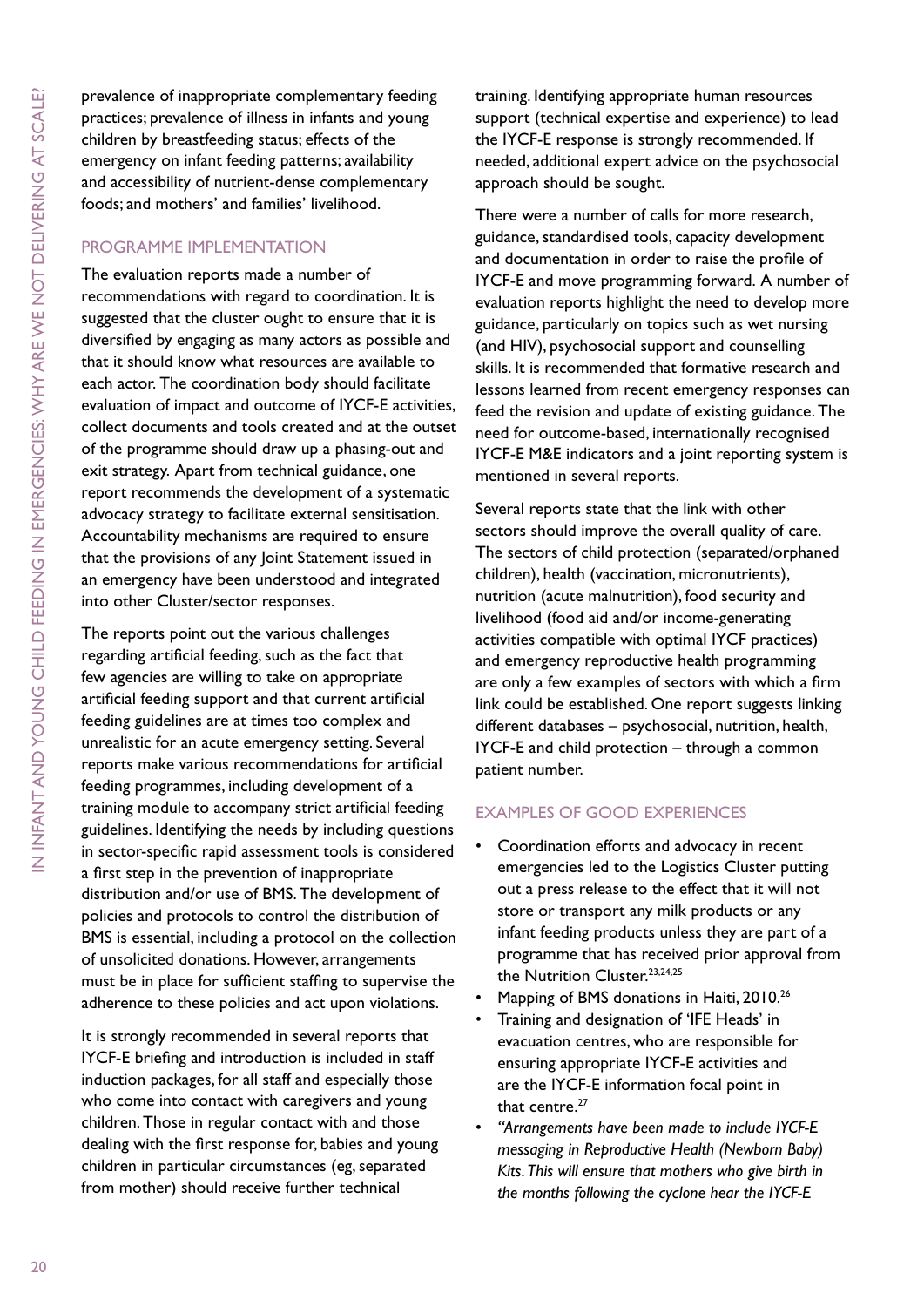*message. Because simply telling mothers how they ought to feed their infants is unlikely to change behaviour on its own, the reproductive health team and maternal and child health nurses will be made aware of the importance of exclusive breastfeeding for six completed months and continued breastfeeding, with appropriate complementary feeding. They will also be briefed on the locations of breastfeeding counsellors to whom mothers with breastfeeding problems can be referred."* <sup>28</sup>

- • *"Concern has appropriately addressed the IYCF needs in post-earthquake Port-au-Prince and has done well in piloting the PCNB (Baby tent) approach on such a large scale. The program has prevented an increase in diarrhoea, malnutrition, morbidity and mortality in the youngest strata of the population and has brought about lasting health and care-related behaviour change. Thanks to the PCNB approach, Concern and the whole nutrition community have managed to prevent a major influx of infant formula in feeding bottles… non-breastfed children were protected and supported also through the programme."* <sup>29</sup>
- "Integration of a more holistic (socio-cultural*psychological) point of view of the beneficiaries through ACF's WASH and food security departments improved the socio-cultural sensitivity of the technical team. The efficiency of the food security and WASH approach was improved through better care and consideration of the most vulnerable beneficiaries."* <sup>30</sup>
- • *"There are many strong points to be listed regarding this baby tent project, as implemented in Haiti:*
	- *– The presence of IYCF experts, together with experts present in the country from the very beginning, enabled a quick revision of available documents, the development of National Guidelines, a harmonised training package as well as professional advice when necessary. This enabled a quick set up of programmes by different partners.*
	- *– The MSPP* <sup>31</sup> *through the Direction of Nutrition was involved in the project from the beginning and validated the guidelines and tools. This not only enabled a close collaboration with the Ministry, but was also a useful way of reinforcing the harmonised approach with partners. In addition it renewed interest for IYCF at Ministry level.*
	- *– The strong interagency co-ordination in Haiti meant that all documents (guidelines, individual cards, report format,…) were developed together with the different agencies involved in the project resulting in a harmonised approach, with important field input.*
	- *– The great interest from many international and national NGOs allowed a significant increase in coverage.*
	- *– The great interest and remote support of international experts (via the GNC) provided valuable technical expert advice."* <sup>32</sup>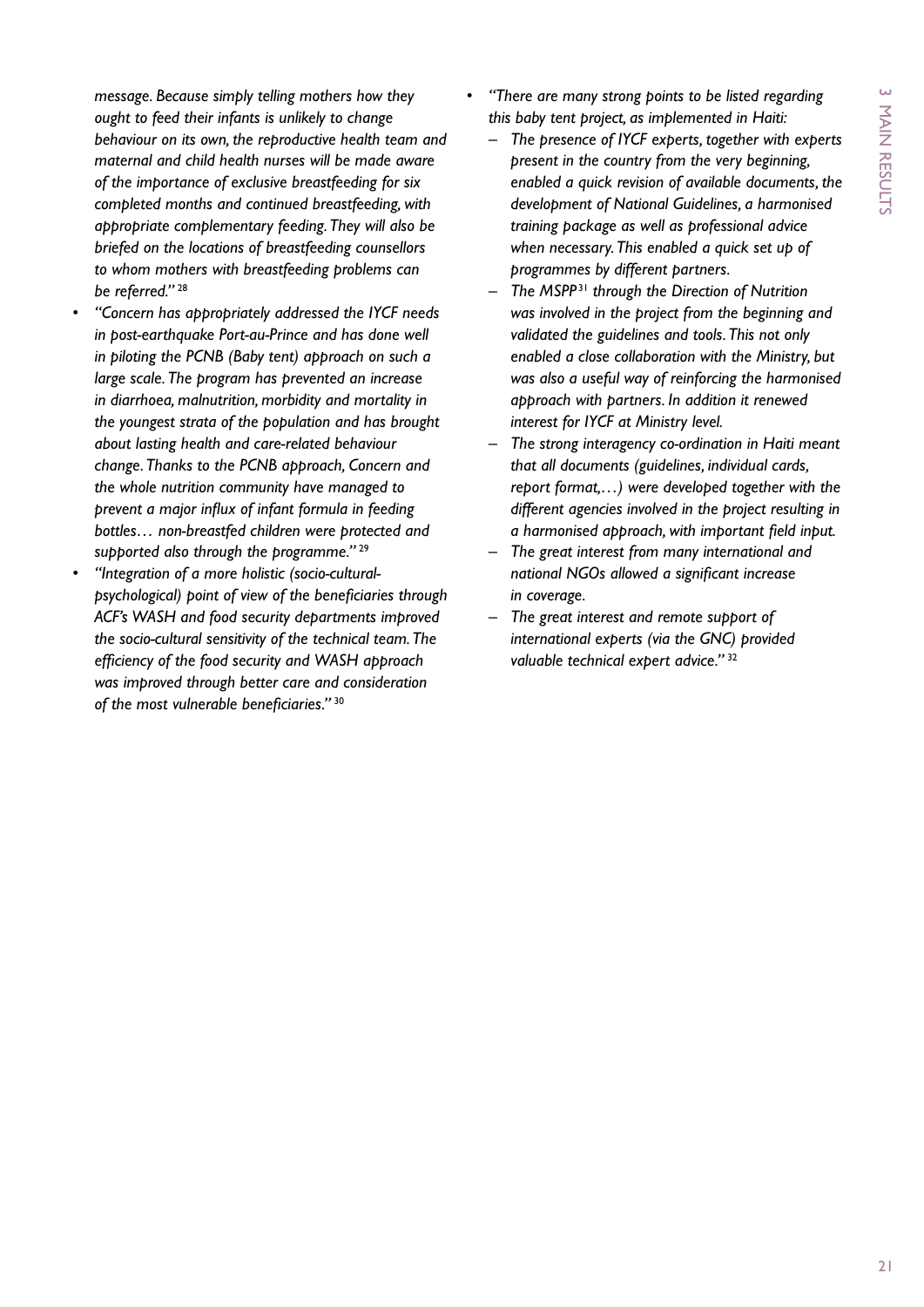## 4 Discussion and conclusions

This review clearly shows there is strong recognition among respondents of the importance of IYCF-E as a priority life-saving intervention.

The review also found that operating agencies recognise that there is a difference between routine IYCF and IYCF-E programming due to the disrupted environment during emergencies. At the same time they realise there needs to be a link between IYCF and IYCF-E so that programming during emergencies can build on systems and capacity that have already been developed, or meet shortfalls in nationals' IYCF programming sensitively. IYCF-E can succeed only if sufficient attention has been paid to pre-emergency IYCF strategies; this will ensure that emergency activities can be carried out and on a large scale. The 'handshake' between IYCF and IYCF-E was the central theme of a recent workshop in London<sup>33</sup> in which the results of this review were presented. One important issue raised during the workshop was that while the Scaling Up Nutrition (SUN) initiative and other frameworks are working to ensure a coordinated, systematic response to tackling under-nutrition, what seems to have been overlooked is the impact that any crisis or emergency will have on this response, slowing or even derailing progress. Clearly, the goals set out in these important initiatives can be achieved only if appropriate IYCF and IYCF-E programming, as set out in the Operational Guidance on IYCF-E, is supported as standard practice.

It is encouraging that there is good awareness of the Operational Guidance on IYCF-E among UN agencies, NGOs and especially governments. This policy guidance emerged in response to IYCF-E problems encountered in the field during the Balkan crisis and since then has been amended regularly on the basis of lessons learned on the ground. Twelve years since it was first developed and with WHA Resolution endorsement, this policy guidance is a success story. Also of note is the operational innovation and IYCF-E programming that were highlighted in the evaluation reports, particularly from Haiti. The Haiti

response was also cited as a wake-up call, setting a practical example for large-scale IYCF-E intervention as well as a being an example of good coordination of international and country-level responses to technical challenges. Many enlightening experiences are recounted in agency reports, and respondents in this review mentioned the value of writing up and sharing experiences. Nevertheless, many interventions are not written up or else they are inadequately covered in evaluation reports, especially in the case of IYCF-E interventions that are integrated in larger programmes, so these experiences are more difficult to share.

Appropriate infant and young child feeding in emergencies saves lives – but in order for lives to be save there must be IYCF-E programming. This review has highlighted some positive work and examples of IYCF-E programming but it has also clearly demonstrated huge gaps and challenges in ensuring that IYCF-E programming is undertaken in line with international guidance, especially when on a large scale. The review has found that agencies, donors and governments want to support appropriate IYCF-E but frequently are unable to do so effectively. IYCF standards in Sphere 2011 now complement the Operational Guidance on IYCF-E; they state that IYCF-E is a minimum humanitarian response, and therefore the need to undertake appropriate IYCF-E programming is arguably more critical than ever.

However, there is an unacceptable state of affairs surrounding IYCF-E that at one level is hard to fathom, given that breastfeeding and complementary feeding come top of the list of nutrition interventions that have been proved to save child lives. Emergencies are a context that makes IYCF more challenging but at the same time all the more critical. When it comes to putting the principles of the Operational Guidance on IYCF-E into practice, a whole range of gaps appears, together with a long wish list from UN/NGOs, governments and donors. The problems include a lack of programming guidance, assessment and M&E tools; weak preparedness;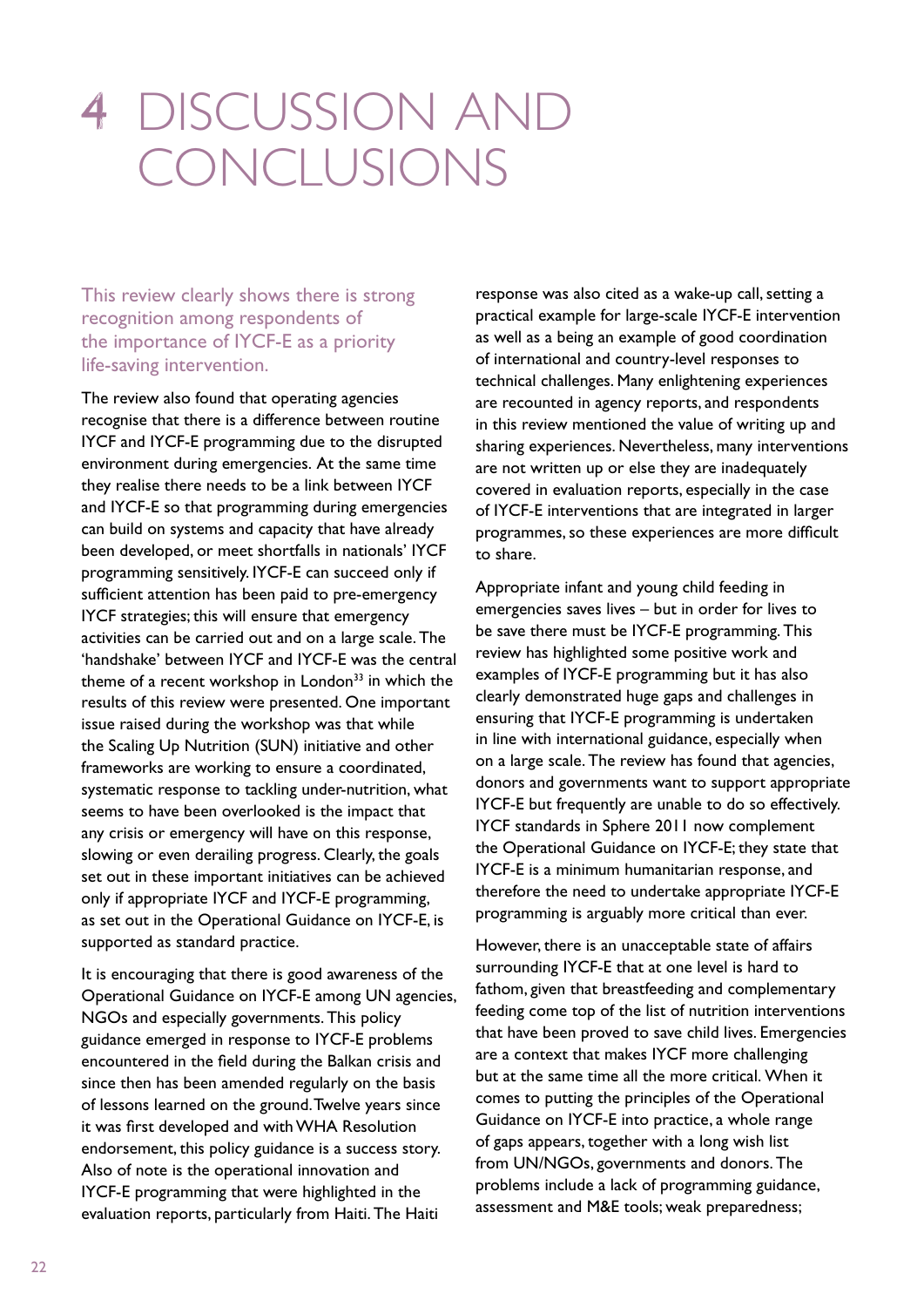poor cross-sectoral engagement; limited funding opportunities – and the list goes on and on. It is interesting to note that at the 2010 IFE Core Group Strategy Meeting a very similar list of gaps was documented as frustrating humanitarian response around IYCF-E. This review has shown that these gaps have also been experienced by a larger number and broader range of agencies as well as donors and government. However, the findings of the review also demonstrate inertia, preventing any progress. Nothing significant is happening with regard to meeting these gaps in a comprehensive fashion and the question that must be answered is 'why?'.

If we look at the CMAM model, as the review suggested, we see that leadership and strong coordination are a key feature of the CMAM success story. If we then examine the case of IYCF-E, what is striking from this review is that there is woeful lack of leadership, stewardship and coordination around IYCF-E, especially at the operational level. There is no overall strategic vision and coordinated drive to organise a concerted effort to bring IYCF-E response up to the scale that is justified. Hence, the situation as revealed by this review, with identified gaps and challenges affecting IYCF-E remaining largely unmet and unfunded; and when IYCF-E responses are set up they tend to be piecemeal and small-scale. The question, therefore, is where does the responsibility for leadership and coordination lie? Respondents to the questionnaire saw responsibility lying with government and the Global Nutrition Cluster (GNC), although governments and the GNC themselves also indicated the responsibility of other humanitarian actors, such as NGOs and UN agencies. Respondents also had expectations with regard to the IFE Core Group, an inter-agency group that has worked to meet gaps in policy guidance, training and resources and has successfully advocated for including IYCF-E on the humanitarian agenda since 1999. In considering gaps, it is important to distinguish between operational gaps in response ('real-time gaps'), and gaps in technical and programming guidance. However, the IFE Core Group is not an operational 'outfit' 34 and cannot step into any void experienced at country level. It is also important to consider how the humanitarian architecture has changed in recent years, with the key development of the Global Nutrition Cluster lead agency becoming provider of last resort. In an area as wide as IYCF-E there is collective responsibility, but a 'lead organisation' is still essential.

Another lesson from CMAM, and as also shown by the work of the IFE Core Group over the years, is that the engagement and commitment of a range of stakeholders on an issue can be galvanised to address the barriers to improving programming and outcomes. This review clearly demonstrates that agencies, governments and donors are saying that they want to respond appropriately to the needs of infants and young children in an emergency but that they need: tailored guidance for different contexts (what works 'best' in different settings); to know what activities to prioritise in that context and to have clear practical steps illustrating how to do them; to know the capacity levels required for those activities and the competencies of staff meet them; to know how to monitor and evaluate IYCF-E programmes; and so on.

In many senses, there is nothing 'special' about IYCF-E – it is the context that shifts, rather than the practices. The best preparedness for an emergency is strong political, institutional, legal frameworks of protection and support for established strong IYCF practices. When this is lacking, then arguably, humanitarian response in the form of IYCF-E will always fall short and at best will be a damage-limitation exercise with little scope to have a longer term positive effect. This raises the question as to whether some of the shortfalls and gaps in IYCF-E identified in this review are a reflection of shortfalls and gaps in IYCF programming at country level. Is the emergency context actually just spotlighting a chronic lack of capacity around IYCF?

This review has clearly demonstrated that there is a need across agencies, governments and donors for a 'how to' set of tools and guidance to undertake IYCF-E programming in different contexts (eg, rapidonset emergencies, chronic emergencies, areas where high numbers of infants are artificially fed), including linkage to emergency preparedness. The details of the 'how-to' guide still need to be determined but the findings of this review should inform its development as it sets out the gaps that the guide should fill. Overall, operational research will be required in order for evidence-informed programming for different contexts to be developed. The development of tools and an M&E framework is also needed, and this will involve technical experts, operational agencies, academics, donors and other stakeholders, thereby fulfilling many of the requests set out in this review. Linking back to the perceived divide between regular and emergency IYCF programming, it is critical to ensure that the lessons and tools for routine IYCF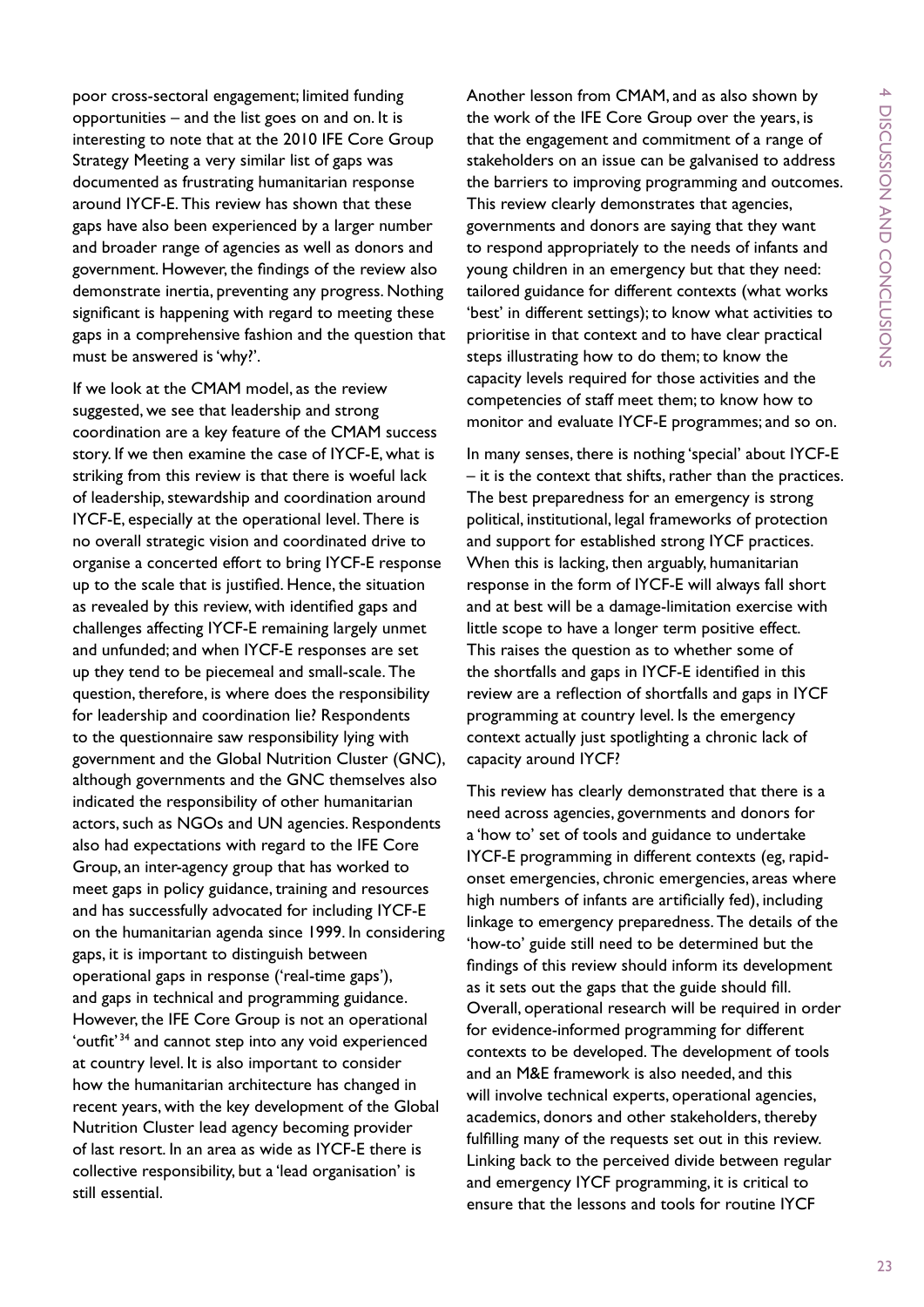N INFANT AND YOUNG CHILD FEEDING IN EMERGENCIES: WHY ARE WE NOT DELIVERING AT SCALE? in Infant and Young Child Feeding in Emergencies: why are we not delivering at scale?

form the basis of the IYCF-E package. This package would allow agencies to respond in a much timelier manner by listing priorities, detailing capacity needs and competencies and making the approach, systems, tools and M&E procedures immediately available for that particular type of emergency response. It would enable donors to fund and advocate for agencies to undertake appropriate IYCF-E activities for a particular setting and enable governments to monitor the type of IYCF-E work that agencies are undertaking in their country.

The level of commitment and work needed to move the agenda forward with strong leadership and to develop an evidence-based 'how-to' guide is considerable. It is essential to clarify and clearly communicate where IYCF-E leadership lies at international and country levels, both technically and operationally during response. The review reflects not only gaps but a strong collective will to move forward; this collective will needs to be not only galvanised but also managed. The clear resulting equation for success as drawn out of this review is

## **LEADERSHIP + TOOLS + CAPACITY DEVELOPMENT = SUCCESS**

This review is a call to action.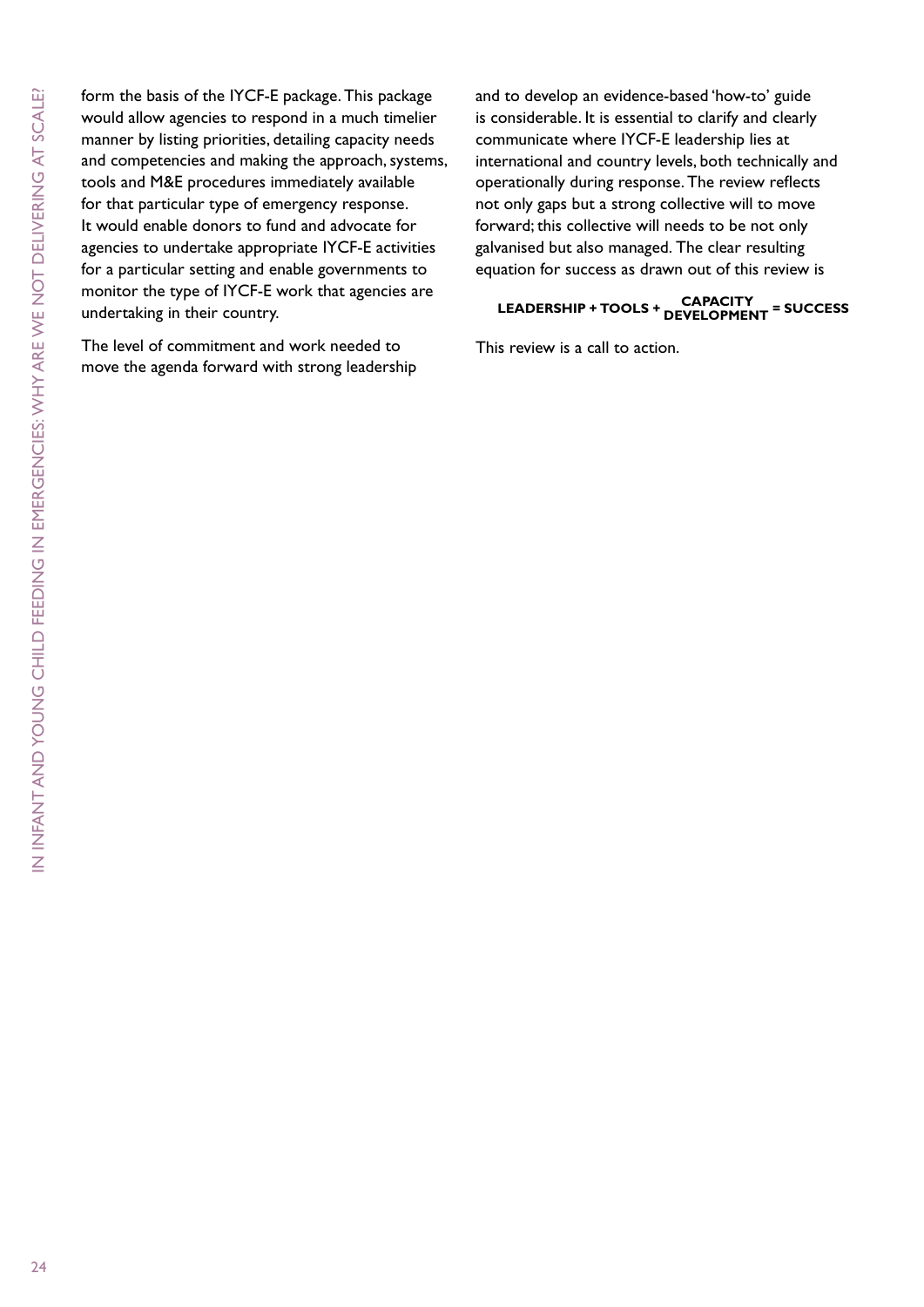# 5 Recommendations

It is highly likely that collective action and collaboration will be needed to move forward on this agenda. A number of concrete and practical recommendations can be distilled from this review. If progress is to be made, it is essential to do the following:

- • Document experiences and lessons learned.
- Create an evidence base for IYCF-E as a life-saving intervention.
- • Develop good 'routine' IYCF (strategy and programming) as they are key preparedness activities, forming the backbone for effective emergency response on a large scale.
- Develop an evidence-based IYCF-E 'how-to' guide for different contexts, with programme models and easy-to-use, step-by-step implementation processes.
- Develop further technical guidance on specific topics such as complementary feeding, management of artificial feeding, control of donations of BMS, and IYCF-E assessment tools.
- Develop agreed standard monitoring and evaluation tools for IYCF-E interventions.
- Develop a strategy to improve integration of IYCF-E programming into other sectors.
- Create learning opportunities at global, regional, national and local level (orientation, technical training and experience-sharing).
- Advocate for increased funding for stand-alone and integrated IYCF and IYCF-E programmes.

Ultimately the overarching recommendations can be recognised as:

- Clarify who is responsible for leadership on IYCF-E operationally at global and national levels. This will entail clearly defining the respective roles of the Cluster Lead Agency, UN agencies, and NGOs with a special interest in IYCF-E, looking at preparedness, response and recovery.
- • Clarify who is responsible for technical leadership on IYCF-E at global level.
- Identify who has the capacity (or potential capacity) to fill gaps in guidance and programming tools on IYCF-E.

**In order to take this forward a small meeting of key stakeholders should be convened as soon as possible to examine and formally agree roles, mandates and commitments of UN agencies, the GNC, IFE Core Group and operating agencies. The respective technical expertise and capacity of these stakeholders should be explored as part of this process. At the meeting the findings of the present review and its recommendations should be discussed together with the identified needs, leading to the production of a 'how-to' guide. It is crucial that a detailed time-limited action plan for this is drawn up and that commitments are given by stakeholders.**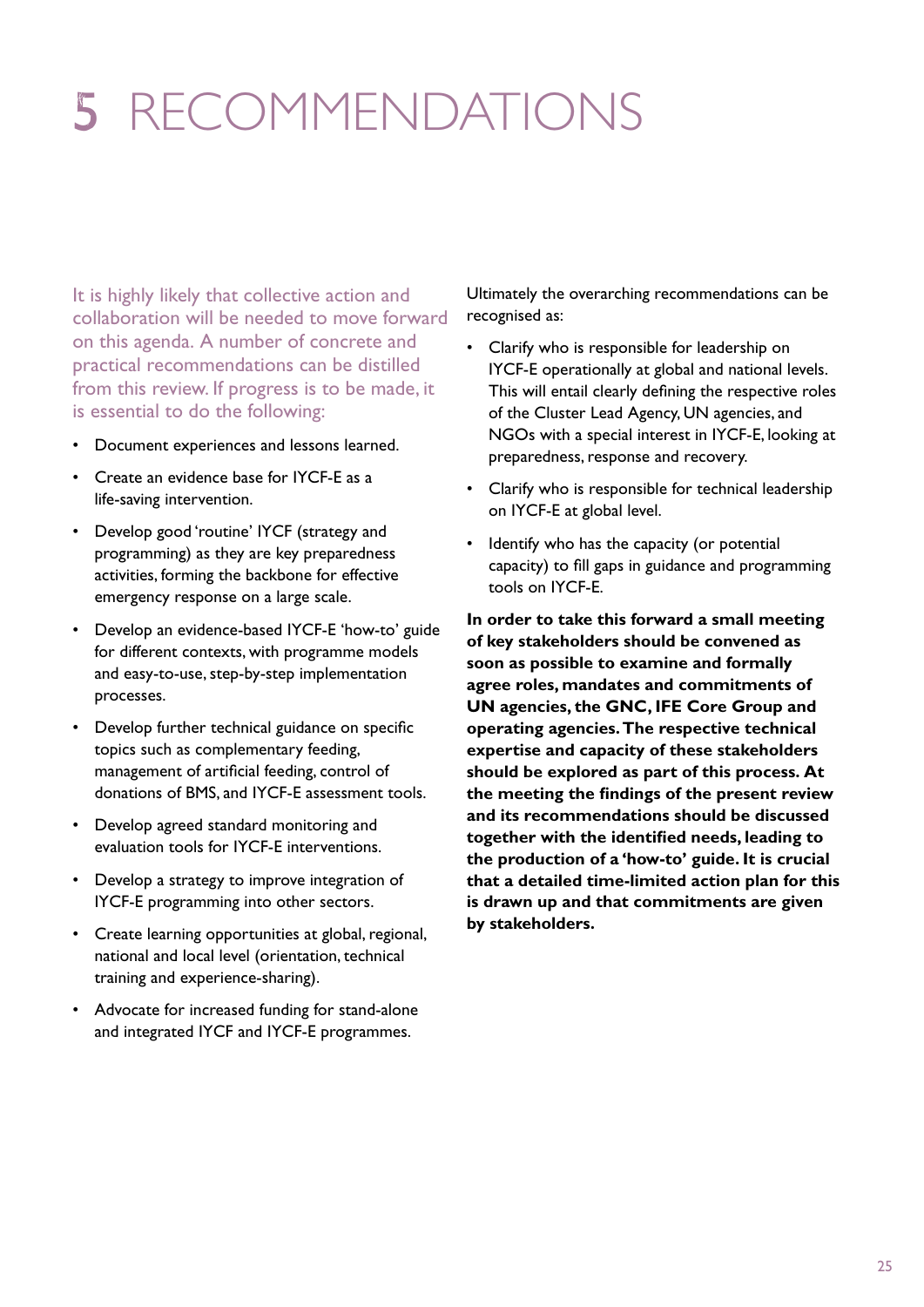# **APPENDICES**

## Appendix 1: List of stakeholders **INTERVIEWED**

## NGOs/UN Agencies

| Agency                      | <b>Name</b>               | Job title                                         |
|-----------------------------|---------------------------|---------------------------------------------------|
| <b>ACF France</b>           | Cécile Bizouerne          | Senior Care Practices and Mental Health Adviser   |
| <b>ACF Spain</b>            | Elisa Dominguez           |                                                   |
| <b>ACF Spain</b>            | Montse Escruela           | <b>Emergency Health and Nutrition Coordinator</b> |
| <b>ACF Spain</b>            | Dr Marisa Sanchez         | <b>Health Adviser</b>                             |
| <b>CARE USA</b>             | Mary S Lung'aho           | Special Adviser IYCF                              |
| Concern Worldwide           | <b>Gwyneth Cotes</b>      | Health and Nutrition Adviser                      |
| <b>FANTA</b>                | Hedwige Deconinck         | Senior CMAM and Emergency Nutrition Adviser       |
| <b>FSNAU Somalia</b>        | Joseph Waweru             | <b>Nutrition Specialist</b>                       |
| <b>FSNAU Somalia</b>        | Ahono Busili              | <b>Nutrition Manager</b>                          |
| <b>GNC</b>                  | Josephine Ippe            | <b>Global Nutrition Cluster Coordinator</b>       |
| Goal                        | Hatty Barthorp            | <b>Nutrition Adviser</b>                          |
| <b>IBFAN-GIFA</b>           | Rebecca Norton            | Nutrition expert                                  |
| <b>ICRC</b>                 | Manuel Duce Marquez       | Nutritionist                                      |
| <b>IMC</b>                  | Caroline Abla             | Director Nutrition and Food Security Department   |
| <b>Islamic Relief</b>       | <b>Ouattara Hassiatou</b> | Head of Programme                                 |
| <b>Islamic Relief</b>       | Bashir Abdi               | <b>Nutrition Coordinator</b>                      |
| Merlin                      | Dr Samson Agbo            | Head of Health                                    |
| <b>MSF Belgium</b>          | Stéphanie Barthes         | <b>Nutrition Adviser</b>                          |
| <b>MSF Belgium</b>          | Pascale Delchevalier      | <b>Nutrition Adviser</b>                          |
| <b>MSF Spain</b>            | Nuria Salse               | <b>Nutrition Adviser</b>                          |
| <b>MSF Suisse</b>           | Valerie Captier           | <b>Nutrition Adviser</b>                          |
| Pastoralists Against Hunger | Hussein Abdullahilbrahim  | Programme Coordinator                             |
| <b>SAACID</b>               | <b>Christy Sprinkle</b>   | <b>CTC Programme Coordinator</b>                  |
| Save the Children UK        | Ali Maclaine              | <b>Nutrition Adviser</b>                          |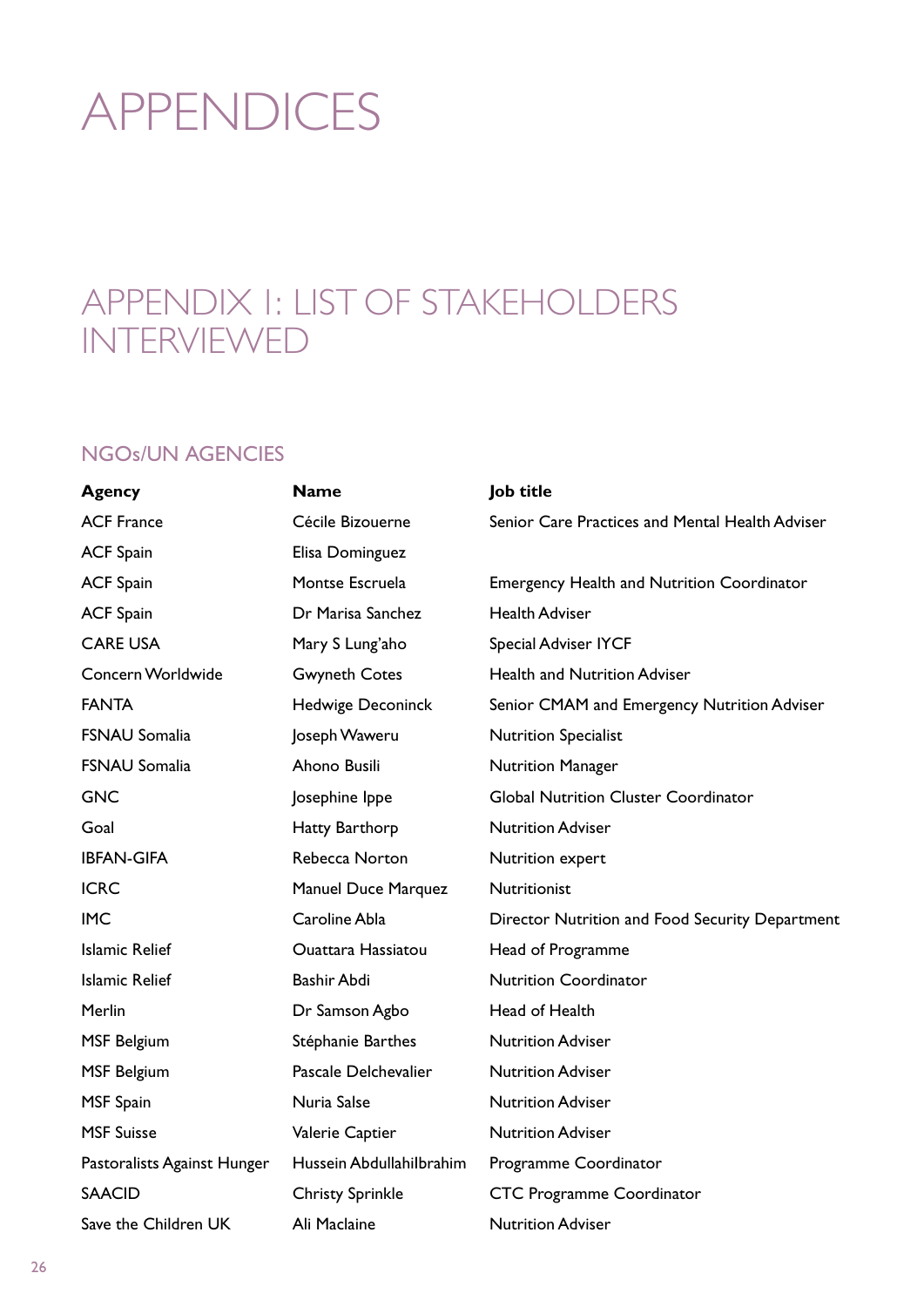## NGOs/UN Agencies *continued*

| <b>Agency</b>             | <b>Name</b>               | Job title                                    |
|---------------------------|---------------------------|----------------------------------------------|
| Save the Children UK      | Victoria Sibson           | <b>Nutrition Adviser</b>                     |
| Save the Children US      | Sarah Butler              | <b>Emergency Nutrition Adviser</b>           |
| <b>UNHCR</b>              | Caroline Wilkinson        | <b>Senior Nutrition Officer</b>              |
| <b>UNHCR</b>              | Allison Oman              | <b>Nutrition Officer</b>                     |
| <b>UNICEF Kenya</b>       | Linda Beyer               | <b>Nutrition Specialist</b>                  |
| <b>UNICEF New York</b>    | Erin Boyd                 | <b>Emergency Nutrition Specialist</b>        |
| <b>UNICEF New York</b>    | <b>Christiane Rudert</b>  | Nutrition Specialist (Infant Feeding)        |
| <b>UNICEF Philippines</b> | Dr Paul Andrew G Zambrano | <b>Nutrition Officer</b>                     |
| <b>UNICEF Somalia</b>     | Erin McCloskey            | <b>Nutrition Specialist</b>                  |
| <b>WHO</b>                | <b>Zita Weise Prinzo</b>  | Dept. Of Nutrition and Health                |
| <b>World Vision</b>       | <b>Claire Beck</b>        | Health and Nutrition Specialist              |
| <b>World Vision</b>       | Fiona Perry               | <b>Health Specialist</b>                     |
| World Vision              | Colleen Emary             | <b>Technical Adviser Emergency Nutrition</b> |

### **GOVERNMENTS**

| <b>Government</b> | <b>Name</b>         | Job title                         |
|-------------------|---------------------|-----------------------------------|
| Kenya             | Terry Wefwafwa      | <b>Head Division of Nutrition</b> |
| The Philippines   | Florinda V Panlilio | <b>Nutritionist</b>               |
| The Philippines   | Ficenta Borja       | <b>National IYCF Coordinator</b>  |
| South Sudan       | Victoria Eluzia     | Director of Nutrition             |

### **DONORS**

| <b>Agency</b> | <b>Name</b>               | Job title                                  |
|---------------|---------------------------|--------------------------------------------|
| <b>DFID</b>   | Abigail Perry             | Humanitarian Adviser                       |
| <b>ECHO</b>   | Sabine Triemer de Cruzate | International Aid/Cooperation Officer      |
| Irish Aid     | Fiona Quinn               | Development Specialist                     |
| Irish Aid     | Nuala O'Brien             | <b>Emergency and Recovery Section</b>      |
| <b>USAID</b>  | Marc Phelan               | <b>Public Health and Nutrition Adviser</b> |

## **ACADEMICS**

**Institution Name Job title** University of Western Sydney Dr Karleen Gribble IYCF Specialist

## UCL CIHD **Dr Marko Kerac** NIHR Clinical Lecturer, Public Health UCL CIHD **Andrew Seal** Lecturer in International Nutrition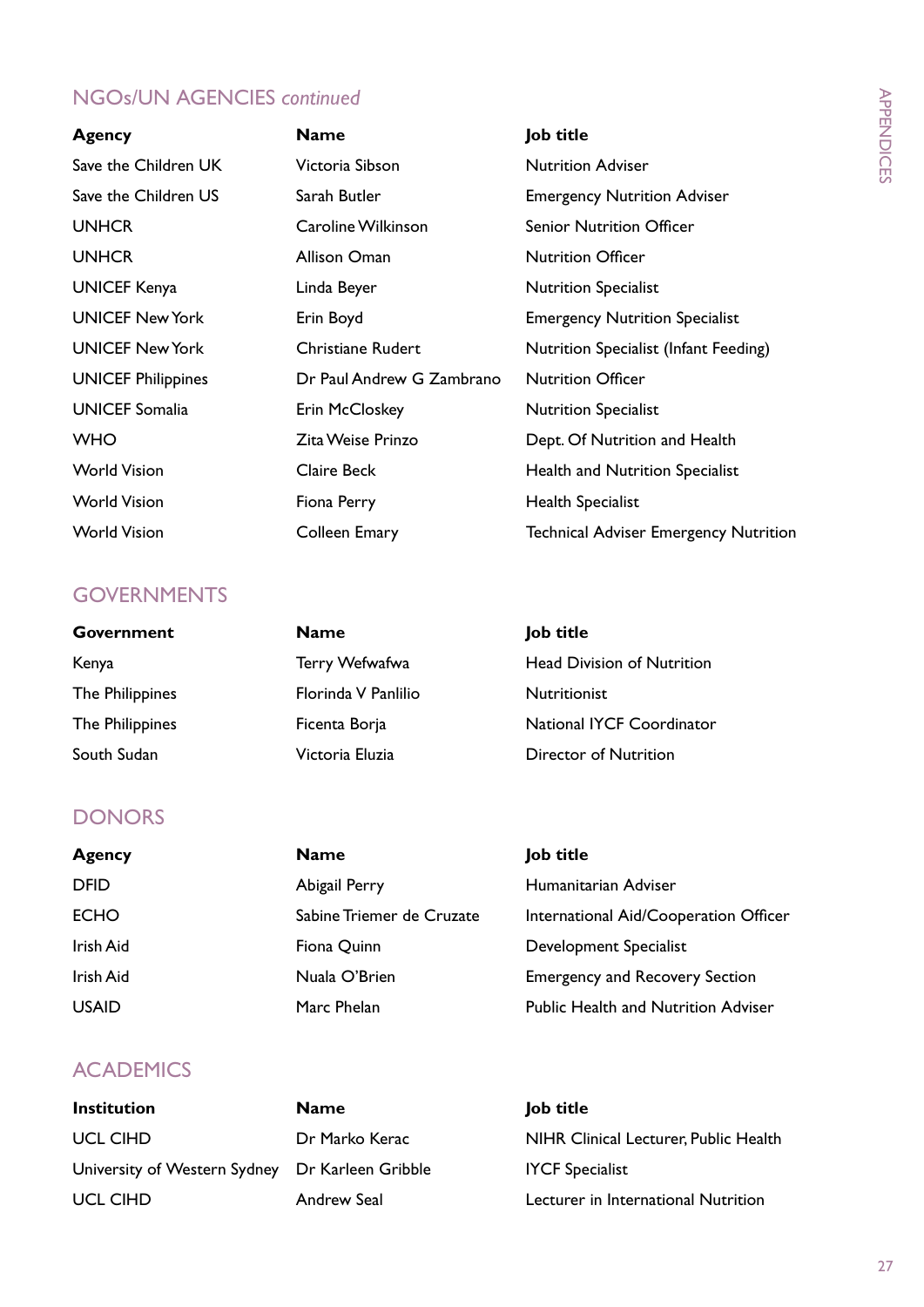## Appendix 2: Questionnaire for NGOs and UN agencies

Save the Children

## Review of experiences around Infant and Young Child Feeding in Emergencies (IYCF-E) – Questionnaire for Humanitarian Organisations

#### **INTRODUCTION**

The importance of actions to protect and support safe and appropriate IYCF in emergencies is now well recognised and reflected in the Sphere Project Standards,<sup>35</sup> the WHA<sup>36</sup> endorsement of the Operational Guidance on IYCF-E in 2010 and many more. The reality of putting policy into practice is challenging, a discussion that dominated the IFE Core Group<sup>37</sup> strategy meeting in 2010.<sup>38</sup>

To investigate more closely the challenges and constraints to IYCF programming in emergencies, Save the Children UK is undertaking a review of experiences around IYCF with a selection of key informants that will include UN agencies, NGOs, donor agencies, national staff in emergency affected countries, and individuals. Save the Children UK has initiated this review reflecting their agency commitment to IYCF-E. The review is funded by ECHO. The findings will be useful in ascertaining what actions are needed to support national, regional and global efforts around IYCF emergency preparedness/risk reduction and response. For example, the findings will be presented at an IFE Core Group meeting in mid-March 2012.

#### Guiding principle regarding IYCF in emergencies (IYCF-E)

IYCF-E response is concerned with multi-sectoral activities that seek to protect, promote and support safe and appropriate (optimal) feeding practices for both breastfed and non-breastfed infants and young children in all emergencies wherever they happen in the world. Special attention is given to children under two years and pregnant and lactating women. It embraces preparedness or risk reduction that focuses on optimising IYCF practices in a population, timely and appropriate emergency response that respects national policies and guidance and support to recovery.

**Part 1** reflects the questions we would like to discuss with you in a phone (or face-to-face) interview. The lead researcher, Astrid De Brabandere, will contact you for a convenient time. We anticipate this will take 30–40 minutes of your time. If a phone interview is impossible, we do request that you fill below questions and return them to Astrid.

Part 2 relates to key resources you have used, developed or wish for and training needs/capacity to train. This can be quickly completed on this form or, if you prefer, described in the call interview (please allow ten minutes for this).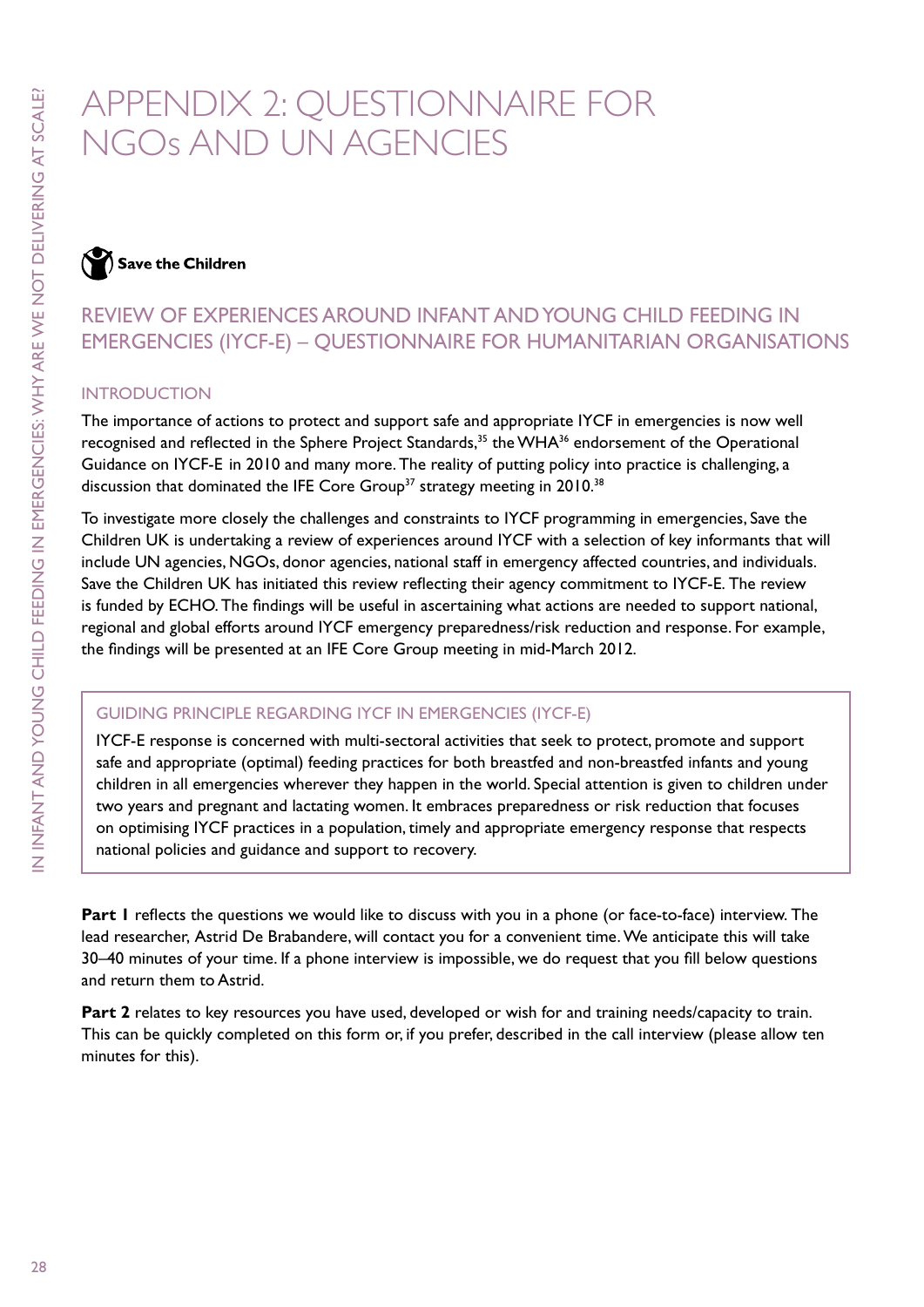#### **Contact person details**

| Name and position: |  |
|--------------------|--|
| Email:             |  |
| Phone number:      |  |

#### **Part 1: Experience and observations and opinion of key informants**

*These questions are shared to inform and allow you to prepare our telephone conversation together.*

- 1. Can you describe what in your opinion constitutes an emergency response related to IYCF?
	- □ Don't know
	- $\Box$  Not clear what it involves
	- Or describe:
- 2. Can you describe what in your opinion constitutes preparedness/risk reduction related to IYCF?
	- $\Box$  Don't know
	- $\Box$  Not clear what it involves
	- Or describe: \_\_\_\_\_\_\_\_\_\_\_\_\_\_\_\_\_\_\_\_\_\_\_\_\_\_\_\_\_\_\_\_\_\_\_\_\_\_\_\_\_\_\_\_\_\_\_\_\_\_\_\_\_\_\_\_\_\_\_\_\_\_\_\_\_\_\_\_\_\_\_\_\_\_\_\_\_\_\_\_\_\_\_\_\_\_\_\_\_\_\_\_\_\_
- 3. Has your agency been involved in IYCF-E preparedness and response activities in IYCF-E? Can you describe the type of activities that were undertaken?

Preparedness:

```
Response:
```
4. If your agency is currently not active in IYCF-E, would it be interested to be so in the future?

- $\Box$  No
- □ Yes

Further comment: \_\_\_\_\_\_\_\_\_\_\_\_\_\_\_\_\_\_\_\_\_\_\_\_\_\_\_\_\_\_\_\_\_\_\_\_\_\_\_\_\_\_\_\_\_\_\_\_\_\_\_\_\_\_\_\_\_\_\_\_\_\_\_\_\_\_\_\_\_\_\_\_\_\_\_\_\_\_\_\_\_\_\_\_\_\_\_\_\_

- 5. In your agency's/department's opinion, is IYCF in emergency response a priority?
	- $\Box$  Always a priority
	- $\Box$  A priority in some contexts
	- $\Box$  A priority in the post-acute phase
	- $\Box$  Not a priority
	- Additional notes:  $\blacksquare$
- 6. In your agency's/department's opinion, is IYCF preparedness/risk reduction a priority in emergency-prone countries?
	- $\Box$  A priority
	- $\Box$  A priority in some contexts
	- $\Box$  A priority in the post acute phase
	- $\Box$  Not a priority

Additional notes: \_\_\_\_\_\_\_\_\_\_\_\_\_\_\_\_\_\_\_\_\_\_\_\_\_\_\_\_\_\_\_\_\_\_\_\_\_\_\_\_\_\_\_\_\_\_\_\_\_\_\_\_\_\_\_\_\_\_\_\_\_\_\_\_\_\_\_\_\_\_\_\_\_\_\_\_\_\_\_\_\_\_\_\_\_\_\_\_\_\_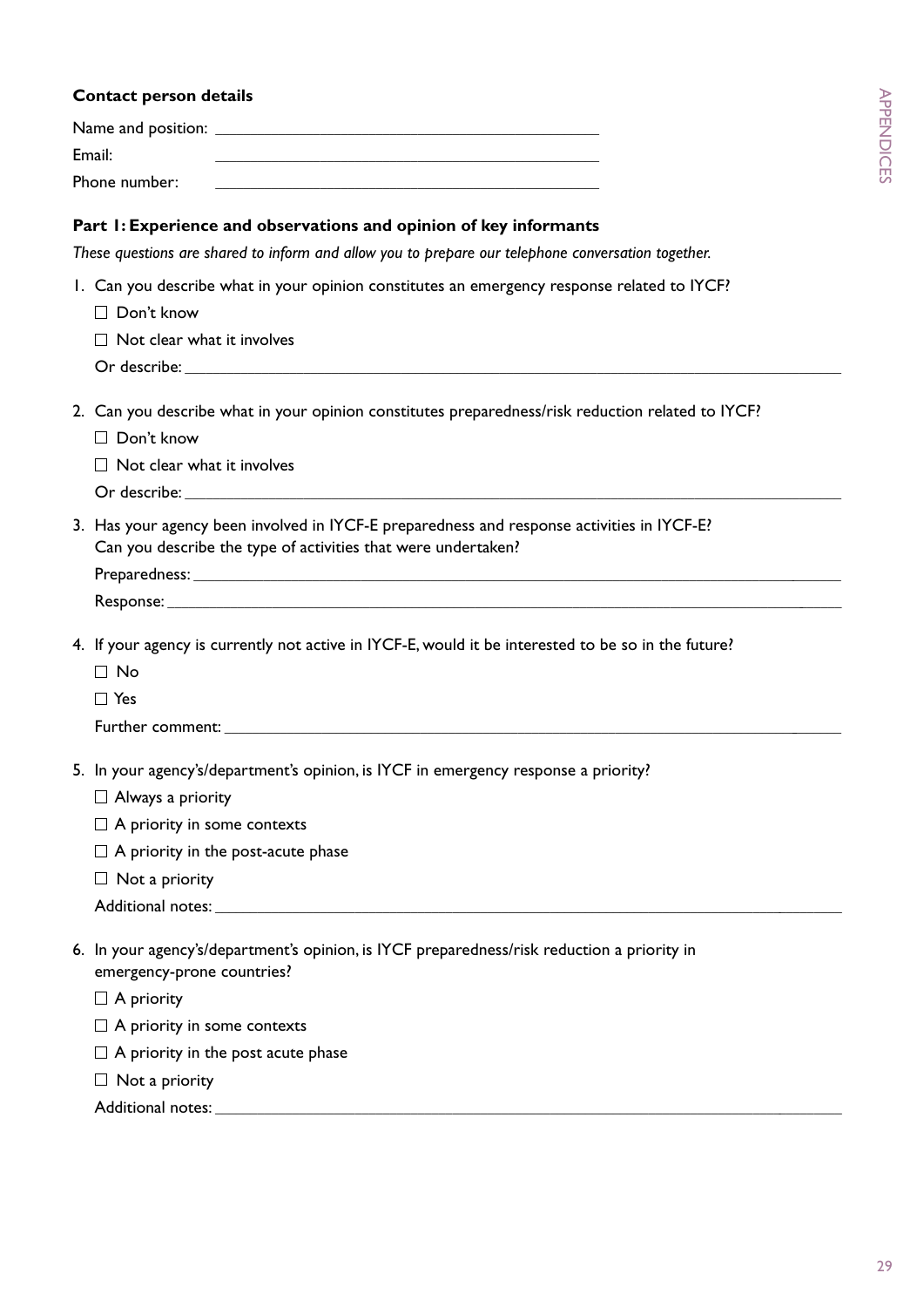7. Were there any preparedness or response activities that you wished to undertake but could not?

 $\Box$  No

□ Yes

If yes, give activities you wanted to do, and reasons why you could not: \_\_\_\_\_\_\_\_\_\_\_\_\_\_\_\_\_\_\_\_\_\_\_\_\_\_\_\_\_\_\_\_\_\_\_

- 8. What are your main sources of funding for IYCF-E related programming? Do you have difficulties identifying funds?
- 9. What (if any) are the differences between IYCF-E and routine IYCF programming?
	- $\Box$  No difference
	- $\Box$  If differences, state:

10. In terms of IYCF-E preparedness/risk reduction, what do you think are the priority top five interventions?

11. In terms of IYCF-E response, what in your opinion are the top five interventions?

| 12. Do you think there is a 'divide' or lack of continuity between development and emergency programming |
|----------------------------------------------------------------------------------------------------------|
| around IYCF?                                                                                             |
| $\Box$ Yes                                                                                               |

□ No

| If yes, have you any suggestions to address this? |  |
|---------------------------------------------------|--|
|                                                   |  |
|                                                   |  |

#### 13. What are the key challenges you face on IYCF-E:

- As an individual (eg, technical capacity) \_\_\_\_\_\_\_\_\_\_\_\_\_\_\_\_\_\_\_\_\_\_\_\_\_\_\_\_\_\_\_\_\_\_\_\_\_\_\_\_\_\_\_\_\_\_\_\_\_\_\_\_\_
- As an agency (eg, policy guidance) \_\_\_\_\_\_\_\_\_\_\_\_\_\_\_\_\_\_\_\_\_\_\_\_\_\_\_\_\_\_\_\_\_\_\_\_\_\_\_\_\_\_\_\_\_\_\_\_\_\_\_\_\_\_\_\_\_\_
- Related to the context (eg, national policies) \_\_\_\_\_\_\_\_\_\_\_\_\_\_\_\_\_\_\_\_\_\_\_\_\_\_\_\_\_\_\_\_\_\_\_\_\_\_\_\_\_\_\_\_\_\_\_\_
- Related to coordinated effort (national or international related) \_\_\_\_\_\_\_\_\_\_\_\_\_\_\_\_\_\_\_\_\_\_\_\_\_\_\_\_\_\_\_\_
- 14. What practical actions (eg, development of training materials, delivery of training, programming models, development of an evidence base for some interventions, advocacy to donors, M&E tools) at a global level would most help you to protect and support IYCF in emergencies (consider both preparedness/ risk reduction activities).

Give your top five as a minimum. \_\_\_\_\_\_\_\_\_\_\_\_\_\_\_\_\_\_\_\_\_\_\_\_\_\_\_\_\_\_\_\_\_\_\_\_\_\_\_\_\_\_\_\_\_\_\_\_\_\_\_\_\_\_\_\_\_\_\_

15. Would you/your agency be interested in contributing to a collaborative work to determine an approach and address some of the constraints? If yes, explain what type of contribution.

 $\mathcal{L}_\text{max}$  , and the contract of the contract of the contract of the contract of the contract of the contract of the contract of the contract of the contract of the contract of the contract of the contract of the contr

16. What other observations or comments or suggestions would you like to make?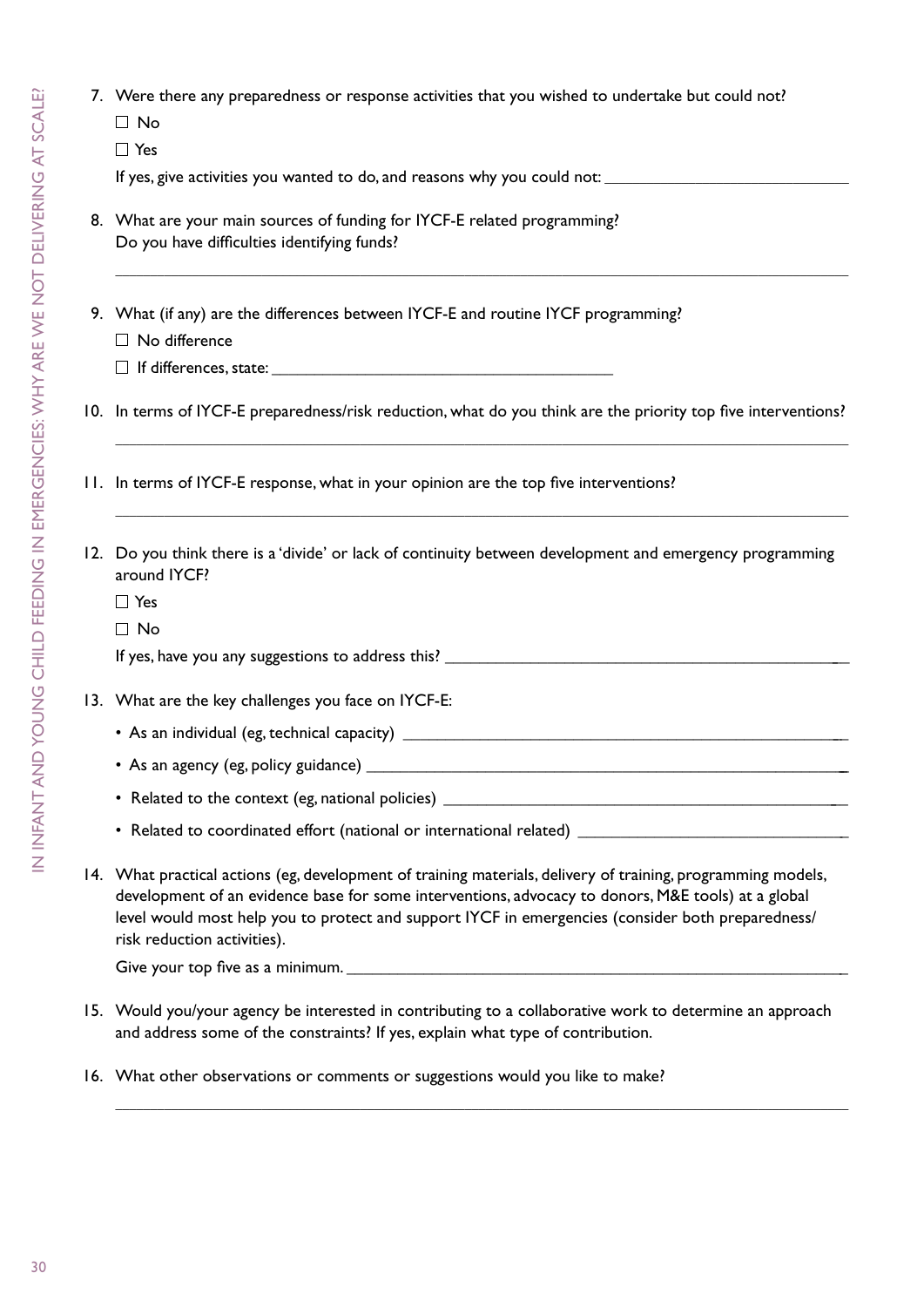#### **Part 2: Resources and materials**

*These questions can be answered in writing and sent through email or can be discussed during the telephone conversation.*

17. What are the key reference/guidance materials you use for IYCF programming (preparedness/response)?  $\mathcal{L}_\text{max}$  , and the contribution of the contribution of the contribution of the contribution of the contribution of the contribution of the contribution of the contribution of the contribution of the contribution of t

 $\mathcal{L}_\text{max}$  , and the set of the set of the set of the set of the set of the set of the set of the set of the set of the set of the set of the set of the set of the set of the set of the set of the set of the set of the

 $\mathcal{L}_\text{max}$  , and the set of the set of the set of the set of the set of the set of the set of the set of the set of the set of the set of the set of the set of the set of the set of the set of the set of the set of the

- 18. Have you/your organisation developed any tools for IYCF-E? If yes, give details:
- 19. What guidance/tools/resources are currently lacking and would help you in your work?
- 20. Are there particular IYCF-related training that you/your agency would like to undertake or you/your agency could deliver to others?

Training needs: Training delivery: \_\_\_\_\_\_\_\_\_\_\_\_\_\_\_\_\_\_\_\_\_\_\_\_\_\_\_\_\_\_\_\_\_\_\_\_\_\_\_\_\_\_\_\_\_\_\_\_\_\_\_\_\_\_\_\_\_\_\_\_\_\_\_\_\_\_\_\_\_\_\_\_\_\_\_\_\_\_\_\_\_\_\_\_\_\_\_\_

 $\mathcal{L}_\text{max}$  , and the set of the set of the set of the set of the set of the set of the set of the set of the set of the set of the set of the set of the set of the set of the set of the set of the set of the set of the

21. Any other comments

We may approach you to share the resources that you have produced or used regarding IYCF-E.

No, I am not happy to share (tick)  $\Box$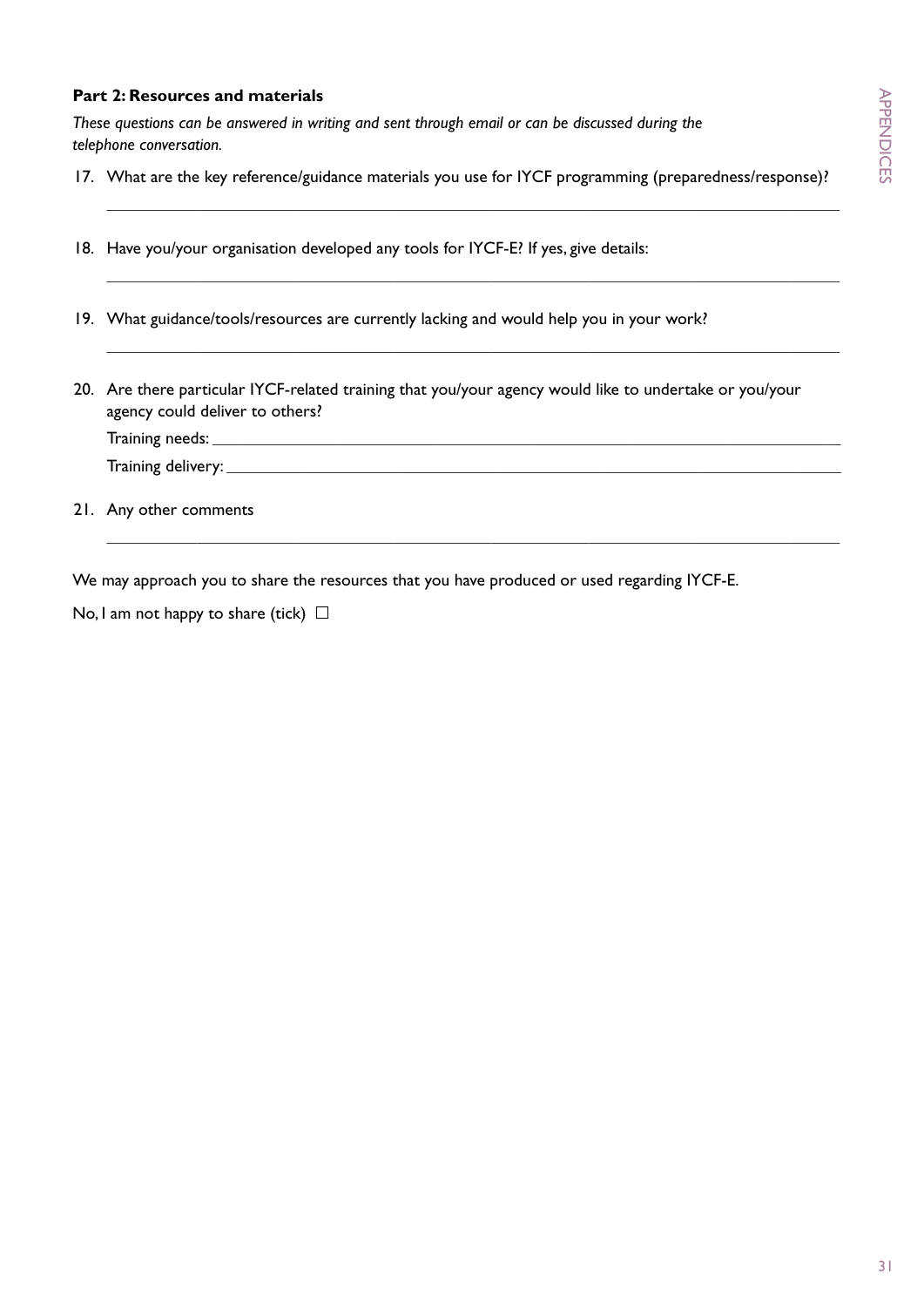## Appendix 3: Questionnaire for governments

 $\sum$  Save the Children

## Review of experiences around Infant and Young Child Feeding in Emergencies (IYCF-E) – Questionnaire for governments

#### **INTRODUCTION**

The importance of actions to protect and support safe and appropriate IYCF in emergencies (IYCF-E) is now well recognised and reflected in the Sphere Project Standards,<sup>39</sup> the WHA<sup>40</sup> endorsement of the Operational Guidance on IYCF-E in 2010 and many more international guidelines. However, the reality of putting policy into practice is challenging, a discussion that dominated the IFE Core Group<sup>41</sup> strategy meeting in 2010.<sup>42</sup>

To investigate more closely the challenges and constraints to IYCF programming in emergencies, Save the Children UK is undertaking a review of experiences around IYCF-E with a selection of key informants including UN agencies, NGOs, donor agencies, national staff in emergency-affected countries, and individuals. Save the Children UK has initiated this review in reflection of the agency's commitment to ensuring appropriate IYCF-E. The review is funded by ECHO. The findings will be used to ascertain the actions needed to support national, regional and global efforts around IYCF-E emergency preparedness/risk reduction and response. Initially the findings will be presented at an IFE Core Group meeting in mid-March 2012, followed by circulation of the report **identifying lessons learned, issues and challenges to improving IYCF-E response in different contexts**, and follow-up actions will be identified.

#### Guiding principle regarding IYCF in emergencies (IYCF-E)

IYCF-E response is concerned with multi-sectoral activities that seek to protect, promote and support safe and appropriate (optimal) feeding practices for both breastfed and non-breastfed infants and young children in all emergencies wherever they happen in the world. Special attention is given to children under two years and pregnant and lactating women. It embraces preparedness or risk reduction that focuses on optimising IYCF practices in a population, timely and appropriate emergency response that respects national policies and guidance, and support to recovery.

It is critical that in this review we obtain information from all stakeholders involved in IYCF-E – in priority from Health and Nutrition Departments of national governments. National capacity and coordination are vital elements and are critical for timely and appropriate preparedness activities and response in emergencies. Hereby we are investigating not only 'stand-alone' programming on IYCF/IYCF-E, but also national initiatives, including policies that have IYCF components included.

Therefore we would be grateful if you would assist this review, by taking some time to answer the questions below in a telephone conversation. The lead researcher, Astrid De Brabandere, will contact you to schedule a date, time and communication means as suitable for you, in order to discuss the questions. Please allow up to one hour for this purpose. If a telephone conversation is not possible, we would still highly appreciate it if you could fill in the questions below and send them back.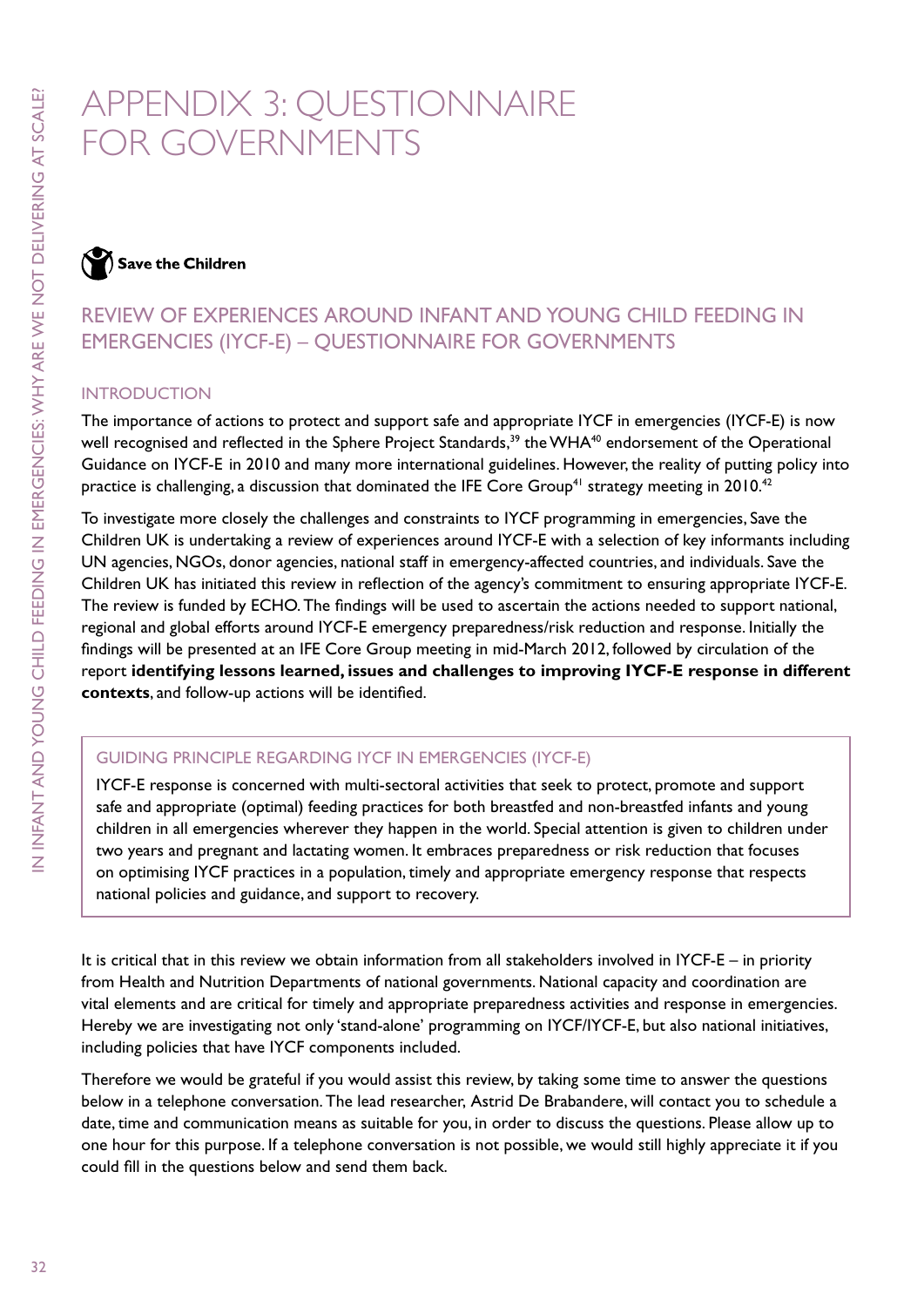- 1. Can you describe what in your opinion constitutes preparedness/risk reduction related to IYCF?
- 2. Can you describe what in your opinion constitutes an emergency response related to IYCF?
- 3. Is there a policy in your country that refers to infant and young child feeding in emergencies (IYCF) preparedness/risk reduction and/or response activities? If yes, please provide some details.
- 4. What preparedness/risk reduction activities with regard to IYCF in emergencies have been implemented in your country? What was the outcome of those activities?
- 5. During emergencies in the last couple of years, what IYCF-E response activities have been implemented? What was the outcome of those activities?
- 6. What government department/agency was responsible for coordination of any IYCF-E response during the emergency?
- 7. Who were the lead partners on IYCF in the emergency?
- 8. What are your recommendations to improve coordination between government and humanitarian actors on IYCF-E?
- 9. In your opinion, what led to the success of the IYCF-E preparedness and response activities?
- 10. In your opinion, what were the challenges/gaps/weaknesses of the IYCF-E preparedness and response?
- 11. Do you consider IYCF preparedness/risk reduction a priority?
- 12. Do you consider IYCF always a priority in emergencies, or not?
- 13. Should consideration of IYCF in emergencies be part of routine IYCF programming?
- 14. Do you think there is a 'divide' or lack of continuity between development and emergency programming around IYCF?
- 15. In terms of IYCF-E preparedness/risk reduction, what are the priority top five interventions you would recommend?
- 16. In terms of IYCF-E response, what are the top five interventions you would recommend?
- 17. What are the key reference/guidance materials you use for IYCF programming (preparedness/response)?
- 18. Have you developed any national guidance or tools for IYCF-E?
- 19. What would be your top three requests from the global community to support you in IYCF-E response in your country (eg, related to communication/consultation with national partners, funding, capacity development, or other topics)?
- 20. Do you have any other comments, recommendations or thoughts on infant and young child feeding in emergencies?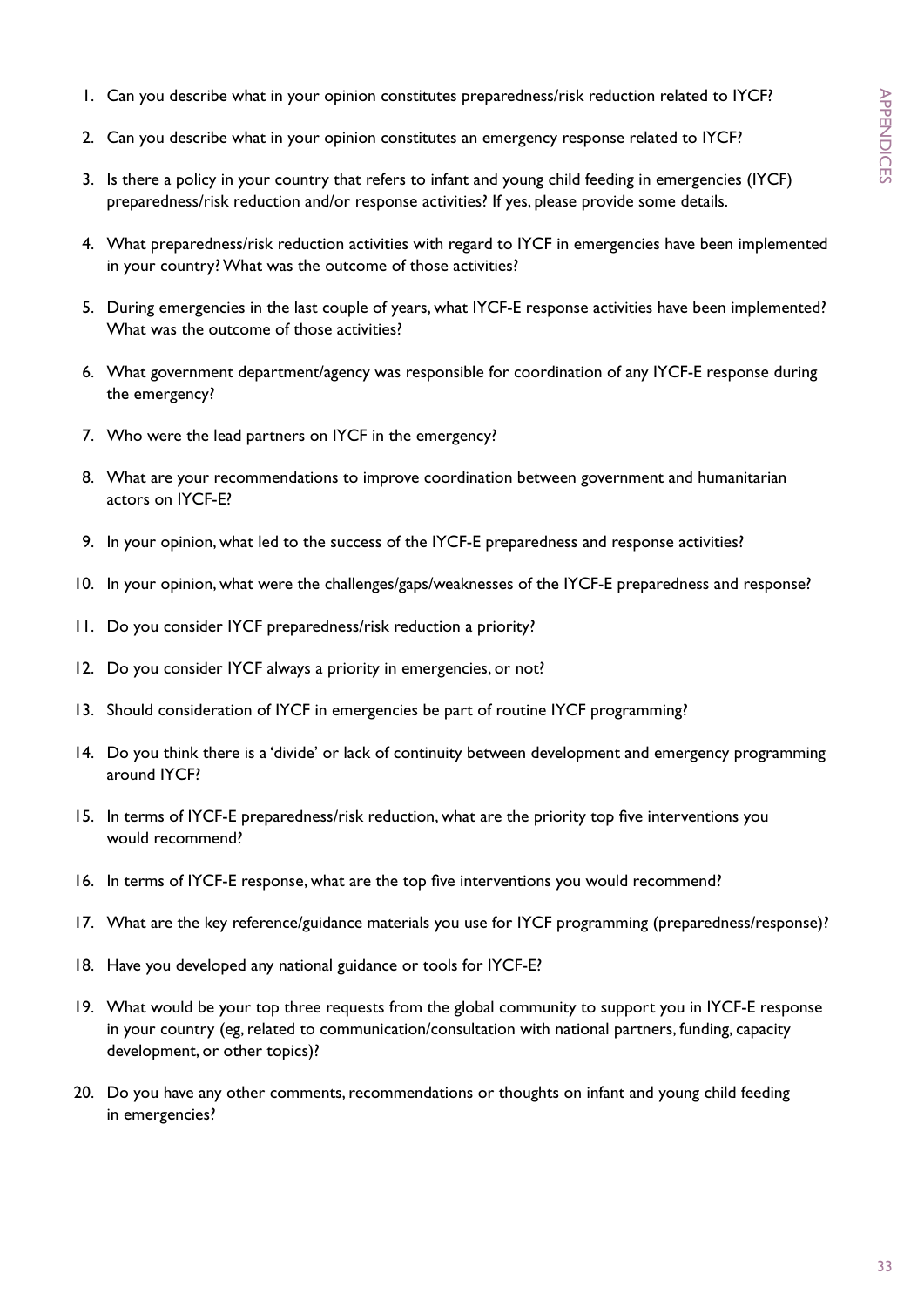## Appendix 4: Questionnaire for donor agencies

 $\bigwedge$  Save the Children

## Review of experiences around Infant and Young Child Feeding in Emergencies (IYCF-E) – Questionnaire for donor organisations

#### **INTRODUCTION**

The importance of actions to protect and support safe and appropriate IYCF in emergencies (IYCF-E) is now well recognised and reflected in the Sphere Project Standards,<sup>43</sup> the WHA<sup>44</sup> endorsement of the Operational Guidance on IYCF-E in 2010 and many more international guidelines. However, the reality of putting policy into practice is challenging, a discussion that dominated the IFE Core Group<sup>45</sup> strategy meeting in 2010.<sup>46</sup>

To investigate more closely the challenges and constraints to IYCF programming in emergencies, Save the Children UK is undertaking a review of experiences around IYCF-E with a selection of key informants including UN agencies, NGOs, donor agencies, national staff in emergency-affected countries, and individuals. Save the Children UK has initiated this review in reflection of the agency's commitment to ensuring appropriate IYCF-E. The review is funded by ECHO. The findings will be used to ascertain the actions needed to support national, regional and global efforts around IYCF-E emergency preparedness/risk reduction and response. Initially the findings will be presented at an IFE Core Group meeting in mid-March 2012, followed by circulation of the report **identifying lessons learned, issues and challenges to improving IYCF-E response in different contexts**, and follow-up actions will be identified.

#### Guiding principle regarding IYCF in emergencies (IYCF-E)

IYCF-E response is concerned with multi-sectoral activities that seek to protect, promote and support safe and appropriate (optimal) feeding practices for both breastfed and non-breastfed infants and young children in all emergencies wherever they happen in the world. Special attention is given to children under two years and pregnant and lactating women. It embraces preparedness or risk reduction that focuses on optimising IYCF practices in a population, timely and appropriate emergency response that respects national policies and guidance, and support to recovery.

It is critical that in this review we obtain information from all stakeholders involved in IYCF-E – donors, such as yourselves, are a vital element in this. Donors do not just fund IYCF-E programmes but also have crucial input into the programme itself as well as the monitoring and accountability frameworks. Therefore we would be grateful if you would assist this review by sharing your opinion.

The lead researcher, Astrid De Brabandere, will contact you to, if convenient, schedule a date and time for a phone or face-to-face interview. Please find the questions that will be covered below. If a telephone conversation is not possible, we would highly appreciate it if you could still fill in the questionnaire and send it back to Astrid.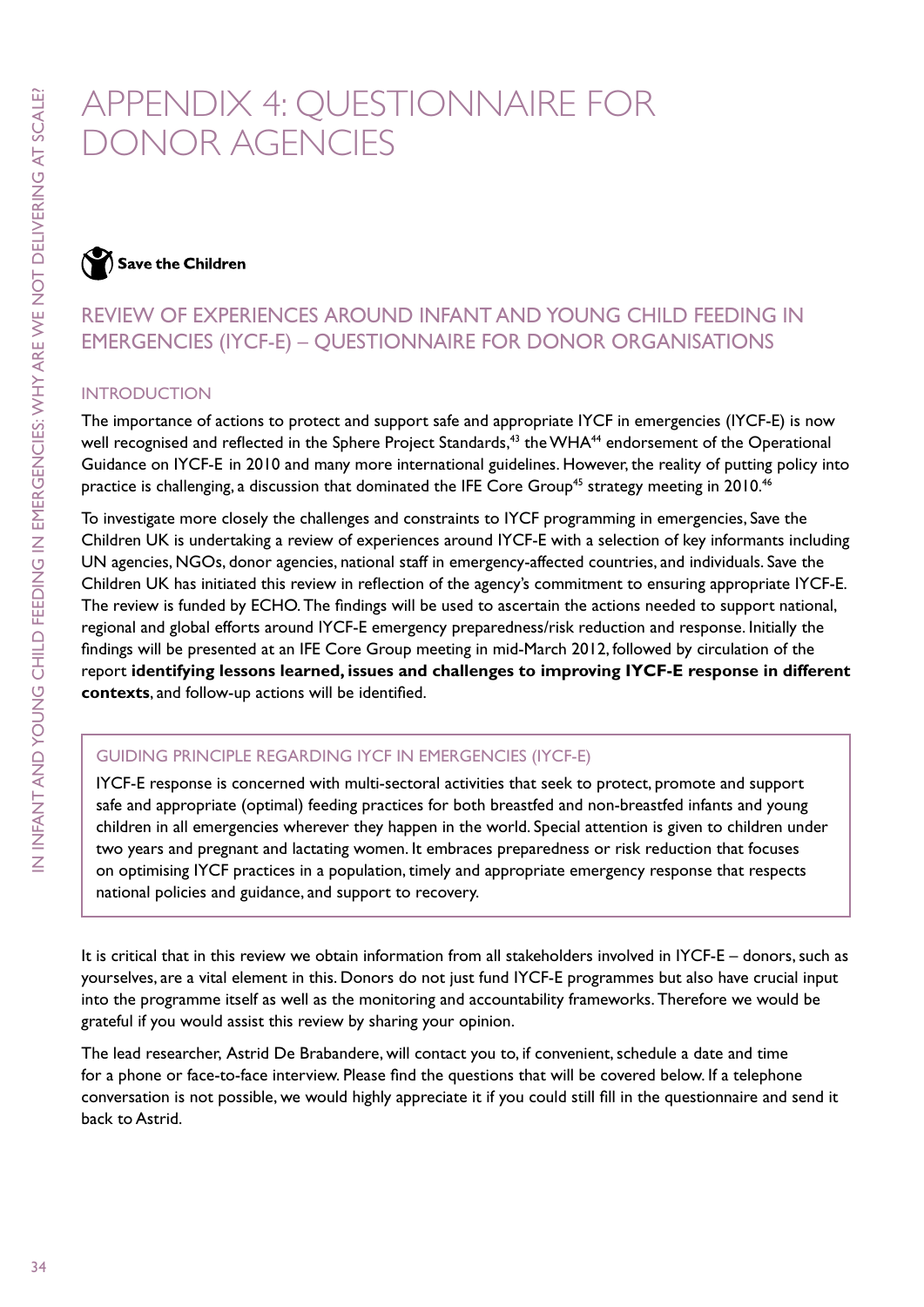1. Can you describe what, in your opinion, constitutes an emergency response related to IYCF?

 $\mathcal{L}_\text{max} = \frac{1}{2} \sum_{i=1}^{n} \frac{1}{2} \sum_{i=1}^{n} \frac{1}{2} \sum_{i=1}^{n} \frac{1}{2} \sum_{i=1}^{n} \frac{1}{2} \sum_{i=1}^{n} \frac{1}{2} \sum_{i=1}^{n} \frac{1}{2} \sum_{i=1}^{n} \frac{1}{2} \sum_{i=1}^{n} \frac{1}{2} \sum_{i=1}^{n} \frac{1}{2} \sum_{i=1}^{n} \frac{1}{2} \sum_{i=1}^{n} \frac{1}{2} \sum_{i=1}^{n} \frac{1$ 

| 2. Can you describe what, in your opinion, constitutes preparedness/risk reduction activities related to IYCF?                                                                          |
|-----------------------------------------------------------------------------------------------------------------------------------------------------------------------------------------|
| 3. In your organisation's opinion, is IYCF in emergency (IYCF-E) response a priority?<br>$\Box$ Always a priority                                                                       |
| $\Box$ A priority in some contexts                                                                                                                                                      |
| $\Box$ A priority in the post-acute phase                                                                                                                                               |
| $\Box$ Not a priority                                                                                                                                                                   |
|                                                                                                                                                                                         |
| 4. In your organisation's opinion, is IYCF preparedness/risk reduction a priority in<br>emergency-prone countries?                                                                      |
| $\Box$ A priority                                                                                                                                                                       |
| $\Box$ A priority in some contexts                                                                                                                                                      |
| $\Box$ A priority in the post-acute phase                                                                                                                                               |
| $\Box$ Not a priority                                                                                                                                                                   |
|                                                                                                                                                                                         |
| 5. Do you have a policy or strategy that makes specific reference to IYCF-E interventions in emergencies<br>and/or preparedness/risk reduction involving IYCF in emergency-prone areas? |
| If so please give a reference (including name and date) and details of how to obtain a copy if possible.                                                                                |
|                                                                                                                                                                                         |
| 6. a) Has your organisation funded IYCF-E interventions in emergencies?                                                                                                                 |

□ Yes

 $\Box$  No

 $\Box$  Don't know

If yes, please give examples of IYCF-E interventions your organisation has funded:

 (If possible please include type of programme, whether short term < 6 months, or longer term, and what % of that emergency situation funding is IYCF-E related).

If no, please state why you do not fund IYCF-E interventions in emergencies. \_\_\_\_\_\_\_\_\_\_

 b) (While taking into account the above) Are there any types of IYCF-E programmes that you do not fund? If yes, please describe.

\_\_\_\_\_\_\_\_\_\_\_\_\_\_\_\_\_\_\_\_\_\_\_\_\_\_\_\_\_\_\_\_\_\_\_\_\_\_\_\_\_\_\_\_\_\_\_\_\_\_\_\_\_\_\_\_\_\_\_\_\_\_\_\_\_\_\_\_\_\_\_\_\_\_\_\_\_\_\_\_\_\_\_\_\_\_\_\_\_\_\_\_\_\_\_\_\_\_\_\_\_\_\_\_\_\_

7. a) Has your organisation funded preparedness/risk reduction related to IYCF in emergency-prone areas?

□ Yes

 $\Box$  No

If yes, please give examples of IYCF-E interventions your organisation has funded: \_\_\_\_\_\_\_\_\_\_\_\_\_\_\_\_\_\_\_\_\_\_\_\_\_\_\_

If no, please state why not (if known): \_\_\_\_\_\_\_\_\_\_\_\_\_\_\_\_\_\_\_\_\_\_\_\_\_\_\_\_\_\_\_\_\_\_\_\_\_\_\_\_\_\_\_\_\_\_\_\_\_\_\_\_\_\_\_\_

b) Are there any types of IYCF-E/risk reduction programmes that you do not fund? If yes, please describe.

\_\_\_\_\_\_\_\_\_\_\_\_\_\_\_\_\_\_\_\_\_\_\_\_\_\_\_\_\_\_\_\_\_\_\_\_\_\_\_\_\_\_\_\_\_\_\_\_\_\_\_\_\_\_\_\_\_\_\_\_\_\_\_\_\_\_\_\_\_\_\_\_\_\_\_\_\_\_\_\_\_\_\_\_\_\_\_\_\_\_\_\_\_\_\_\_\_\_\_\_\_\_\_\_\_\_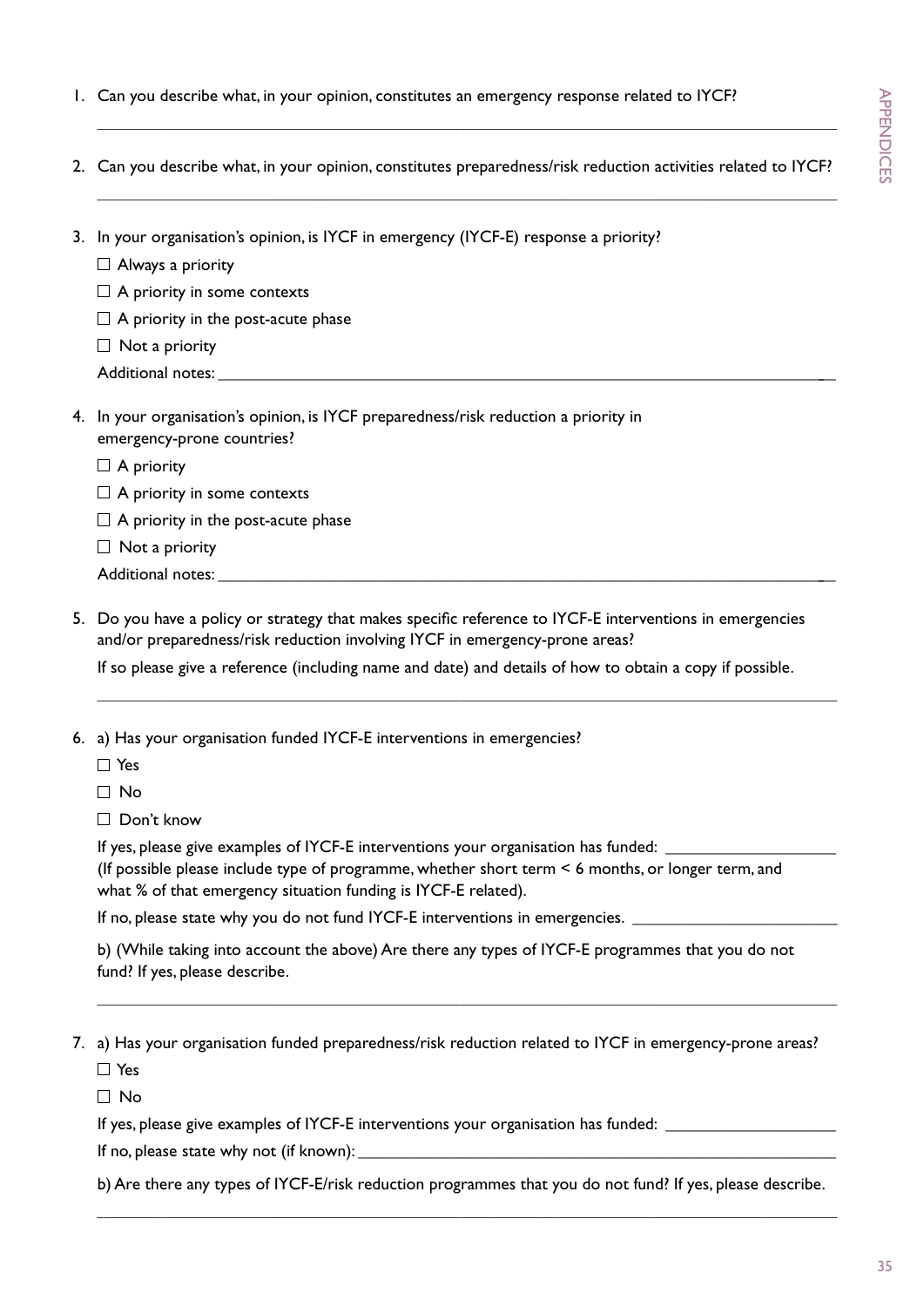8. Does your organisation provide guidance to humanitarian agencies on seeking funding for IYCF-E? (Please explain your answer.)

 $\mathcal{L}_\text{max}$  , and the set of the set of the set of the set of the set of the set of the set of the set of the set of the set of the set of the set of the set of the set of the set of the set of the set of the set of the

9. What are the criteria your organisation uses to select agencies/organisations for funding of IYCF-E programmes?

For IYCF interventions during an emergency response: \_\_\_\_\_\_\_\_\_\_\_\_\_\_\_\_\_\_\_\_\_\_\_\_\_\_\_

For IYCF preparedness/risk reduction in emergency-prone areas:

10 Is the decision to fund (or not) IYCF-E interventions in emergencies and/or preparedness/risk reduction activities made on country, regional or international level? Please explain.

 $\mathcal{L}_\text{max}$  , and the set of the set of the set of the set of the set of the set of the set of the set of the set of the set of the set of the set of the set of the set of the set of the set of the set of the set of the

 $\mathcal{L}_\text{max}$  , and the set of the set of the set of the set of the set of the set of the set of the set of the set of the set of the set of the set of the set of the set of the set of the set of the set of the set of the

 $\mathcal{L}_\text{max}$  , and the contract of the contract of the contract of the contract of the contract of the contract of the contract of the contract of the contract of the contract of the contract of the contract of the contr

- 11. Are there any gaps/challenges in your capacity to assess whether or not to fund IYCF-E programmes that are presented to you? If yes, please explain:
- 12. Are there any gaps/challenges in determining the capacity of organisations to deliver on IYCF-E programmes? If yes, please explain:
- 13. Are there any gaps/challenges in monitoring IYCF-E programmes that you fund? If yes, please explain:
- 14. In terms of IYCF-E preparedness/risk reduction, what do you think are the priority top five interventions?  $\mathcal{L}_\text{max}$  , and the set of the set of the set of the set of the set of the set of the set of the set of the set of the set of the set of the set of the set of the set of the set of the set of the set of the set of the

 $\mathcal{L}_\text{max}$  , and the set of the set of the set of the set of the set of the set of the set of the set of the set of the set of the set of the set of the set of the set of the set of the set of the set of the set of the

 $\mathcal{L}_\text{max}$  , and the set of the set of the set of the set of the set of the set of the set of the set of the set of the set of the set of the set of the set of the set of the set of the set of the set of the set of the

 $\mathcal{L}_\text{max}$  , and the set of the set of the set of the set of the set of the set of the set of the set of the set of the set of the set of the set of the set of the set of the set of the set of the set of the set of the

- 15. In terms of IYCF-E response, what in your opinion are the top five interventions?
- 16. What developments (eg, tools, guidance) in the sector would help you in your support of IYCF-E programmes?
- 17. Would your organisation like to be involved in an inter-agency effort to ascertain what actions are needed to support national, regional and global efforts around IYCF-E (emergency preparedness/risk reduction and response)? If yes, please provide contact details of the person who should be contacted for this purpose.

 $\mathcal{L}_\text{max}$  , and the set of the set of the set of the set of the set of the set of the set of the set of the set of the set of the set of the set of the set of the set of the set of the set of the set of the set of the

 $\mathcal{L}_\text{max}$  , and the set of the set of the set of the set of the set of the set of the set of the set of the set of the set of the set of the set of the set of the set of the set of the set of the set of the set of the

18. Please feel free to put any additional thoughts/comments.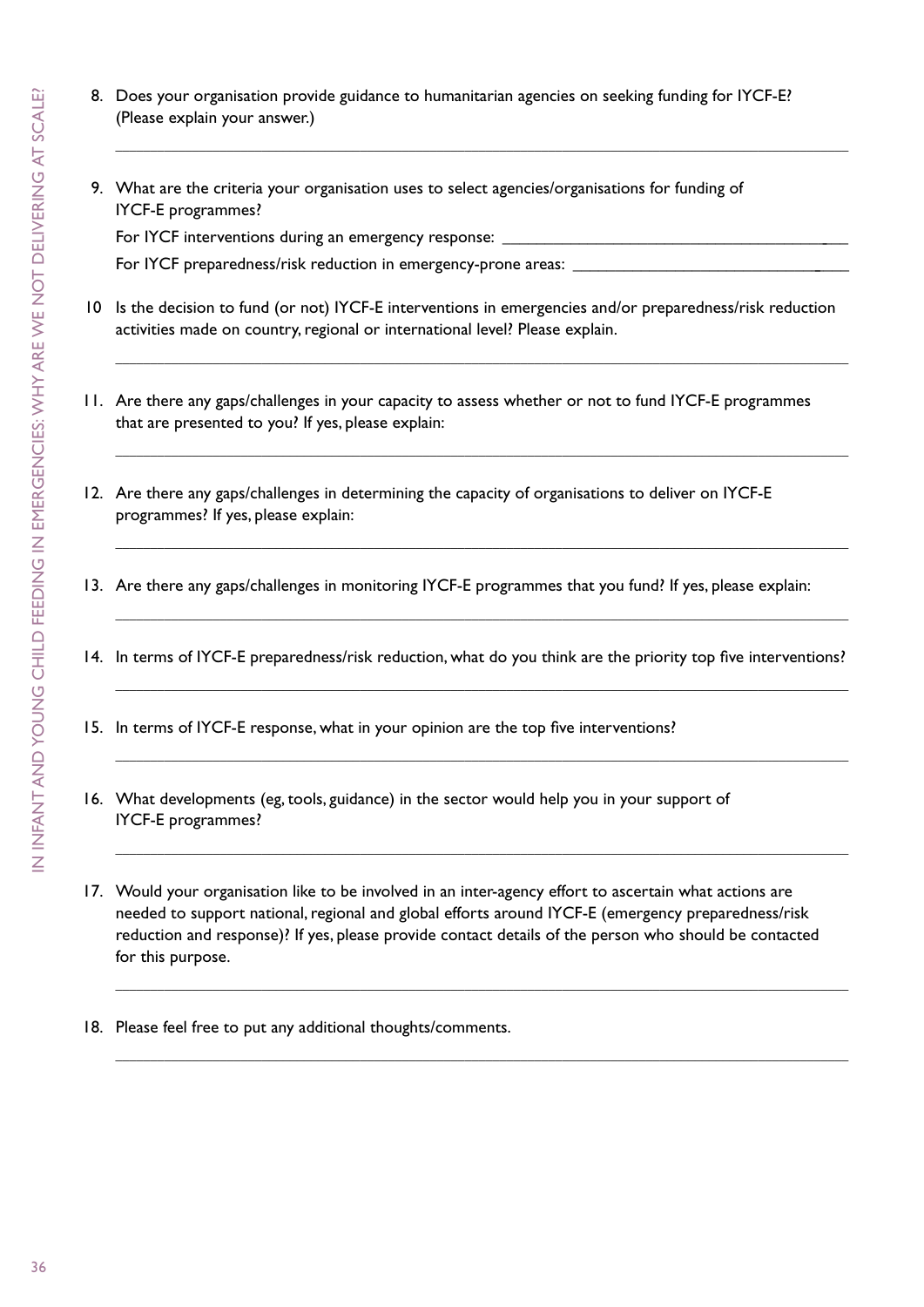## Appendix 5: reference/guidance material

Different agencies and government have developed their own guidance materials for IYCF-E. A quick overview is given below.

### NGO and UN guidance DEVELOPMENT

UNHCR Policy related to the acceptance, distribution and use of milk products in refugee settings, 2006

Save the Children UK, Infant Feeding in Emergencies Lebanon report, 2006

ACF-France, Baby tent manual, 2006

ACF-France, Evaluation of care practices

ACF-France, Manual for the Integration of Child Care Practices and Mental Health in Nutrition Programmes, 2006

ACF-France, self-training modules on breastfeeding and care practices

Concern Haiti, tools for monitoring the outcomes of a breastfeeding support programme, 2010

UNICEF Somalia, IEC materials for inclusion into general WASH/nutrition/health emergency package

UNICEF Somalia, Guidance notes on dealing with infant and mothers in cholera/AWD treatment centres

UNHCR Tools developed with CARE for Dadaab refugee camp

UNICEF Philippines, IYCF-E flipcharts, fans, posters, and tarps

UNICEF Philippines, Generic joint statement of the nutrition cluster on prohibited donations of milk products

ICRC, Nutrition manual with IYCF aspects

FANTA, several tools; see website

IBFAN, Development of code and infant feeding in emergencies leaflet

IBFAN, WBW 2009, Breastfeeding – a vital emergency response, are you ready'

World Vision Policy Governing the Use and Procurement of Milk Products in Field Programs, 2011

World Vision, Nutrition Guidelines on Infant Feeding in the Context of HIV and AIDS, 2011

World Vision, Guide to MNCH and Nutrition in Emergencies, 2012

Save the Children US, BCC tools Lebanon

Save the Children US, M&E tools Lebanon

Save the Children UK, tools for the management of the RUIF in Haiti

Save the Children UK, monitoring tools for use in the Somalia response

Save the Children UK, M&E tools for use in Pakistan

Save the Children UK, RUIF guide for Myanmar response and M&E tools

Save the Children UK, Key messages and media reports for responses such as Haiti and Philippines

Save the Children UK, ESOPS with IYCF-E

### Government developments

Philippines Administrative Order 2005–0014 'National Policies on Infant and Young Child Feeding'

Philippines Administrative Order 2006–0012 'Revised implementing Rules and Regulations of Executive Order # 51'

Philippines Administrative Order 2007–0017 'Guidelines on the Acceptance and Processing of Local and Foreign Donations during Emergency and Disaster Situations', MOH Nutrition in Emergencies Manual Philippines

Philippines Department Memorandum 2009–0236 'Immunization, Breastfeeding/Infant and Young Child Feeding Practice and Vitamin A Supplementation in Evacuation Centre'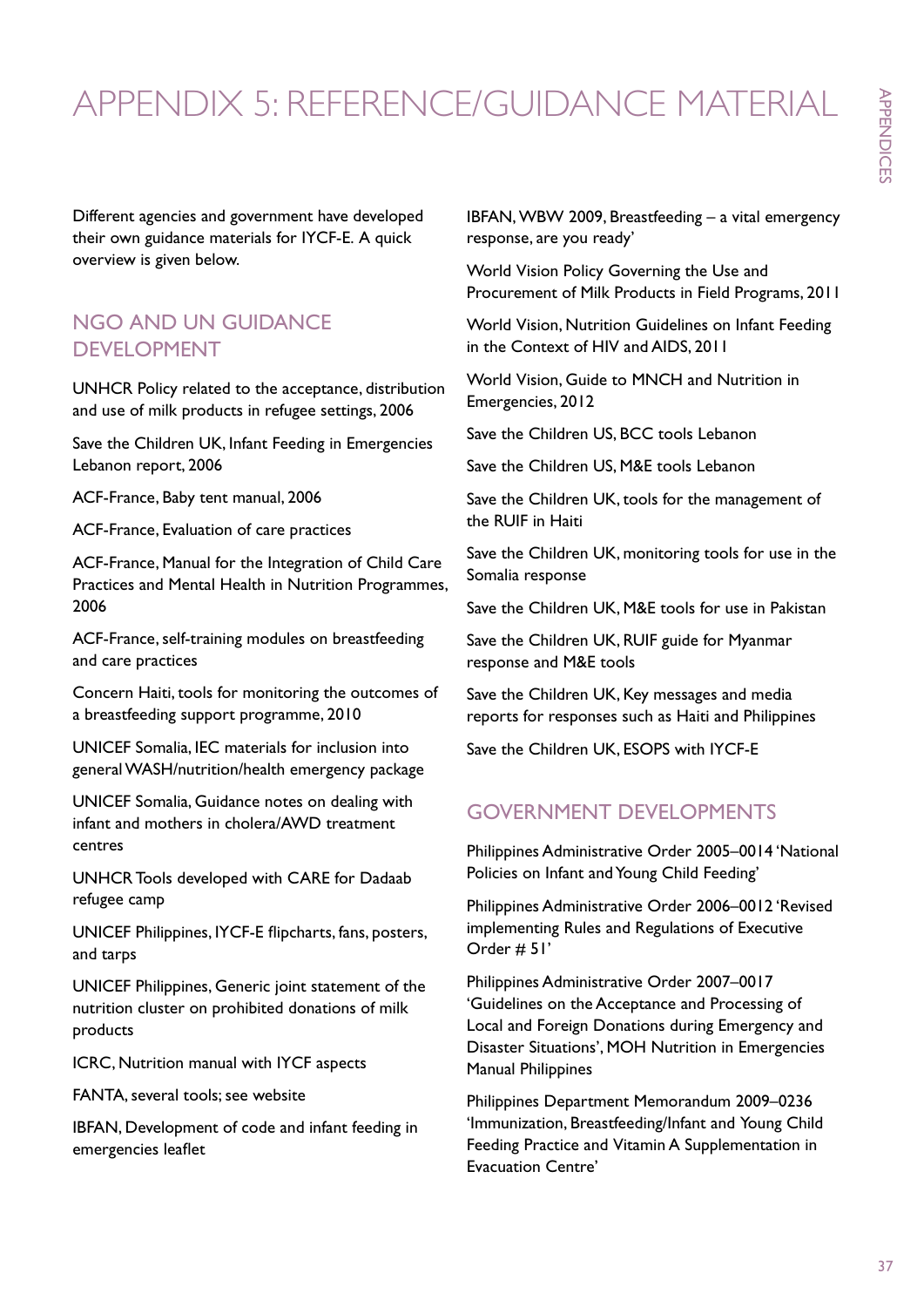Philippines Executive Order # 51 'Milk Code'

Kenya National Guidelines for Integrated Management of Acute Malnutrition 2009

Kenya National Strategy on IYCF 2011–2017

Kenya IYCF Practices in the community – Guide for mobilising community support

Kenya IYCF Mother-to-Mother Support Group guides

Kenya – fact sheets

Kenya National Policy on Nutrition Management in Emergencies and Disasters with section on IYCF-E

National MIYCN policy and strategy, incorporating Ops Guidance

Kenya Advocacy and Communication strategy and Advocacy Communication and Social Mobilisation (ACSM) materials including a documentary on breastfeeding

### **OTHER GUIDANCE MATERIAL**

CARE, IYCF Counselling, A community-focused approach

WHO, Global Strategies for IYCF, 2003

WHO, Optimal feeding of low birth weight infants in low and middle income countries, 2011

ENN, ACF, CIHD, MAMI Project Technical Review, 2010

UNICEF, BCC in emergencies: a toolkit, 2006

Alive and Thrive, IYCF Counselling Kit, 2011

WHO, Guiding Principles for feeding infants and young children in emergencies, 2004

IASC, Initial Rapid Assessment tool

WHO/PAHO, Guiding Principles for Complementary Feeding of the Breastfed Child

National guidelines on management acute malnutrition of different countries

UNICEF, Somalia guide on implementing IYCF

Care USA, Infant and Young Child Feeding Practices, collecting and using data, 2010

DVD "A l'Aube de la Vie", on breastfeeding

WHO/UNICEF, Baby Friendly Hospital Initiative, 2009

World Breastfeeding Week, Breastfeeding – an emergency response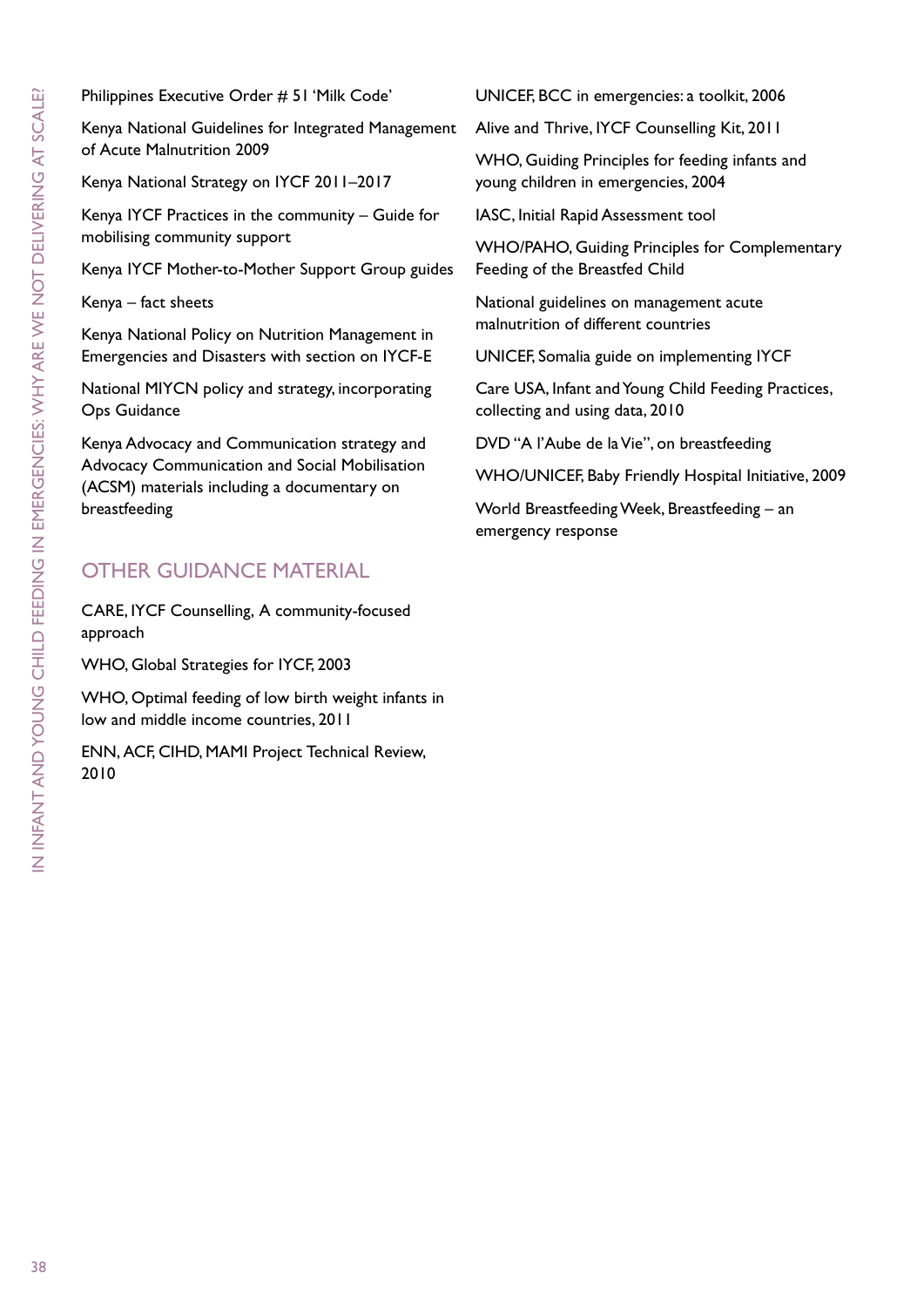## Appendix 6: Respondents' full responses regarding key challenges to coordination

Coordination in emergency, as reported by respondents, often involves a combination of a department of the affected country's government, possibly together with the GNC. The responding governments have indicated that part of the success of past IYCF-E interventions is related to the leadership and coordination efforts:

- • Assistance/facilitation done by the National Nutrition Cluster
- • Responsiveness and cooperation of the Regional and Local Health Executives and Staff
- • Improved information management
- Technical and funding support provided by the UN and international developmental partners
- • Good leadership through the Head, DON (MOPHS) at national level.
- Efficient and effective coordination structures at national level through Nutrition Technical Forum and MIYCN steering committee.

NGOs and UN agencies have listed the following challenges with regard to coordination:

- • Coordination is a challenge in itself.
- Lack of adequate time and space dedicated to IYCF by the cluster in some situations, need for better advocacy and reflection of activities across the board, need to make it clear, non-negotiable, and ensure more emergency nutrition partners become involved, strengthen capacities and take up IYCF fully. It is necessary to designate a body with a clear mandate to whom people can go, instead of a person. This is also the task of various organisations that should be active in the nutrition cluster and they should priorities it.
- Difficulty of getting lead organisations/donors give IYCF-E equal attention to curative care or initiatives with more tangible/immediately measurable outcomes (such as GFD or EPI).
- Nutrition cluster could do better in ensuring links and involvement of ministries and development, and create parallel systems/strategies/approaches at national levels or even global level.
- IYCF-E is too much confined to nutrition. Work is necessary to link it with other clusters such as health, psychosocial, food security.
- • Poor understanding of IYCF-E among most peer agencies of the GNC.
- • Sometimes poor leadership of clusters at national levels and an expectation that an NGO will lead, particularly in the case of technical working groups.
- Lack of NGO representatives in cluster coordination.
- The government does not always want to get involved in the cluster and does not give support.
- Lack of or slowness of activation of the nutrition cluster.
- • Failure to capture/understand the needs of emergency actors in IYCF.
- Difficulty of applying standards and enforcing policies across clusters (eg, camp managers are mandated to regulate donations but do not always have guidance on prohibited donations from the health and nutrition clusters). Weak coordination mechanism provided by the national authority or MOH.
- Multiple clusters target pregnant and lactating women (food cluster, reproductive health cluster, health cluster, etc).
- Insufficient communication between humanitarian and private sector, leading to unwanted and unsolicited arrival and distribution of BMS with attention drawn to fire-fighting rather than programming.
- Lack of respect for the International Code of Marketing of Breast Milk Substitutes, mainly on the part of local NGOs, media and politicians, as well as health providers; there is a need to reach out to these.
- • Lack of clarity on when controlled BMS distribution is advised and how to coordinate on sourcing and targeting.
- Difficulty to implement standard IYCF-E procedures when there is a lack of experienced partners, compounded by lack of guidance and evidence.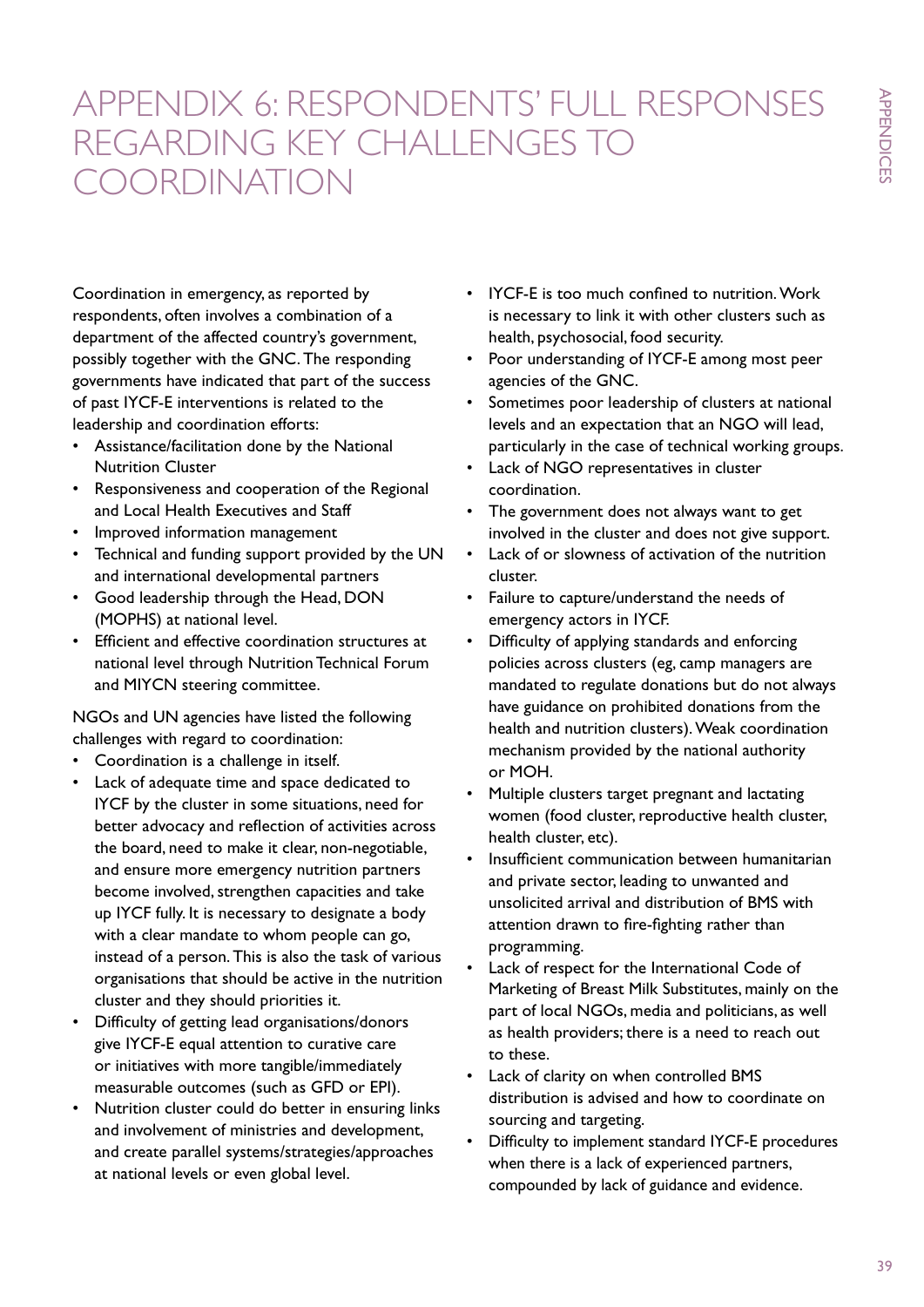- - Guidelines and tools at international level are not always linked with country's national guidelines and tools.
	- Link with CMAM: a lot to be done in order to integrate IYCF into CMAM programme; existing training materials probably not used often enough; it is not mainstreamed and coordinated.
	- loint IYCF-E training is often done too late (eg, in Pakistan, three months after the floods).
	- At implementation level there are a lot of small agencies getting involved in the cluster in order to obtain a good source of funding, but they lack understanding of how the cluster works.
	- Lack of practical examples of interventions in joint operational manuals and joint performance indicators for IYCF (as compared with CMAM).
	- Isolated interventions.
	- Putting IYCF-E into practice  $-$  from the statement to programmes – is weak.
	- There is a lack of understanding as to the entry point in each agency to make IYCF-E happen.
	- Lobbying and support of IFE Core group is needed.
	- There is a 'divide' between strategic thinkers and those who develop ideas on the one hand, and implementers in the field on the other.

The governments have given the following recommendations to improve coordination between agencies and government:

- • Develop the capabilities and capacities of all members, including local health staff.
- Coordinate agency support with the existing health system, from national to local level.
- • Organise mapping of support and gap assessment, and disseminate information on gaps to generate support for augmentation by agency partners.
- Establish MIYCN steering committees at county and district levels consisting of government ministries and humanitarian actors to coordinate IYCF-E activities.
- Clear channels of communication mechanisms are needed to guide the media and inform the public and affected populations.
- Partners to support government to adapt a national strategy for IYCF and ensure IYCF is incorporated into a national Emergency Preparedness and Response Plan.
- Government to adapt tools for implementation of IYCF-E.
- Government to develop or adapt a national training manual for IYCF-E and carry out in-service training for government and partners involved in IYCF.
- Government to integrate IYCF in minimum/ essential packages for implementation of relevant services and in pre-service curriculum
- Formation of technical working groups.
- Holding of seminars and workshops and strengthening coordination mechanisms.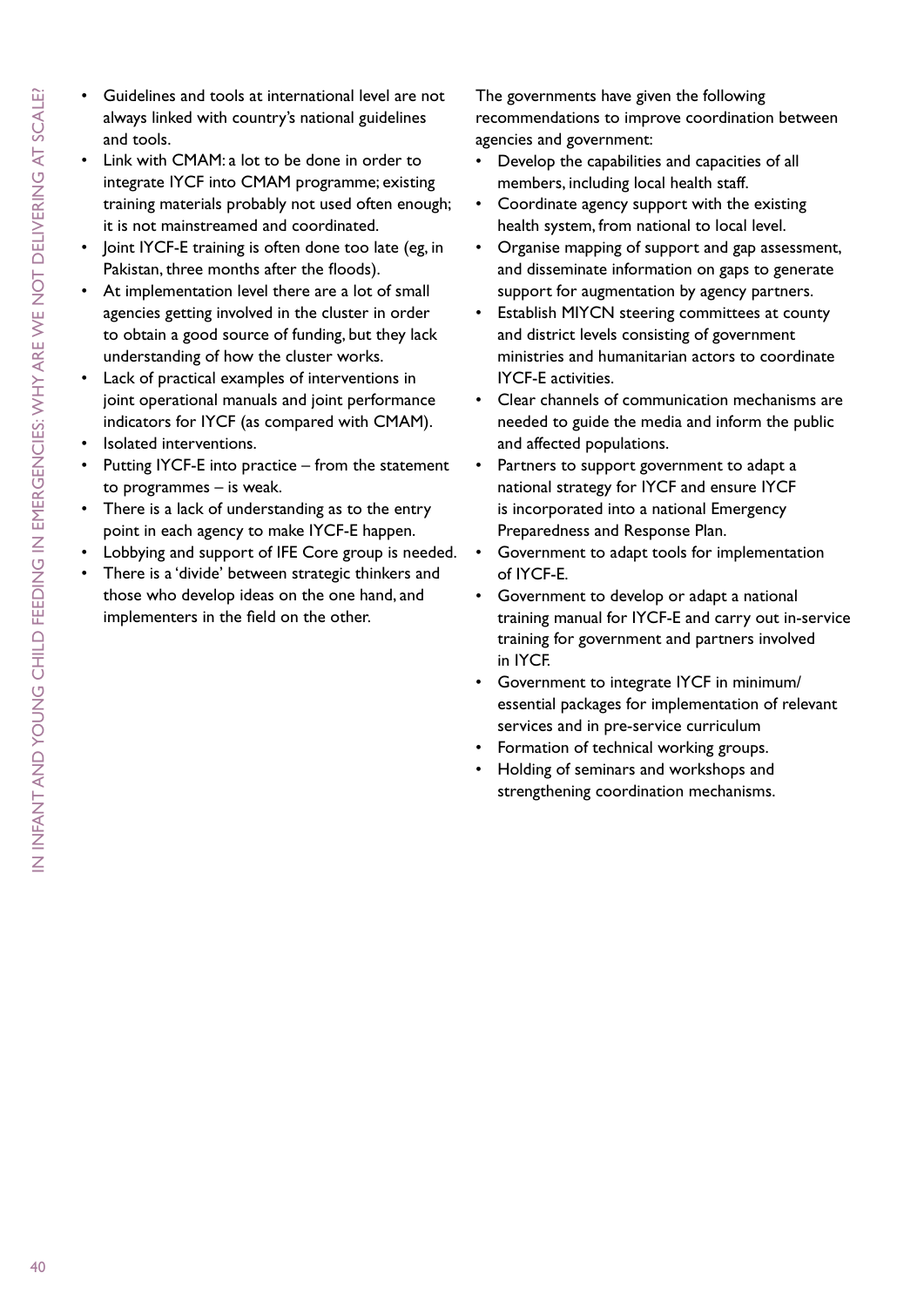## Appendix 7: Potential contributions to joint capacity development

Agencies were asked with what training skills they could contribute to joint training sessions. The results are shown below. Governments are interested in sharing experiences with other countries.

- UNICEF Somalia: scaling up IYCF counselling, WASH/nutrition promotion package which covers IYCF promotion, Code sensitisation
- WHO: IYCF Counselling courses (integrated, complementary feeding, breastfeeding, etc)
- • IBFAN GIFA: presentations/orientation training on IYCF-E (eg, for Masters courses, on MCH summer courses, in national breastfeeding conferences, in national orientation seminars, in ILCA/VELB meetings)
- MSF-Switzerland: Management of SAM in infants
- UNICEF Philippines: Nutrition in emergencies
- • ICRC: Experience-sharing
- • FSNAU Somalia: Assessment of IYCF practices, Training on IYCF for ToT
- • MSF Spain: Treatment of acute malnutrition in infants of less than six months
- • FANTA: Use of Optifood when available
- Islamic Relief: Training in Somalia
- Save the Children US: TOT after formal training
- UNICEF Kenya: HIV in emergencies and Recovery in area-urban development
- • ACF France: Psychosocial aspects of IYCF-E and experience-sharing
- • Save the Children UK: IYCF-E training, including psychosocial approach, sensitisation of other sectors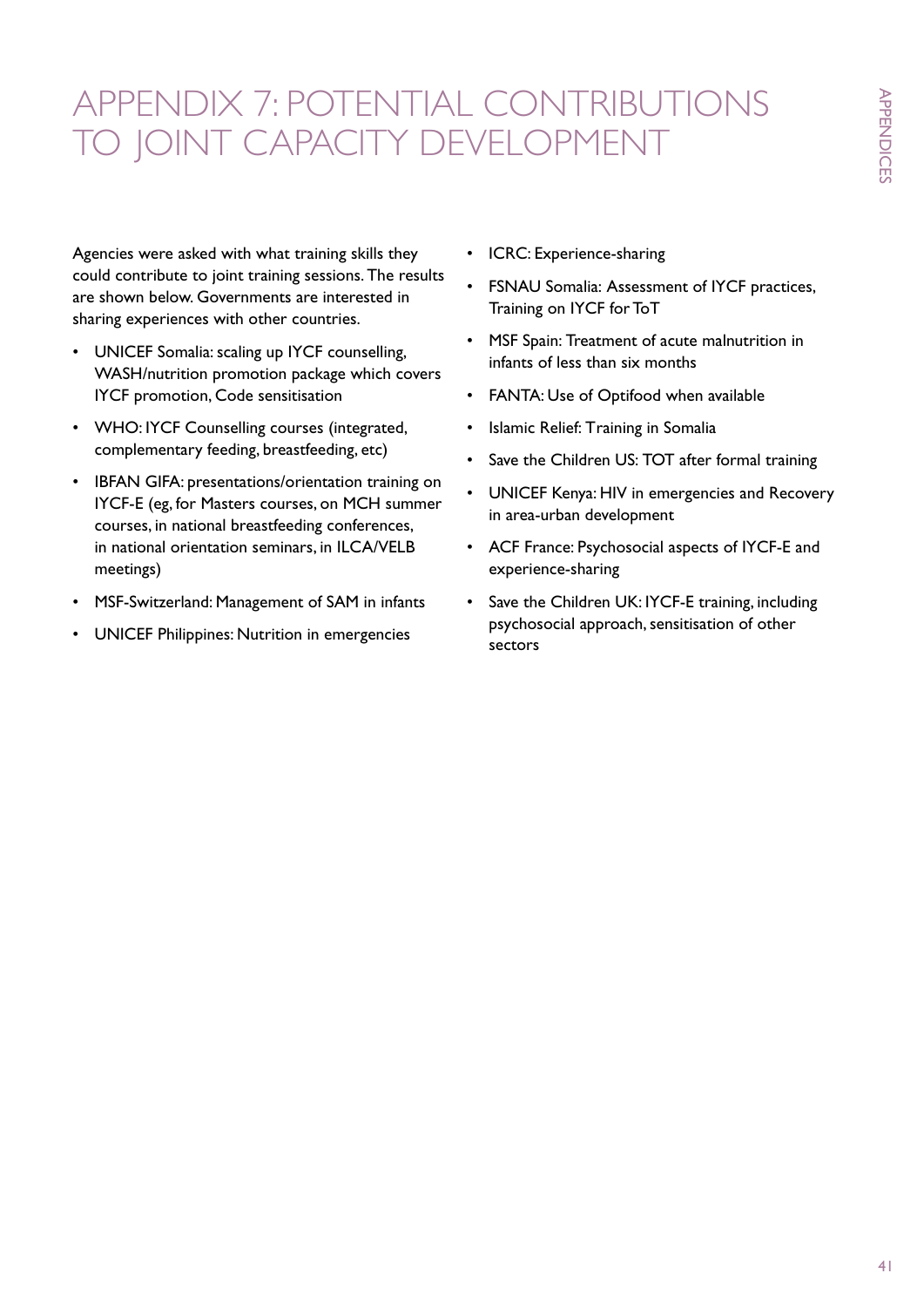## Appendix 8: Evaluation reports used in desk review

Save the Children UK – *Trip report: Myanmar Infant and young child feeding programme set up, Cyclone Nargis*, Victoria Sibson, 17 June 2008

Save the Children UK – *Trip report: Myanmar cyclone*, Nina Berry, 15 June– 15 July 2008

Save the Children UK – *A Review of Save the Children's Cyclone Nargis (Myanmar) Infant Feeding in Emergencies response: September 15th–26th 2008*, Victoria Sibson and Bienfait M'mbakwa

UNICEF Philippines – *IFE response to protect nonbreastfed infants during emergencies – global lessons from the Philippines*, Ali Maclaine and Elham Monsef, November 2009

Concern Worldwide – *Evaluation of Concern Worldwide's Infant Feeding Response in Haiti: one year after the 2010 earthquake*, Marjolein Moreaux, June 2011

Action contre la Faim – *Psychological Care Program Capitalisation work Batticaloa, Sri Lanka*; Joséphine Anthoine-Milhomme, April 2005–February 2006

Action contre la Faim – *ACF Support to Nutrition Cluster Haiti, February–June 2010, End of Mission Report*, Astrid De Brabandere, June 2010

Report on donations of infant formula, milk products, bottles/teats following the earthquake in Haiti, Ali Maclaine, UNICEF, Haiti. 7 April 2010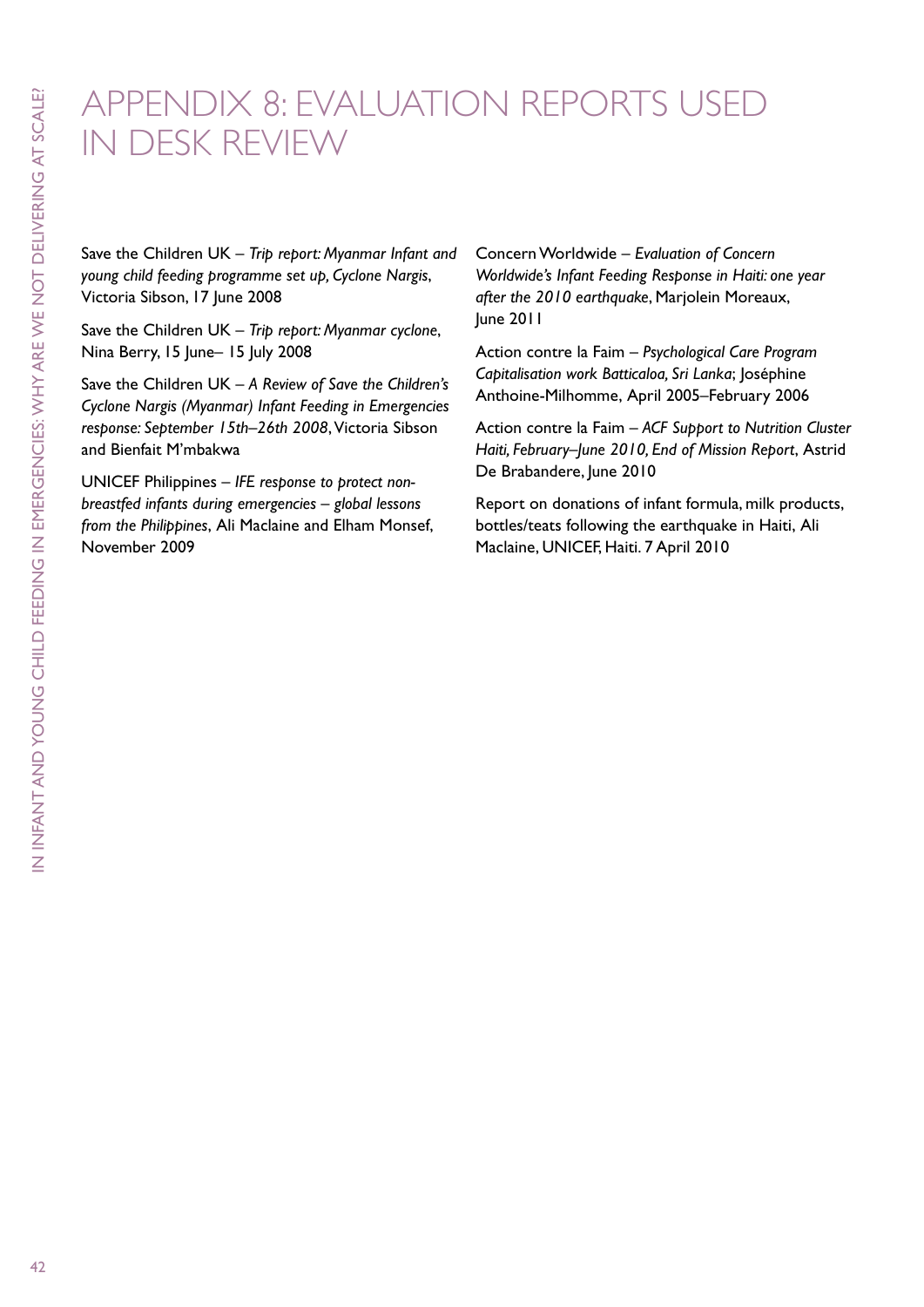# **ENDNOTES**

#### *EXECUTIVE SUMMARY*

<sup>1</sup> IFE Core Group. Operational Guidance on infant and young child feeding in emergencies for programme and emergency relief staff. Current version: v2.1, 2007.

 $2$  The Code is intended to protect the mothers/caregivers of both breastfed and non-breastfed infants and young children from commercial influences on their infant feeding choices. The Code sets out the responsibilities of the infant food industry, health workers, governments and organisations in relation to the marketing of *breastmilk substitutes*, feeding bottles and teats. 'The Code' covers the 1981 Code of Marketing of Breastmilk Substitutes and all subsequent relevant resolutions.

#### 1 Introduction

<sup>3</sup> IYCF-E Core Group (2006) Infant and Young Child Feeding in Emergencies. Making it Matter. Proceedings of an International Strategy Meeting, 1–2 November 2006. IYCF-E Core Group

4 Black, R E et al 'Maternal and child under-nutrition: global and regional exposures and health consequences', *The Lancet*, 371:243–60, 2008

<sup>5</sup> Edmond, K M et al, 'Delayed breastfeeding initiation increases risk of neonatal mortality', *Paediatrics* 117, 380–386, 2006

<sup>6</sup> Lauer, J A et al, 'Deaths and years of life lost due to suboptimal breastfeeding among children in the developing world: a global ecological risk assessment', *Public Health Nutrition*, 9(6): 673–685, 2006

7 Black et al reported in the 2008 *Lancet* series that suboptimal breastfeeding is responsible for 12% of deaths among children under the age of five. However, *The Lancet* series did not consider the impact of delayed initiation. Work by Edmonds et al shows that 36% of deaths of under-fives are neonatal deaths and that 22% of these deaths could be prevented if the babies were breastfed within one hour. This suggests that there is a potential for saving 20% of lives of under-fives (Calculations from: Save the Children UK, 2009, *Hungry for Change*).

8 Black, R E et al (2003) *Where and why are 10 million children dying every year? The Lancet*. 361, Issue 9376, 2226-2234.

9 Jones, G et al (2003) *How many child deaths can we prevent this year? The Lancet*, 362, Issue 9377, 65–71

10 Roberts, L et al (2001) *Mortality in eastern Democratic Republic of Congo*. New York: International Rescue Committee

<sup>11</sup> Khan, M U and Munshi, M H, 'Clinical Illnesses and Causes of Death in a Burmese Refugee Camp in Bangladesh', *International Journal of Epidemiology*, 1983. 12(4):460–464

<sup>12</sup> Yip, R and Sharp, T W, 'Acute malnutrition and high childhood mortality related to diarrhoea. Lessons from the 1991 Kurdish refugee crisis', *Journal of the American Medical Association*, 1993. 270(5):587–590

<sup>13</sup> WHO, Guiding Principles for Feeding Infants and Young Children During Emergencies. 2004

<sup>14</sup> Creek, T et al, 'Role of infant feeding and HIV in a severe outbreak of diarrhoea and malnutrition among young children, Botswana' 2006. Session 137, Poster Abstracts, Conference on Retroviruses and Opportunistic Infections, Los Angeles, 25–28 February, 2007. http://www.retroconference. org/2007/Abstracts/29305.htm

<sup>15</sup> The IFE Core Group is a community of practice around IYCF in emergencies that since 2001 has involved individuals and agencies working

together to develop policy guidance and training materials on IYCF-E, especially in gap areas and documenting experiences on IYCF-E. The group has played a lead role in advocacy and bringing IYCF-E into mainstream humanitarian response. The group is currently composed of UNICEF, WHO, WFP, UNHCR, Save the Children UK, Save the Children US, CARE USA, Concern Worldwide, IBFAN-GIFA, ACF, IMC, GOAL, ENN and individuals.

16 http://apps.who.int/gb/ebwha/pdf\_files/WHA63/A63\_R23-en.pdf

17 http://www.sphereproject.org/

#### 2 Scope of the review

<sup>18</sup> Infant and Young Child Feeding in Emergencies, Making it Matter. Oxford 1–2 November 2006

19 http://www.ennonline.net/pool/files/ife/ife-core-group-strategy-meetingoxford-2010-final-report.pdf

20 26 INGOs, 8 local NGOs, 10 UN agencies, 5 donor agencies, 8 governments of countries with recent emergencies, 7 other agencies or individuals and 3 academics

#### 3 MAIN RESULTS

 $21$  See note  $2$ .

<sup>22</sup> Sixty-third World Health Assembly, Agenda item 11.6, 21 May 2010, Infant and young child nutrition, http://apps.who.int/gb/ebwha/pdf\_files/ WHA63/A63\_R23-en.pdf

<sup>23</sup> Save the Children UK – Trip report: Myanmar cyclone, 15 June–15 July 2008, Nina Berry

<sup>24</sup> Report on donations of infant formula, milk products, bottles/teats following the earthquake in Haiti, Ali Maclaine, UNICEF, Haiti, 7 April 2010

 $25$  Action contre la Faim  $-$  ACF Support to Nutrition Cluster Haiti, February–June 2010, End of Mission Report, Astrid De Brabandere, June 2010

 $26$  See note  $24$ 

 $27$  UNICEF Philippines  $-$  IFE response to protect non-breastfed infants during emergencies – global lessons from the Philippines, Ali Maclaine and Elham Monsef, November 2009

 $28$  Save the Children UK - A Review of Save the Children's Cyclone Nargis (Myanmar) Infant Feeding in Emergencies response, 15–26 September 2008, Victoria Sibson and Bienfait M'mbakwa

<sup>29</sup> Concern Worldwide – Evaluation of Concern Worldwide's Infant Feeding Response in Haiti: one year after the 2010 earthquake, Marjolein Moreaux, June 2011

<sup>30</sup> Action contre la Faim – Psychological Care Programme capitalisation work, Batticaloa, Sri Lanka, April 2005–February 2006, Joséphine Anthoine-Milhomme

31 Ministère de la Santé Publique et des Populations, Haitian Ministry of Public Health

<sup>32</sup> Action contre la Faim - ACF Support to Nutrition Cluster Haiti, February–June 2010, End of Mission Report, Astrid De Brabandere, June 2010